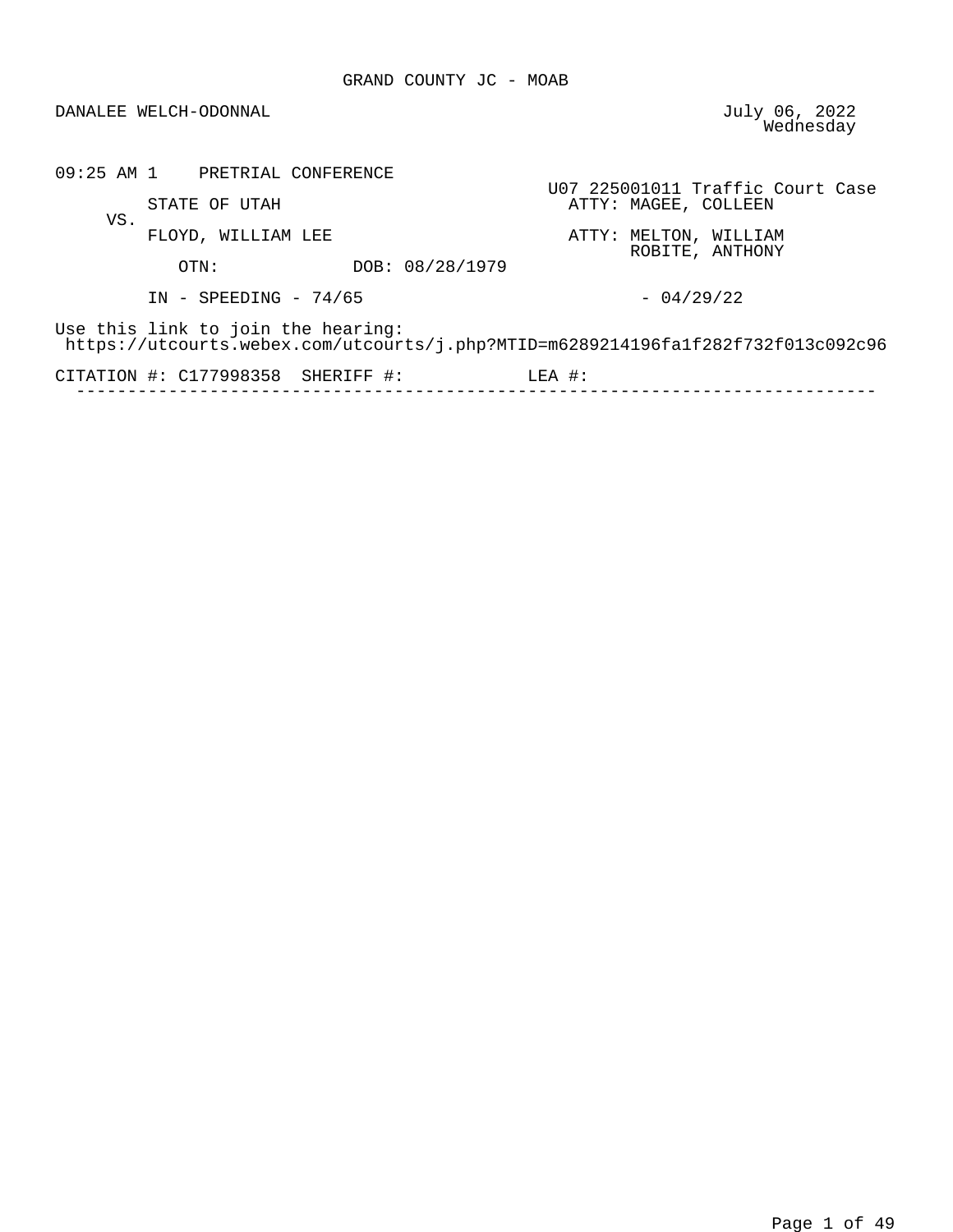DANALEE WELCH-ODONNAL July 06, 2022 GRAND CO COURTROOM 09:25 AM 2 PRETRIAL CONFERENCE MOA 225001367 Traffic Court Case ATTY: GREEN, MICHAEL VS.<br>AL QASHTARI, JAMEEL AL QASHTARI, JAMEEL ATTY: STARLEY, SANDRA DOB: 10/08/1986  $MC - CARELESS DRIVING$  - 06/01/22 CITATION #: C175908532 SHERIFF #: LEA #: ------------------------------------------------------------------------------ 3 RESTITUTION HEARING MOA 221000011 Other Misdemeanor ATTY: GREEN, MICHAEL VS.<br>BAILEY, JENNA ATTY: STONE, EDWARD OTN: 62597463 DOB: 11/22/1981  $MB - CRIMINAL$  MISCHIEF  $- 01/01/22$  > CASE INVOLVES DOMESTIC VIOLENCE < Use this link to join the hearing: https://utcourts.webex.com/utcourts/j.php?MTID=m6289214196fa1f282f732f013c092c96 CITATION #: SHERIFF #: LEA #: 2022-000002 ------------------------------------------------------------------------------ 4 CHANGE OF PLEA MOA 225000353 Traffic Court Case ATTY: GREEN, MICHAEL VS. MARIETTOS, MICHAEL EMANUEL (ATTY: MELTON, WILLIAM OTN: 01/04/1988) DOB: 01/04/1988  $MC$  - DRIVE ON SUSPENDED OR REVOKE LICENSE  $-02/21/22$ MC - USING PLATES REGISTERED TO ANOTHER VEHICLE - 02/21/22<br>IN - TAIL LIGHT VIOLATION IN - TAIL LIGHT VIOLATION Use this link to join the hearing: https://utcourts.webex.com/utcourts/j.php?MTID=m6289214196fa1f282f732f013c092c96 CITATION #: C175901552 SHERIFF #: LEA #: 2022-000190 > NO OTN NUMBER < ------------------------------------------------------------------------------ 09:26 AM 5 PRETRIAL CONFERENCE MOA 225000663 Traffic Court Case ATTY: GREEN, MICHAEL VS. BARTHOLOMEW, GARY RONALD<br>
OTN: DOB: 03/19/1959<br>
ATTY: STOCKS, STEPHEN DOB: 03/19/1959  $IN - FOLLOWING ANOTHER VEHICLE TOO CLOSE -  $03/31/22$$ CITATION #: C175903657 SHERIFF #: LEA #: ------------------------------------------------------------------------------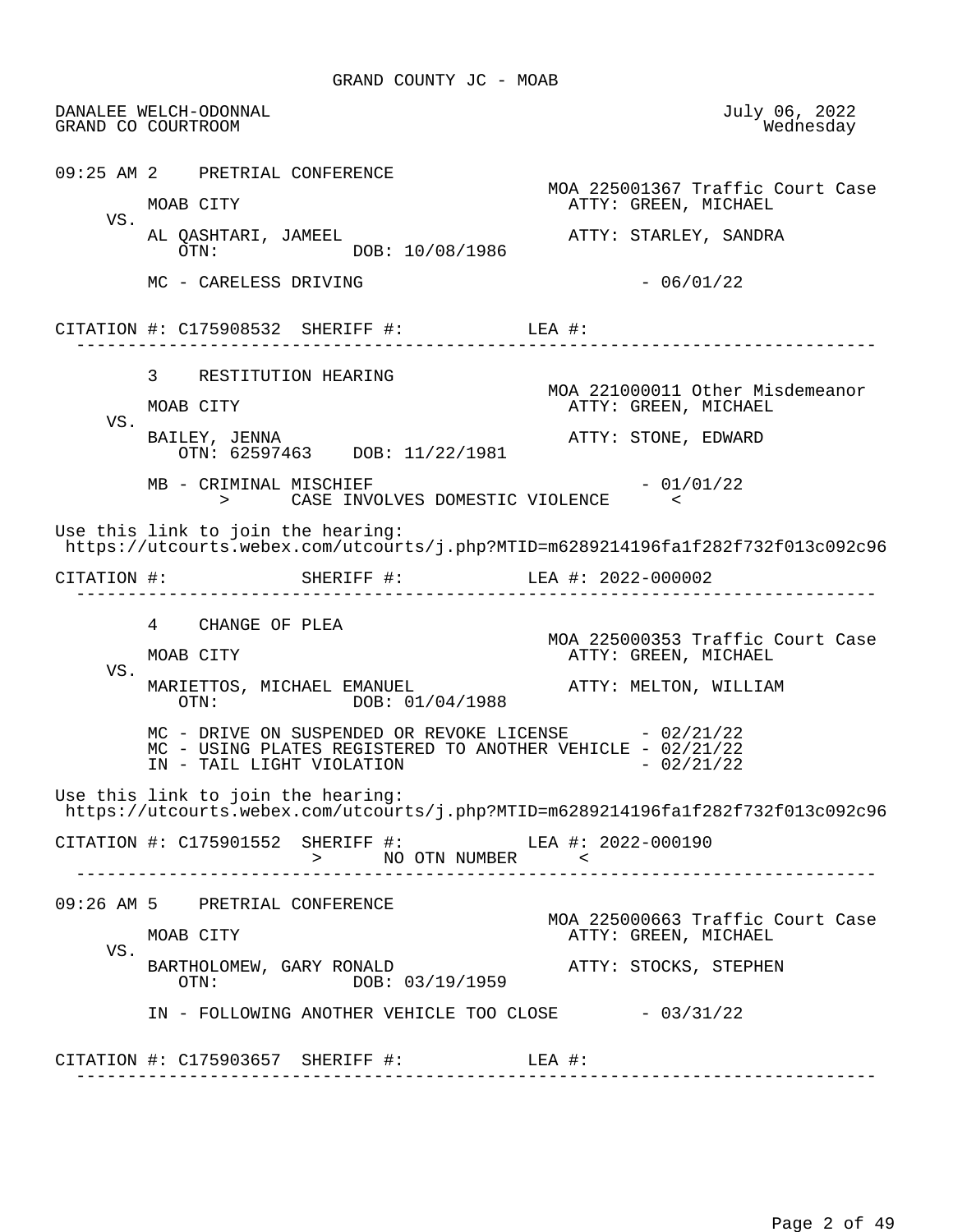DANALEE WELCH-ODONNAL July 06, 2022 GRAND CO COURTROOM 09:26 AM 6 CONT. PRETRIAL CONFERENCE S10 225000729 Misdemeanor DUI<br>STATE OF UTAH THE STATE OF UTAH THE STATE OF UTAH STATE OF UTAH ATTY: SLOAN, CHRISTINA MAGEE, COLLEEN VS.<br>NAJERA, VICTOR ATTY: STOCKS, STEPHEN OTN: 62598495 DOB: 09/28/1993 MB - DRIVING UNDER THE INFLUENCE OF  $ALCOHOL/DRUGS$  - 04/02/22 MC - DRIVE ON SUSPENDED OR REVOKE LICENSE  $-04/02/22$ <br>IN - TAIL LIGHT VIOLATION  $-04/02/22$ IN - TAIL LIGHT VIOLATION CITATION #: D13723312 SHERIFF #: LEA #: 2201549 ------------------------------------------------------------------------------ 09:27 AM 7 PRETRIAL CONFERENCE MOA 225000404 Traffic Court Case<br>MOAB CITY CAREN, MICHAEL ATTY: GREEN, MICHAEL VS. BEH, AMMON MORONI ATTY: RUSSELL, STEVE OTN: DOB: 10/03/1998 MB - ACCIDENT INVOLVING PROPERTY DAMAGE, DUTIES  $OF$  OPERATOR  $-$  01/16/22 CITATION #: SHERIFF #: LEA #: 2022-000045 ------------------------------------------------------------------------------ 09:30 AM 8 PLEA IN ABEYANCE REVIEW U00 215002231 Traffic Court Case ATTY: SLOAN, CHRISTINA MAGEE, COLLEEN VS. ALSAMHAN, EYAD AYED **ATTY:**  OTN: DOB: 05/03/1990 IN - SPEEDING - 75/65 - 10/04/21 CITATION #: C175315217 SHERIFF #: LEA #: ------------------------------------------------------------------------------ 9 PLEA IN ABEYANCE REVIEW S10 211000302 Other Misdemeanor ATTY: SLOAN, CHRISTINA MAGEE, COLLEEN VS.<br>ATENCIO, JULIAN ATENCIO, JULIAN ATTY: THOMAS, GLEN DOB: 07/26/2001  $MC - INTOXICATION$  - 10/03/21 CITATION #: G10067662 SHERIFF #: LEA #: 2106069 > NO OTN NUMBER < ------------------------------------------------------------------------------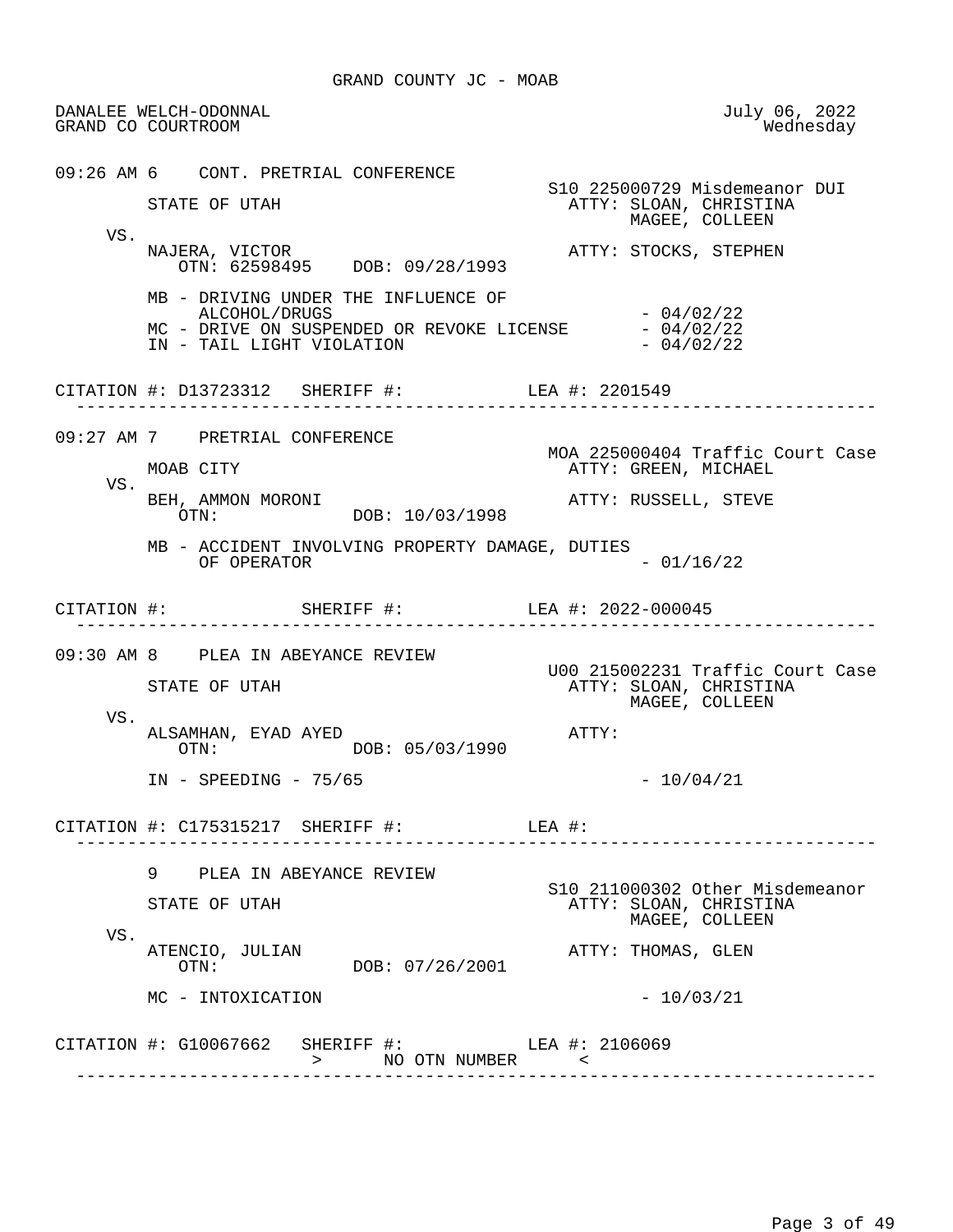DANALEE WELCH-ODONNAL July 06, 2022 GRAND CO COURTROOM 09:30 AM 10 PLEA IN ABEYANCE REVIEW S10 211000305 Other Misdemeanor STATE OF UTAH ATTY: SLOAN, CHRISTINA MAGEE, COLLEEN VS. ATENCIO, MARY LUCINDA<br>
OTN: DOB: 03/16/1976<br>
OTN: DOB: 03/16/1976  $MC - INTOXICATION$  - 10/03/21 CITATION #: G10067667 SHERIFF #: LEA #: 2106069 > NO OTN NUMBER ------------------------------------------------------------------------------ 11 CONTINUED ARRAIGNMENT MOA 221000152 Other Misdemeanor ATTY: GREEN, MICHAEL VS. BEGAY, PAUL **ATTY:**  OTN: 62599253 DOB: 01/10/1963  $MB$  - ASSAULT  $-$  06/12/22<br>MC - INTOXICATION  $-$  06/12/22  $MC - INTOXICATION$ <br>  $IN - DISORDERLY CONDUCT$   $- 06/12/22$ IN - DISORDERLY CONDUCT  $\begin{bmatrix} - & 06 \\ - & 06 \end{bmatrix}$  > CASE INVOLVES DOMESTIC VIOLENCE < CITATION #: C175908607 SHERIFF #: LEA #: 2022-000713 ------------------------------------------------------------------------------ 12 ARRAIGNMENT U07 221000140 Other Misdemeanor ATTY: MAGEE, COLLEEN VS. BOYER, JAMES DALLAS<br>
OTN: DOB: 10/20/1985<br>
OTN: DOB: 10/20/1985  $IN - SPEEDING - 74/65$  - 05/30/22 MB - POSSESSION OF CONTROLLED SUBSTANCE MARIJUANA/SPICE - 05/30/22 CITATION #: C178215216 SHERIFF #: LEA #: 132200294 > NO OTN NUMBER < ------------------------------------------------------------------------------ 13 BAIL/BOND FORFEITURE HEARING S10 221000107 Other Misdemeanor ATTY: MAGEE, COLLEEN VS. DEL MAR-EMELIO, DEREK ONOSAI MALOSI ATTY: OTN: 62598933 DOB: 08/15/2000  $MC - INTOXICATION$  - 05/07/22 CITATION #: G10065545 SHERIFF #: LEA #: 2202456 > WARRANT ISSUED < ------------------------------------------------------------------------------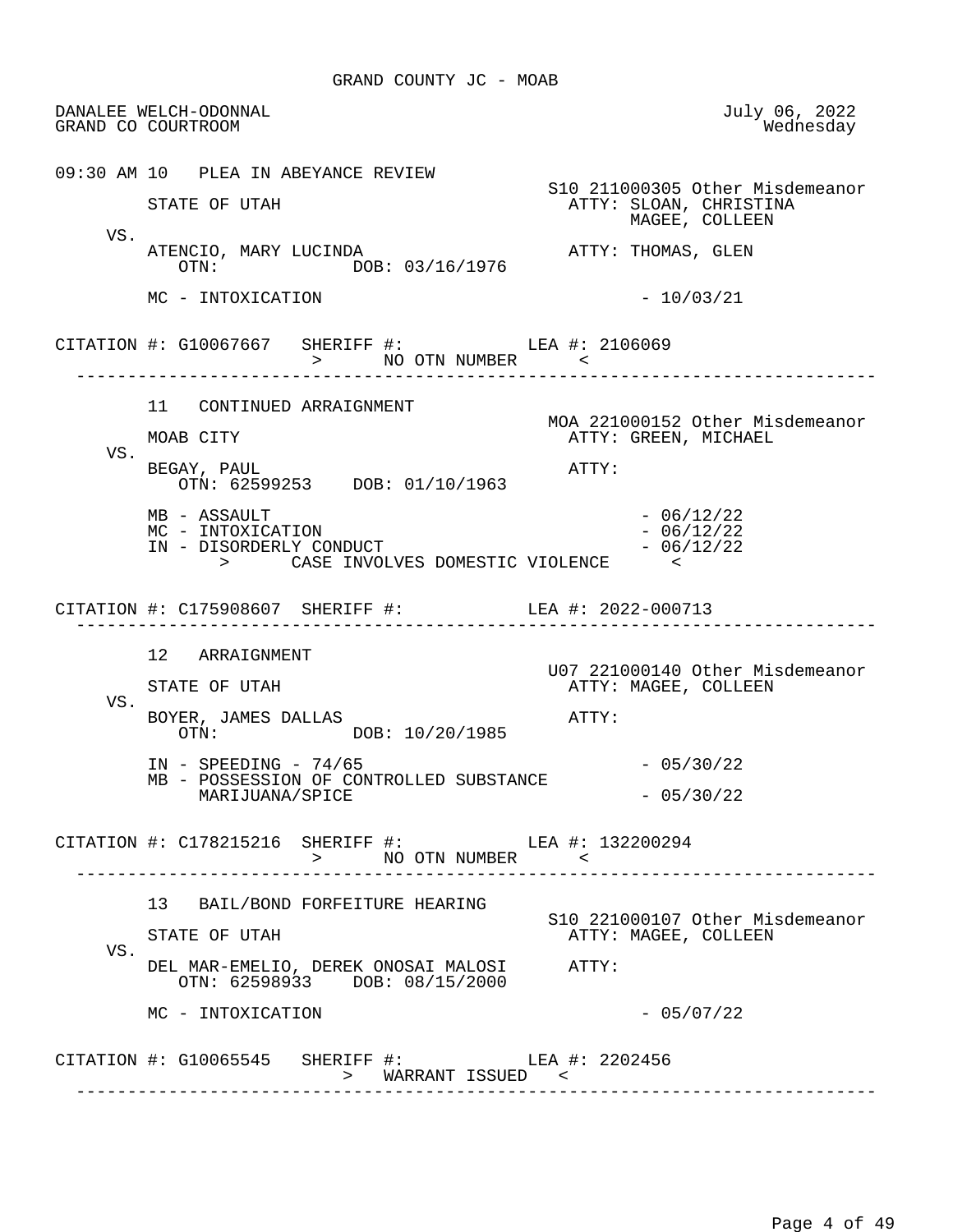DANALEE WELCH-ODONNAL July 06, 2022 GRAND CO COURTROOM 09:30 AM 14 PLEA IN ABEYANCE REVIEW S10 201000281 Other Misdemeanor ATTY: SLOAN, CHRISTINA VS. DRZYMALA, THOMAS J ATTY: STONE, EDWARD OTN: 46984837 DOB: 02/05/1960 MC - DISORDERLY CONDUCT - 10/02/20<br>MC - INTOXICATION - 10/02/20 MC - INTOXICATION CITATION #: G10044518 SHERIFF #: LEA #: 2006435 ------------------------------------------------------------------------------ 15 PLEA IN ABEYANCE REVIEW U00 215002320 Traffic Court Case ATTY: SLOAN, CHRISTINA MAGEE, COLLEEN VS.<br>GOOD, DAVID BLAINE GOOD, DAVID BLAINE ATTY: BRIMLEY, MATTHEW DOB: 02/12/1992 IN - SPEEDING - 88/65 - 20/19/21 CITATION #: C175315472 SHERIFF #: LEA #: ------------------------------------------------------------------------------ 16 PLEA IN ABEYANCE REVIEW U00 215001876 Traffic Court Case ATTY: SLOAN, CHRISTINA MAGEE, COLLEEN VS. GORDON, HUNTER CLEMENT  $OIB: 10/31/1999$  ATTY: BYERS, STEVEN DOB: 10/31/1999 IN - SPEEDING - 90/80 - 08/08/21 CITATION #: C174736678 SHERIFF #: LEA #: ------------------------------------------------------------------------------ 17 PLEA IN ABEYANCE REVIEW U00 211000197 Other Misdemeanor ATTY: SLOAN, CHRISTINA MAGEE, COLLEEN VS.<br>HANSON, RYAN JACOB HANSON, RYAN JACOB ATTY: SALCIDO, SPENCER DOB: 11/20/1993 MB - POSSESSION OF CONTROLLED SUBSTANCE  $\texttt{MARIJUANA}/\texttt{SPICE}$   $-06/10/21$ CITATION #: C173555798 SHERIFF #: LEA #: 132100336 > NO OTN NUMBER < ------------------------------------------------------------------------------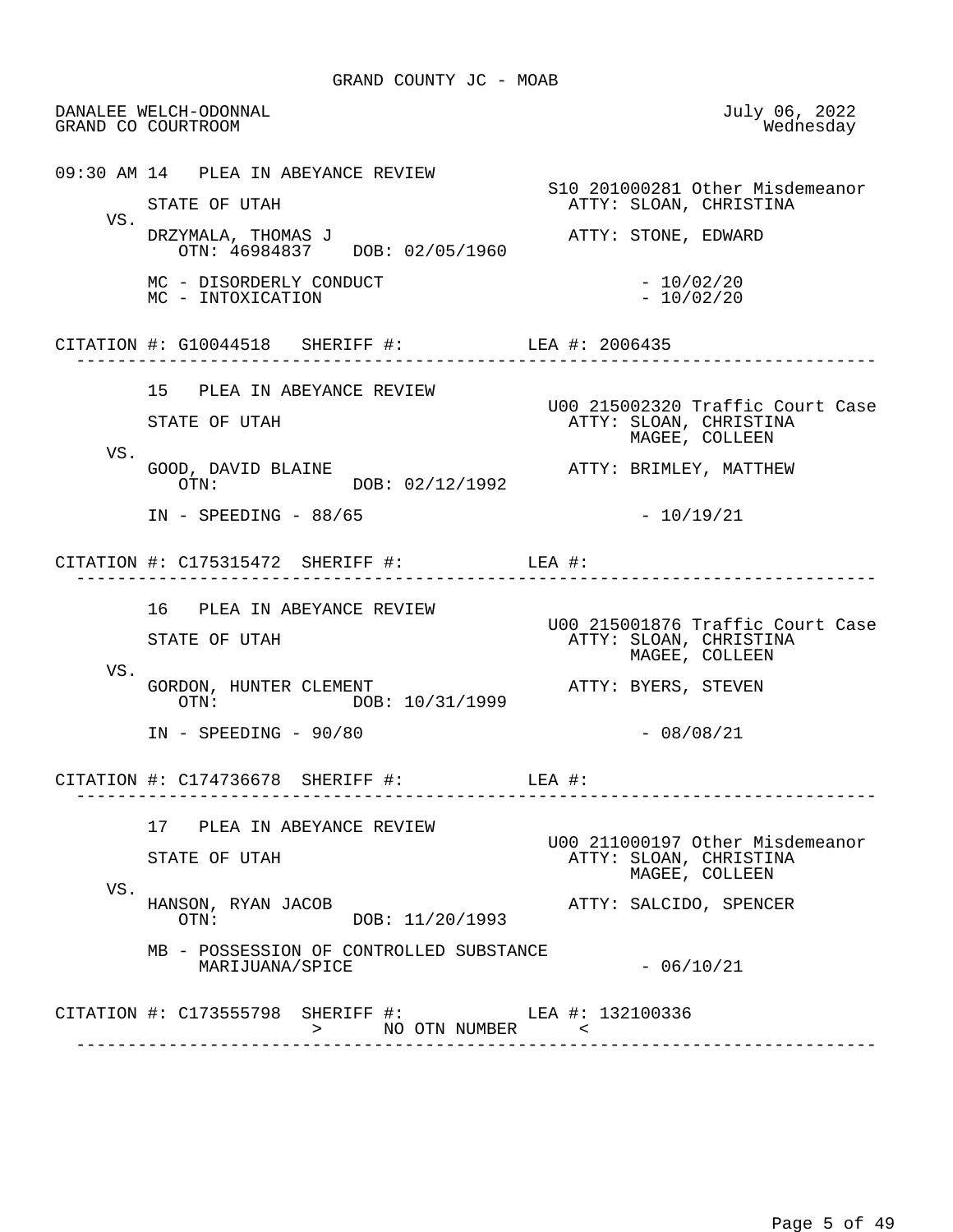DANALEE WELCH-ODONNAL July 06, 2022 GRAND CO COURTROOM 09:30 AM 18 PLEA IN ABEYANCE REVIEW U00 201000340 Other Misdemeanor ATTY: SLOAN, CHRISTINA VS. HARDIN, TORIANO EDWARD<br>OTN: DOB: 05/01/1998<br>OTN: DOB: 05/01/1998 DOB: 05/01/1998 MB - POSSESSION OR USE OF A CONTROLLED  $-11/10/20$ CITATION #: C168991503 SHERIFF #: LEA #: 132000487 > NO OTN NUMBER ------------------------------------------------------------------------------ 19 PLEA IN ABEYANCE REVIEW U00 191000003 Other Misdemeanor ATTY: MAGEE, COLLEEN VS. JEFFERYS, NORELL NICOLE **ATTY:**  OTN: 46975876 DOB: 06/16/1993 MB - POSSESSION OR USE OF A CONTROLLED SUBSTANCE - 01/03/19  $IN - SPEEDING - 97/80$  CITATION #: C160634028 SHERIFF #: LEA #: ------------------------------------------------------------------------------ 20 PLEA IN ABEYANCE REVIEW S10 211000066 Other Misdemeanor ATTY: SLOAN, CHRISTINA VS. KRUTA, LAURA LEE ATTY: OTN: 46986428 DOB: 06/07/1974  $MB - ASSAULT$  - 02/27/21 > CASE INVOLVES DOMESTIC VIOLENCE < CITATION #: G10065515 SHERIFF #: LEA #: 2101038 ------------------------------------------------------------------------------ 21 RESTITUTION HEARING S10 225000547 Traffic Court Case<br>STATE OF UTAH THE STATE ATTY: MAGEE, COLLEEN ATTY: MAGEE, COLLEEN VS. LONGWELL, ZACHARY QUENTIN ATTY: OTN: DOB: 02/17/2003 IN - FAIL TO YIELD - ENTER OR CROSSING HIGHWAY - 03/21/22 CITATION #: G10065854 SHERIFF #: LEA #: 2201260 ------------------------------------------------------------------------------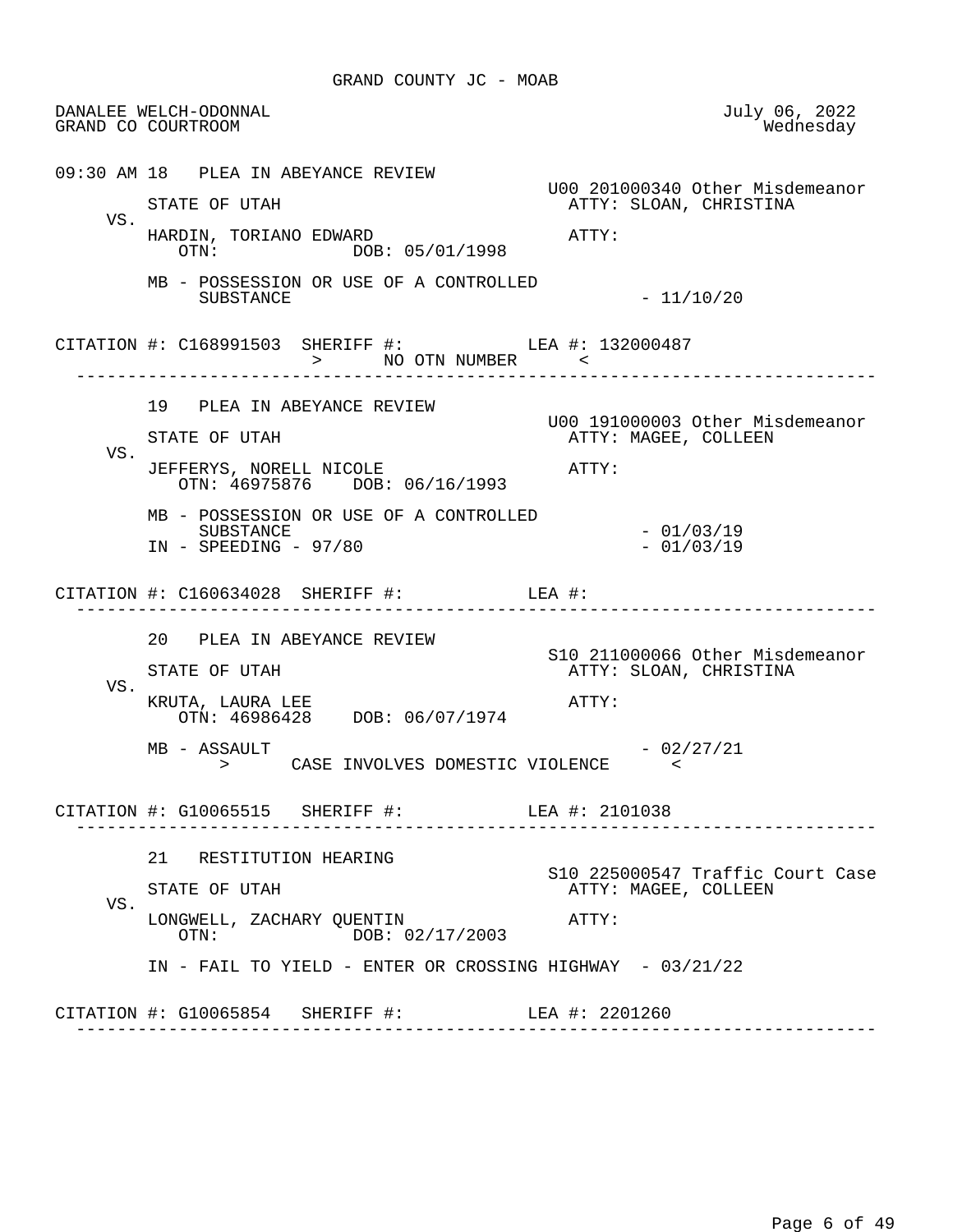DANALEE WELCH-ODONNAL July 06, 2022 GRAND CO COURTROOM 09:30 AM 22 PLEA IN ABEYANCE REVIEW U00 215001792 Traffic Court Case ATTY: SLOAN, CHRISTINA VS. PEREVOZ, SERGEY ATTY: BRIMLEY, MATTHEW OTN: DOB: 07/15/1980 IN - SPEEDING - 85/65 - 08/02/21 CITATION #: C174677583 SHERIFF #: LEA #: ------------------------------------------------------------------------------ 23 CONT. TREATMENT REVIEW S10 205002128 Misdemeanor DUI ATTY: SLOAN, CHRISTINA VS. PEREZ CRUZ, MARCO ALEJANDRO ATTY: OTN: 62597430 DOB: 07/30/2000 MB - DRIVING WITH MEASURABLE CONTROLLED SUBSTANCE - 12/11/20 MB - POSSESSION OF CONTROLLED SUBSTANCE  $\texttt{MARIJUANA}/\texttt{SPICE}$  - 12/11/20 CITATION #: D13664909 SHERIFF #: LEA #: 2007872 ------------------------------------------------------------------------------ 24 PLEA IN ABEYANCE REVIEW PRK 211000323 Infraction<br>PRK 211000323 Infraction<br>ATTY: SLOAN, CHRISTINA STATE OF UTAH ATTY: SLOAN, CHRISTINA MAGEE, COLLEEN VS. PETTRO, SCOTT PAUL <br>
OTN: DOB: 08/11/1965<br>
OTN: DOB: 08/11/1965 IN - OPERATED OR TRANSPORTED W/O CURRENT REGISTRATION  $-10/23/21$  CITATION #: N10107845 SHERIFF #: LEA #: ------------------------------------------------------------------------------ 25 TREATMENT REVIEW MOA 221000061 Other Misdemeanor MOAB CITY **ATTY: GREEN, MICHAEL**  VS. RANDALL, MILO D ATTY: WISE, AARON OTN: 62598230 DOB: 10/11/1963 MB - CRIMINAL TRESPASS<br>MB - DAMAGE / INTERRUPT COMMUNICATION DEVICE - 03/10/22 MB - DAMAGE / INTERRUPT COMMUNICATION DEVICE - 03/10/22<br>MC - INTOXICATION - 03/10/22 MC - INTOXICATION CITATION #: C175900927 SHERIFF #: LEA #: 2022-000252 ------------------------------------------------------------------------------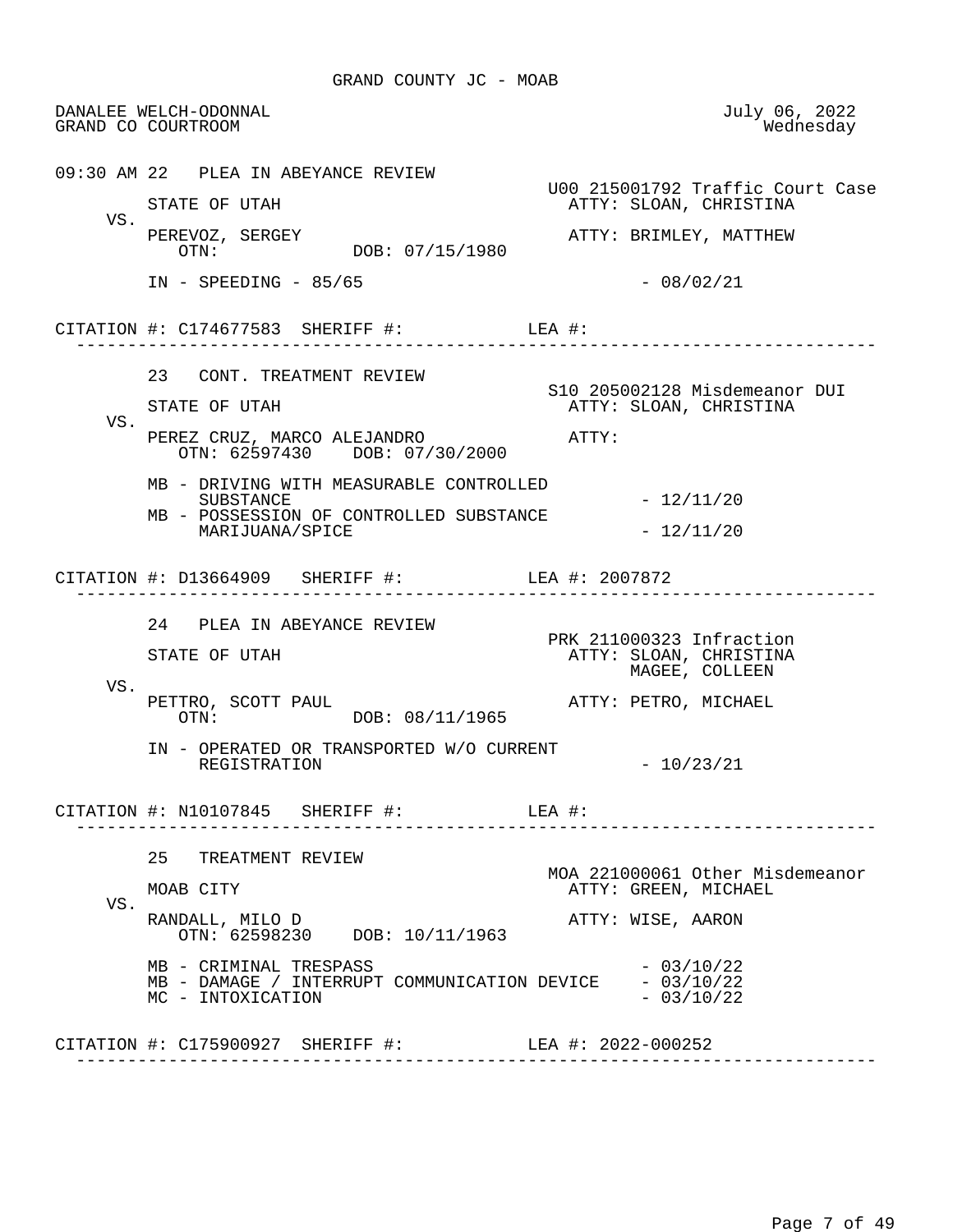DANALEE WELCH-ODONNAL July 06, 2022 GRAND CO COURTROOM 09:30 AM 26 ARRAIGNMENT S10 221000155 Other Misdemeanor ATTY: MAGEE, COLLEEN VS. SAILORS, VICTOR SHANE ATTY: OTN: 62599295 DOB: 11/21/1982  $MB$  - ASSAULT<br>  $MB$  - THREAT OF VIOLENCE<br>  $MB$  - THREAT OF VIOLENCE  $MB$  - THREAT OF VIOLENCE  $- 06/16/22$ <br> $MB$  - CRIMINAL MISCHIEF  $- 06/16/22$ MB - CRIMINAL MISCHIEF MB - DOMESTIC VIOLENCE IN THE PRESENCE OF A CHILD  $-06/16/22$  CITATION #: G10105402 SHERIFF #: LEA #: 2203347 ------------------------------------------------------------------------------ 27 FTA TRIAL RESETTING S10 211000145 Other Misdemeanor STATE OF UTAH ATTY: SLOAN, CHRISTINA MAGEE, COLLEEN VS. SCHRAFT, ROBERT JOHN **ATTY: WISE, AARON**  OTN: 62595699 DOB: 11/21/1966  $MC - INTOXICATION$  - 04/28/21 CITATION #: G10065529 SHERIFF #: LEA #: ------------------------------------------------------------------------------ 28 PLEA IN ABEYANCE REVIEW S10 205002221 Traffic Court Case ATTY: SLOAN, CHRISTINA VS.<br>SIMS, ZENOBIA ALYSSIA SIMS, ZENOBIA ALYSSIA ATTY: STOCKS, STEPHEN DOB: 06/26/1992 MB - FAILURE TO REPORT AN ACCIDENT RESULTING IN DAMAGE OF > \$2500 - 12/20/20 MB - FAILURE TO REMAIN AT SCENE OF ACCIDENT -DAMAGE ONLY - 12/20/20 CITATION #: G10052997 SHERIFF #: LEA #: 2007983 ------------------------------------------------------------------------------ 29 CHANGE OF PLEA S10 215000936 Misdemeanor DUI ATTY: SLOAN, CHRISTINA MAGEE, COLLEEN VS.<br>SMITH, ANDREW DAVID ATTY: MORGAN, HAPPY OTN: 46986964 DOB: 04/25/1991 MB - DRIVING UNDER THE INFLUENCE OF  $ALCOHOL/DRUGS$   $-04/27/21$  $MC$  - OPEN CONTAINER IN VEHICLE ON HIGHWAY  $-04/27/21$  CITATION #: D13723009 SHERIFF #: LEA #: 2102519 ------------------------------------------------------------------------------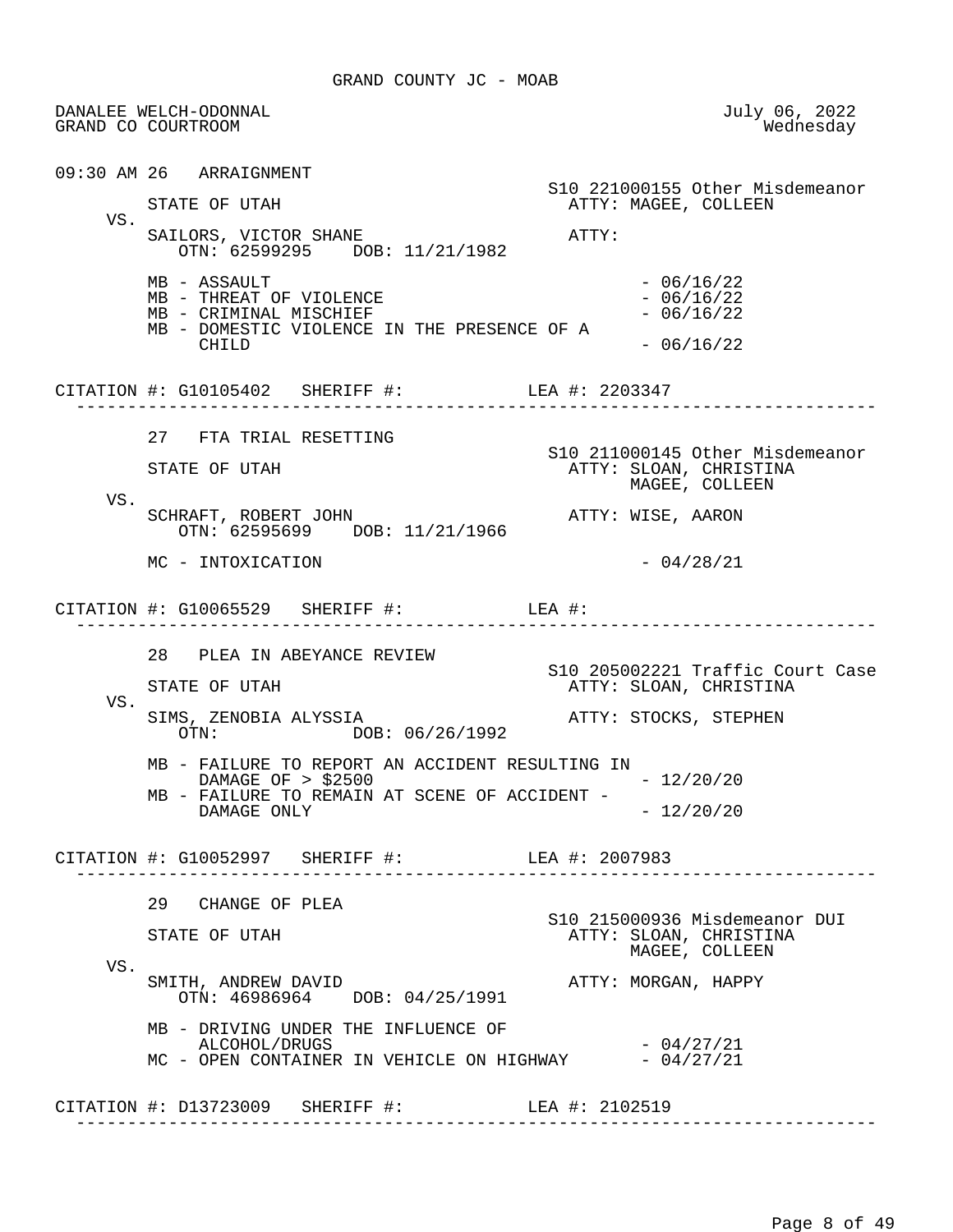DANALEE WELCH-ODONNAL July 06, 2022 GRAND CO COURTROOM 09:30 AM 30 ARRAIGNMENT U07 225000872 Traffic Court Case ATTY: MAGEE, COLLEEN VS. TIMPSON, SCOTT ANDREW <br>OTN: 00R: 10/20/1965 DOB: 10/20/1965 IN - TAIL LIGHT VIOLATION<br>IN - NO VALID LICENSE - EXPIRED - 04/15/22 IN - NO VALID LICENSE - EXPIRED CITATION #: C177744448 SHERIFF #: LEA #: 132200190 > FTA ISSUED < ------------------------------------------------------------------------------ 31 PLEA IN ABEYANCE REVIEW S10 211000304 Other Misdemeanor ATTY: MAGEE, COLLEEN VS. TORRES, JERRICA<br>
OTN: DOB: 05/10/1998<br>
ATTY: THOMAS, GLEN DOB: 05/10/1998  $MC - INTOXICATION$  - 10/03/21 CITATION #: G10067666 SHERIFF #: LEA #: 2106069 > NO OTN NUMBER < ------------------------------------------------------------------------------ 32 PLEA IN ABEYANCE REVIEW U24 211000187 Other Misdemeanor ATTY: MAGEE, COLLEEN VS. YAZZIE, LASHINA LOUSIE ATTY: OTN: 46986915 DOB: 01/06/1983 MB - USE OR POSSESSION OF DRUG PARAPHERNALIA - 04/23/21  $MC - INTOXICATION$ <br> $MC - LITTERING$  - 04/23/21 MC - LITTERING CITATION #: C172516528 SHERIFF #: LEA #: 132100216 ------------------------------------------------------------------------------ 33 PLEA IN ABEYANCE REVIEW U00 211000196 Other Misdemeanor ATTY: MAGEE, COLLEEN VS.<br>ZARUBA, CARYN MARIE ATTY: SALCIDO, SPENCER OTN: DOB: 09/17/1996 MB - USE OR POSSESSION OF DRUG PARAPHERNALIA - 06/10/21 CITATION #: C173555780 SHERIFF #: LEA #: 132100336 > NO OTN NUMBER < ------------------------------------------------------------------------------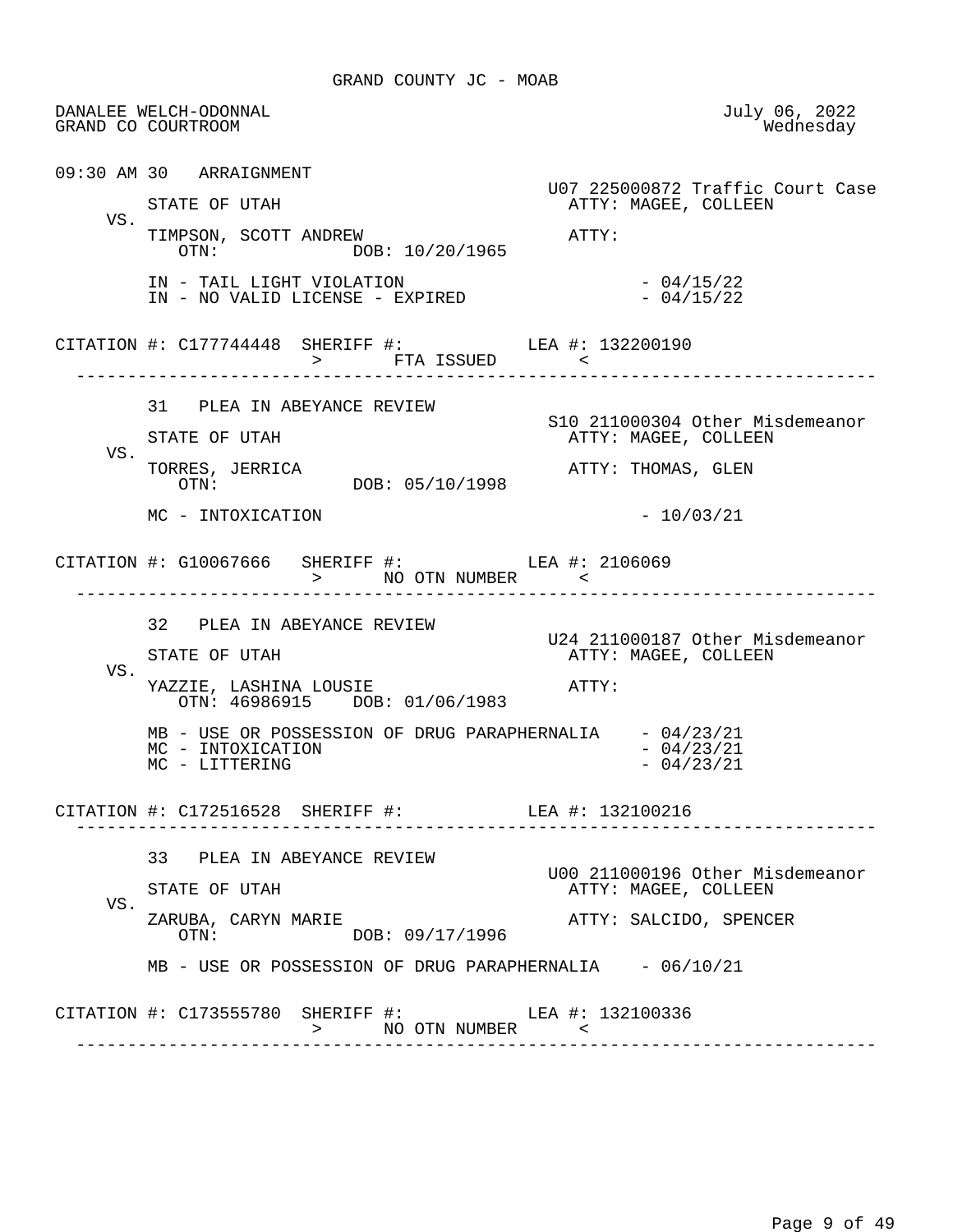DANALEE WELCH-ODONNAL July 06, 2022 GRAND CO COURTROOM 09:31 AM 34 CONT. ARRAIGNMENT MOA 221000113 Other Misdemeanor ATTY: GREEN, MICHAEL VS. BEGAY, DAMIAN ATTY: DOB: 11/01/1998 MB - USE OR POSSESSION OF DRUG PARAPHERNALIA - 05/11/22 CITATION #: C175906312 SHERIFF #: LEA #: 2022-000555 > NO OTN NUMBER ------------------------------------------------------------------------------ 35 CONT. ARRAIGNMENT MOA 221000114 Other Misdemeanor<br>MOAB CITY MOAB CITY ATTY: GREEN, MICHAEL ATTY: GREEN, MICHAEL VS. BEGAY, MATTHEW <br>
OTN: DOB: 01/18/2001 <br>
ATTY: DOB: 01/18/2001 MB - USE OR POSSESSION OF DRUG PARAPHERNALIA - 05/11/22 CITATION #: C175906320 SHERIFF #: LEA #: 2022-000555 > NO OTN NUMBER < ------------------------------------------------------------------------------ 36 ARRAIGNMENT MOA 221000145 Other Misdemeanor<br>MOAB CITY MOAB CITY ATTY: GREEN, MICHAEL ATTY: GREEN, MICHAEL VS. BOYLE, RONNIE JOANNA (ATTY:<br>OTN: DOB: 10/25/1994 DOB: 10/25/1994 MB - FAIL TO KEEP DOG UNDER RESTRAINT - 06/01/22 MB - FAIL TO KEEP DOG UNDER RESTRAINT - 06/01/22 CITATION #: C168212371 SHERIFF #: LEA #: 2022-000664 ------------------------------------------------------------------------------ 37 ARRAIGNMENT MOA 221000135 Other Misdemeanor ATTY: GREEN, MICHAEL VS. BYNUM, MICHAEL PATRICK<br>OTN: DOB: 07/15/1964<br>
DOB: 07/15/1964 DOB: 07/15/1964  $MC - INTOXICATION$  - 05/25/22 CITATION #: C175906445 SHERIFF #: LEA #: 2022-000637 > NO OTN NUMBER < ------------------------------------------------------------------------------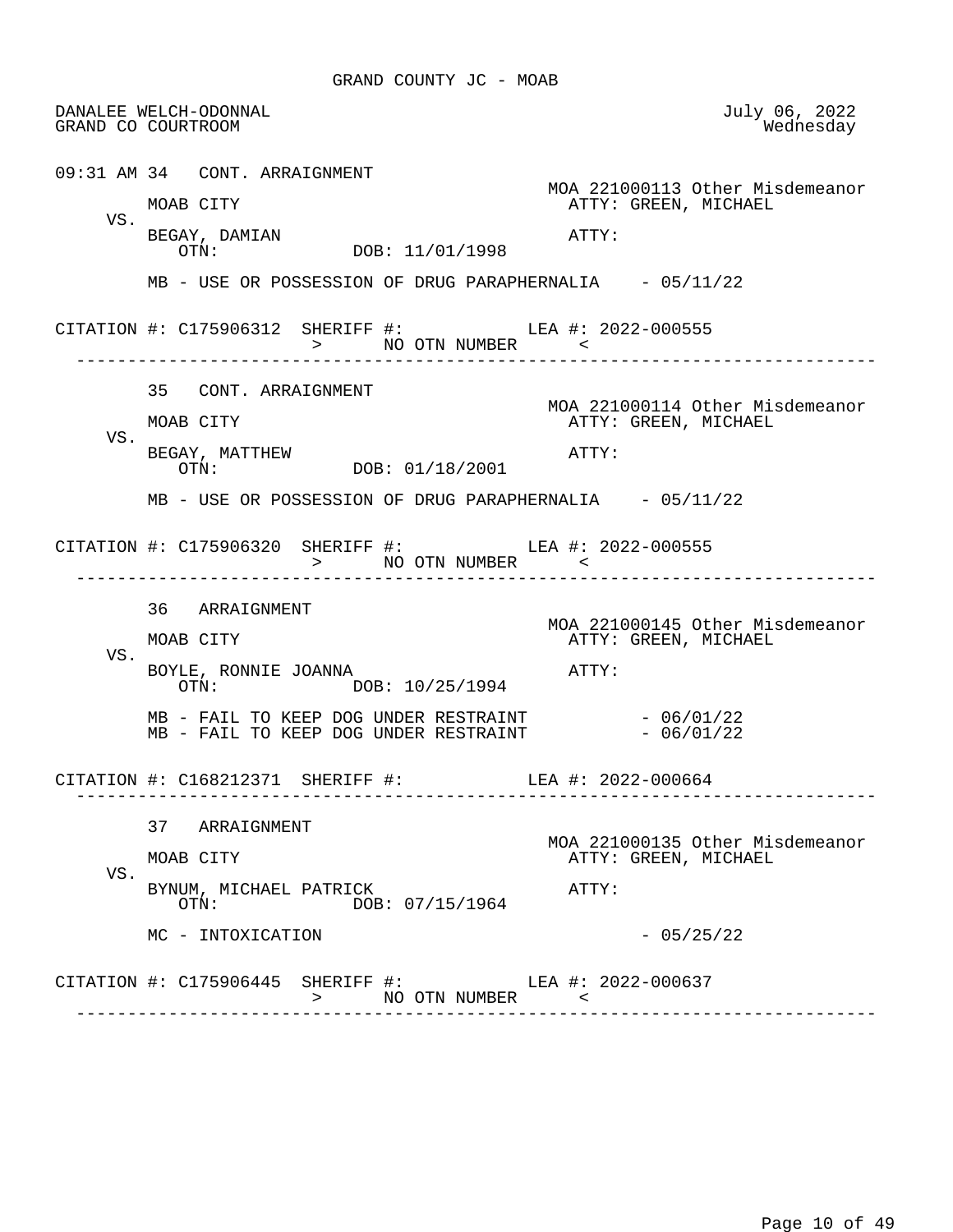GRAND COUNTY JC - MOAB

 DANALEE WELCH-ODONNAL July 06, 2022 GRAND CO COURTROOM 09:31 AM 38 ARRAIGNMENT MOA 225001274 Traffic Court Case ATTY: GREEN, MICHAEL VS. DOLGIN, ARTEM ATTY: DOB: 05/25/1984 MB - RECKLESS DRIVING - 05/25/22 IN - UNLAWFUL PASSING ON LEFT - 05/25/22<br>TN - FAIL TO OBEY TRAFFIC CONTROL DEVICES - 05/25/22 IN - FAIL TO OBEY TRAFFIC CONTROL DEVICES IN - FAILURE TO REGISTER OR EXPIRED VEHICLE REGISTRATION  $-05/25/22$  IN - OPERATE MOTORCYCLE/ATV/CYCLE W/O VALID LICENSE ENDORSEMENT - 05/25/22 CITATION #: C175906437 SHERIFF #: LEA #: 2022-000636 > NO OTN NUMBER < ------------------------------------------------------------------------------ 39 ARRAIGNMENT MOA 221000127 Other Misdemeanor MOAB CITY **ATTY: GREEN, MICHAEL**  VS. FARLEY, ANDY TOM  $OTN:$  DOB: 03/30/1971 ATTY: DOB: 03/30/1971  $MC - INTOXICATION$  - 05/19/22 CITATION #: C175905033 SHERIFF #: LEA #: 2022-000594 > NO OTN NUMBER < ------------------------------------------------------------------------------ 40 ARRAIGNMENT MOA 221000129 Other Misdemeanor<br>MOAB CITY MOAB CITY ATTY: GREEN, MICHAEL ATTY: GREEN, MICHAEL VS. GUZMAN, SENON  $OTN:$  DOB:  $12/19/2002$  ATTY: DOB: 12/19/2002 MB - USE OR POSSESSION OF DRUG PARAPHERNALIA - 05/21/22 CITATION #: C175906379 SHERIFF #: LEA #: 2022-000607 > NO OTN NUMBER < ------------------------------------------------------------------------------ 41 CONT. ARRAIGNMENT MOA 221000112 Other Misdemeanor ATTY: GREEN, MICHAEL VS. HERNANDEZ, GREGORIO **ATTY:**  OTN: DOB: 04/26/1971  $MB - ASSAULT$  - 05/02/22 CITATION #: C175905496 SHERIFF #: LEA #: 2022-000495 > NO OTN NUMBER < ------------------------------------------------------------------------------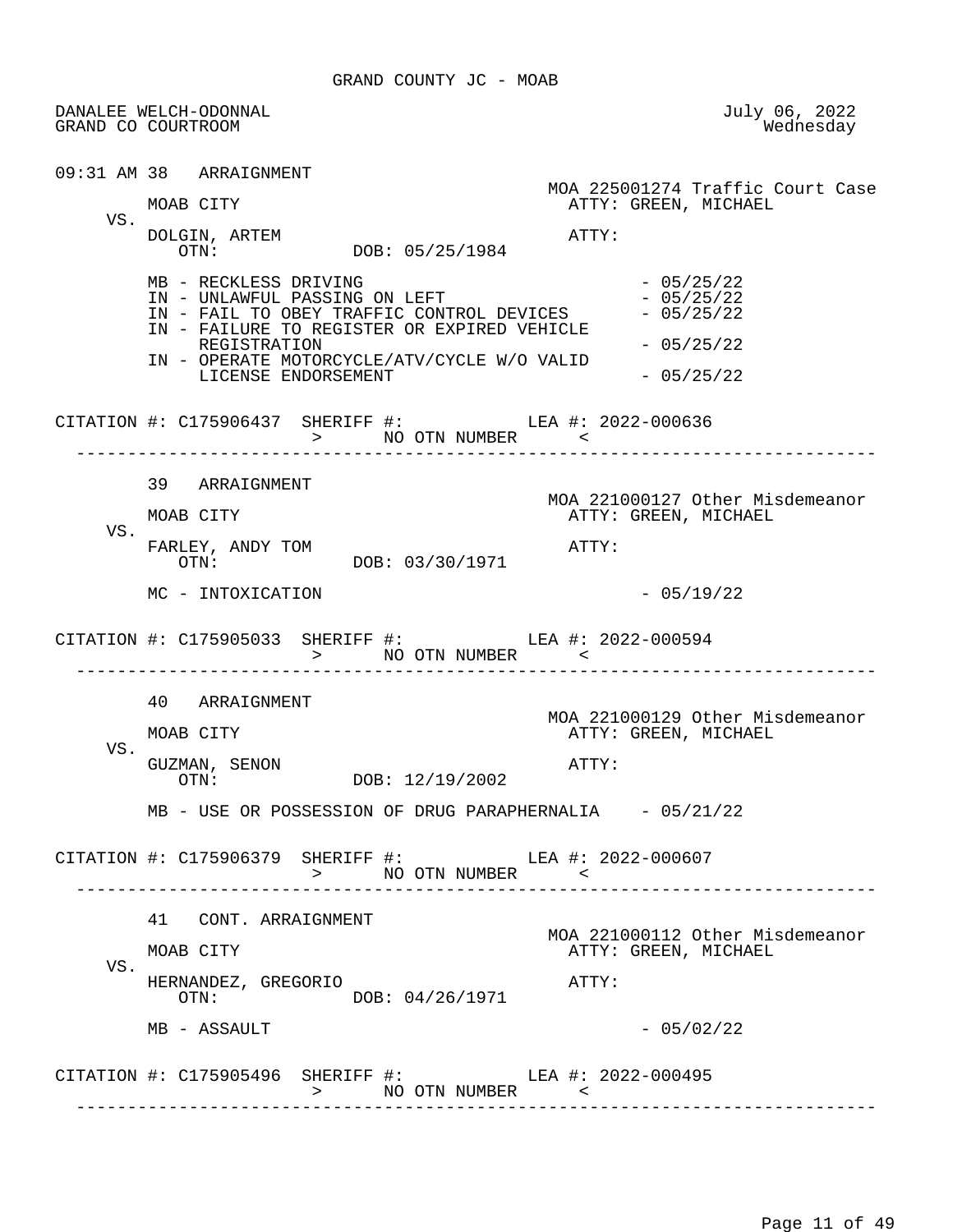|     | DANALEE WELCH-ODONNAL<br>GRAND CO COURTROOM                                                                              | July 06, 2022<br>Wednesday                               |
|-----|--------------------------------------------------------------------------------------------------------------------------|----------------------------------------------------------|
|     | 09:31 AM 42 ARRAIGNMENT                                                                                                  |                                                          |
| VS. | MOAB CITY                                                                                                                | MOA 225001272 Traffic Court Case<br>ATTY: GREEN, MICHAEL |
|     | HERNANDEZ ZARATE, RAUL ALEJANDRO ATTY:<br>OTN: DOB: 06/25/1992                                                           |                                                          |
|     | IN - FAILURE TO REGISTER OR EXPIRED VEHICLE<br>REGISTRATION<br>MC - OPERATING VEHICLE WITHOUT INSURANCE - 05/25/22       | $-05/25/22$                                              |
|     | CITATION #: $C175906411$ SHERIFF #: LEA #:<br>>          NO  OTN  NUMBER            <                                    |                                                          |
|     | 43 ARRAIGNMENT                                                                                                           | MOA 225001365 Traffic Court Case                         |
| VS. | MOAB CITY                                                                                                                | ATTY: GREEN, MICHAEL                                     |
|     | HOLTER, CARSON DELOYD<br>ATTY:<br>OTN: DOB: 04/03/1999                                                                   |                                                          |
|     | MC - OPERATE VEH W/O LICENSE OR REGIST<br>(SUSPENDED OR REVOKED)<br>MC - OPERATING VEHICLE WITHOUT INSURANCE $-05/31/22$ | $-05/31/22$                                              |
|     | CITATION #: $C175906502$ SHERIFF #: LEA #:<br>> NO OTN NUMBER <                                                          |                                                          |
|     | 44 TREATMENT REVIEW HEARING                                                                                              | MOA 225000025 Misdemeanor DUI                            |
| VS. | MOAB CITY                                                                                                                | ATTY: GREEN, MICHAEL                                     |
|     | JACKSON, KULTON STUART<br>OTN: 62597448 DOB: 02/26/1990                                                                  | ATTY: WISE, AARON                                        |
|     | MB - IMPAIRED DRIVING                                                                                                    | $-12/26/21$                                              |
|     | CITATION $\#$ : C174818351 SHERIFF $\#$ : LEA $\#$ :                                                                     |                                                          |
|     | 45 ARRAIGNMENT                                                                                                           |                                                          |
| VS. | MOAB CITY                                                                                                                | MOA 221000154 Other Misdemeanor<br>ATTY: GREEN, MICHAEL  |
|     | JIM, KEITHFER TSO<br>ATTY:<br>OTN: 62599261 DOB: 09/25/1998                                                              |                                                          |
|     | MB - ASSAULT<br>MC - INTOXICATION<br>$>$ and $\sim$<br>CASE INVOLVES DOMESTIC VIOLENCE                                   | $-06/14/22$<br>$-06/14/22$<br>$\prec$                    |
|     | CITATION #: C175906767 SHERIFF #: LEA #: 2022-000721                                                                     |                                                          |
|     |                                                                                                                          |                                                          |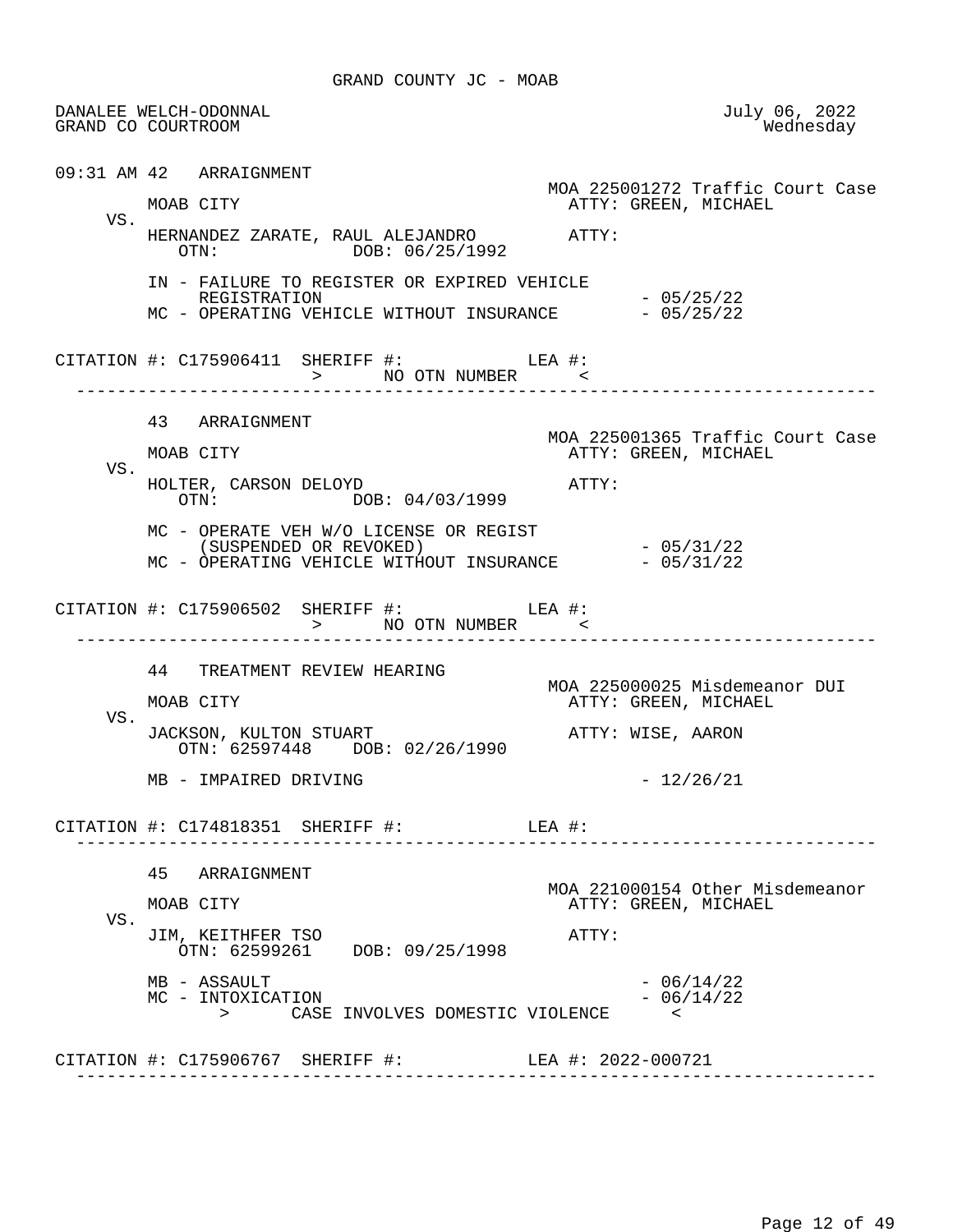DANALEE WELCH-ODONNAL July 06, 2022 GRAND CO COURTROOM 09:31 AM 46 ARRAIGNMENT MOA 221000128 Other Misdemeanor ATTY: GREEN, MICHAEL VS. LINDSEY, EREK ALLEN<br>
OTN: DOB: 01/24/2001 DOB: 01/24/2001 IN - SPEEDING - 78/45<br>MB - RECKLESS DRIVING - 05/21/22 MB - RECKLESS DRIVING MB - USE OR POSSESSION OF DRUG PARAPHERNALIA - 05/21/22 CITATION #: C175906361 SHERIFF #: LEA #: 2022-000607 > NO OTN NUMBER < ------------------------------------------------------------------------------ 47 FTA ARRAIGNMENT MOA 215001504 Traffic Court Case ATTY: GREEN, MICHAEL VS. MCLAUGHLIN, CASSANDRA MAE  $\overline{OTN}:$   $\overline{O/N}:$   $\overline{O1}/26/2001$  ATTY: DOB: 01/26/2001 MC - DRIVE ON SUSPENDED OR REVOKE LICENSE - 06/25/21 IN - FAILURE TO REGISTER OR EXPIRED VEHICLE REGISTRATION  $-06/25/21$  CITATION #: C171451883 SHERIFF #: LEA #: > NO OTN NUMBER ------------------------------------------------------------------------------ 48 ARRAIGNMENT MOA 225001368 Traffic Court Case<br>MOAB CITY COURT COURT ATTY: GREEN, MICHAEL ATTY: GREEN, MICHAEL VS. MEJIA COELLO, JORGE ATTY: OTN: DOB: 04/23/1994 IN - NO VALID LICENSE - NEVER OBTAINED LICENSE - 06/03/22<br>IN - HEAD LAMP VIOLATION - 06/03/22 IN - HEAD LAMP VIOLATION  $-$  06/03/22<br>IN - TAIL LIGHT VIOLATION  $-$  06/03/22 IN - TAIL LIGHT VIOLATION CITATION #: C175908540 SHERIFF #: LEA #: 2022-000677 ------------------------------------------------------------------------------ 49 ARRAIGNMENT MOA 221000159 Other Misdemeanor<br>MOAB CITY GREEN, MICHAEL ATTY: GREEN, MICHAEL VS. NEZ, BRANDON LAVAR ATTY: OTN: 62599337 DOB: 06/02/1982  $MB - ASSAULT$  - 06/23/22 MB - VIOLENT OFFENSE COMMITTED IN PRESENCE OF A<br>CHILD  $-06/23/22$ <br> $-06/23/22$ MC - INTOXICATION > CASE INVOLVES DOMESTIC VIOLENCE < CITATION #: C175908631 SHERIFF #: LEA #: 2022-000757 ------------------------------------------------------------------------------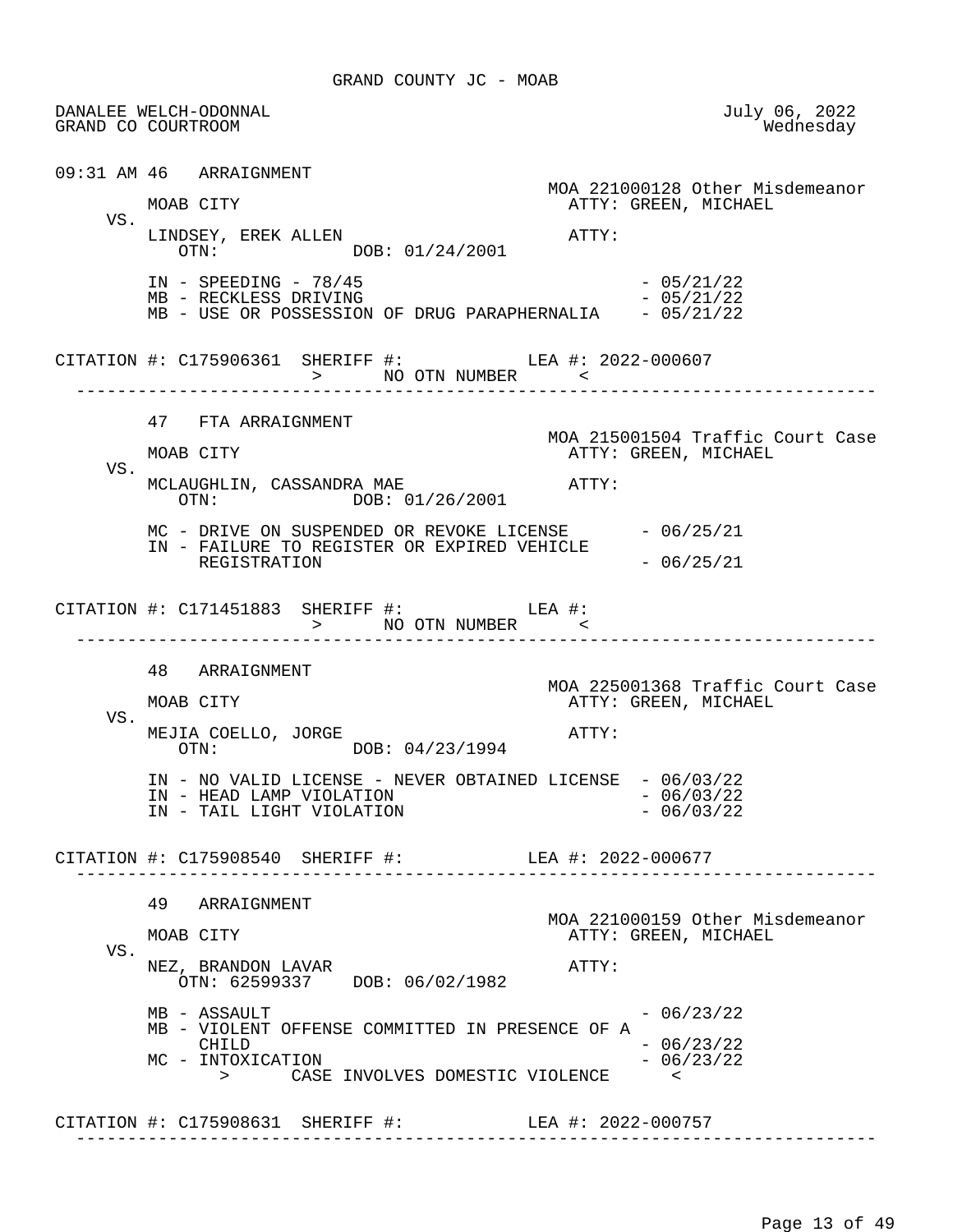|     | DANALEE WELCH-ODONNAL<br>GRAND CO COURTROOM                                                                                                                                                                                              | July 06, 2022<br>Wednesday                                                    |
|-----|------------------------------------------------------------------------------------------------------------------------------------------------------------------------------------------------------------------------------------------|-------------------------------------------------------------------------------|
| VS. | 09:31 AM 50 ARRAIGNMENT<br>MOAB CITY<br>RAND, STUART JAMESON<br>OTN: DOB: 11/23/1991                                                                                                                                                     | MOA 221000143 Other Misdemeanor<br>ATTY: GREEN, MICHAEL<br>ATTY:              |
|     | MC - OPEN CONTAINER IN VEHICLE ON HIGHWAY $-06/01/22$<br>MC - OPERATING VEHICLE WITHOUT INSURANCE $-06/01/22$<br>MB - USE OR POSSESSION OF DRUG PARAPHERNALIA $-06/01/22$<br>IN - FAILURE TO REGISTER OR EXPIRED VEHICLE<br>REGISTRATION | $-06/01/22$                                                                   |
|     | CITATION #: C175908516 SHERIFF #: LEA #: 2022-000661<br>> NO OTN NUMBER <                                                                                                                                                                |                                                                               |
| VS. | 51 ARRAIGNMENT SUMMONS<br>MOAB CITY<br>RANGEL, MARCO ANTONIO MANUEL ATTY:<br>OTN: DOB: 05/20/1992                                                                                                                                        | MOA 221000103 Other Misdemeanor<br>ATTY: GREEN, MICHAEL                       |
|     | MC - CUSTODIAL INTERFERENCE<br>CITATION #: SHERIFF #: LEA #: 2022-000130                                                                                                                                                                 | $-02/06/22$                                                                   |
| VS. | 52 ARRAIGNMENT<br>MOAB CITY<br>RUEDA VASQUEZ, LENIN DANIEL<br>OTN: DOB: 09/12/1985                                                                                                                                                       | MOA 225001273 Traffic Court Case<br>ATTY: GREEN, MICHAEL<br>$\mathtt{ATTY}$ : |
|     | MB - RECKLESS DRIVING<br>IN - FAIL TO OBSERVE NO PASSING ZONE<br>MC - TRAFFIC CONTROL OR REGULATORY SIGNS<br>VIOLATION<br>IN - FAILURE TO REGISTER OR EXPIRED VEHICLE<br>REGISTRATION                                                    | $-05/25/22$<br>$-05/25/22$<br>$-05/25/22$<br>$-05/25/22$                      |
|     | CITATION #: C175906429 SHERIFF #: LEA #: 2022-000636<br>>            NO  OTN  NUMBER                                                                                                                                                     | $\sim$ $\sim$                                                                 |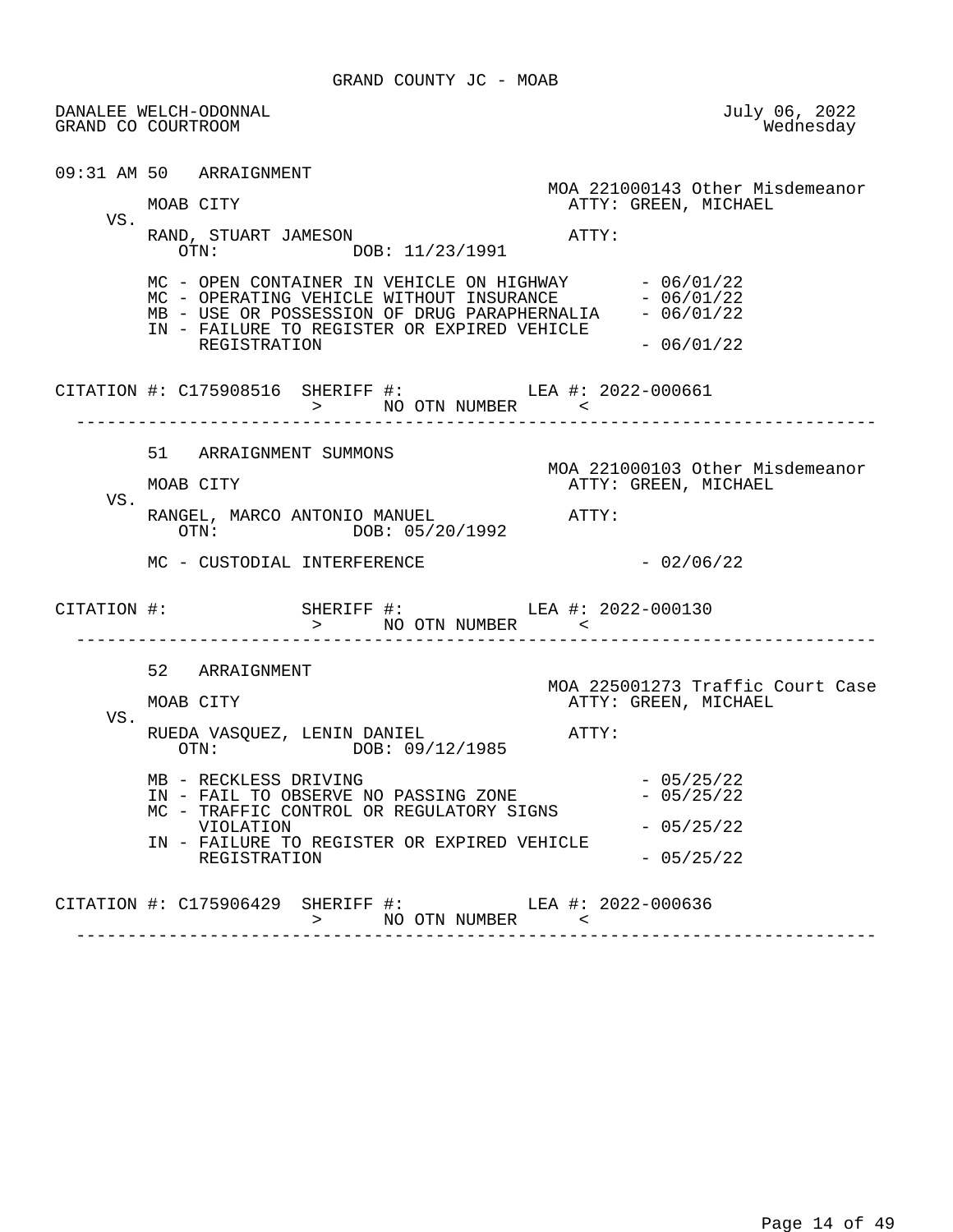DANALEE WELCH-ODONNAL July 06, 2022 GRAND CO COURTROOM 09:31 AM 53 TREATMENT REVIEW MOA 211000204 Other Misdemeanor ATTY: GREEN, MICHAEL VS. SALINAS, RUDY ATTY: RUSSELL, STEVE OTN: DOB: 05/04/1960  $MB - UNLAWFUL DETERNITION$  - 06/12/21 CITATION #: SHERIFF #: LEA #: 2021-000814 > NO OTN NUMBER < ------------------------------------------------------------------------------ 54 ARRAIGNMENT MOA 221000167 Other Misdemeanor<br>MOAB CITY GREEN, MICHAEL ATTY: GREEN, MICHAEL VS. SMITH, ADAM JOSHUA ATTY: OTN: 62599329 DOB: 08/31/1982  $MB - ASSAULT$  - 06/22/22  $MB - THEFT$  - 06/22/22 > CASE INVOLVES DOMESTIC VIOLENCE < CITATION #: C174819920 SHERIFF #: LEA #: 2022-000755 ------------------------------------------------------------------------------ 55 ARRAIGNMENT MOA 221000130 Other Misdemeanor<br>MOAB CITY MOAB CITY ATTY: GREEN, MICHAEL ATTY: GREEN, MICHAEL VS. TOWNSEND, ADRIENA  $OTN:$   $OTN:$   $DOB: 12/23/2002$   $ATTY:$ DOB: 12/23/2002 MB - POSSESSION OR USE OF A CONTROLLED  $SUBSTRACT$   $- 05/21/22$ MB - USE OR POSSESSION OF DRUG PARAPHERNALIA - 05/21/22 CITATION #: C175906387 SHERIFF #: LEA #: 2022-000607 > NO OTN NUMBER < ------------------------------------------------------------------------------ 56 ARRAIGNMENT MOA 225001366 Traffic Court Case ATTY: GREEN, MICHAEL VS. TRUEX, ROBERT P ATTY: OTN: DOB: 01/21/1971 IN - FAILURE TO REGISTER OR EXPIRED VEHICLE REGISTRATION - 06/01/22 MC - OPERATING VEHICLE WITHOUT INSURANCE CITATION #: C175908524 SHERIFF #: LEA #: 2022-000668 > NO OTN NUMBER < ------------------------------------------------------------------------------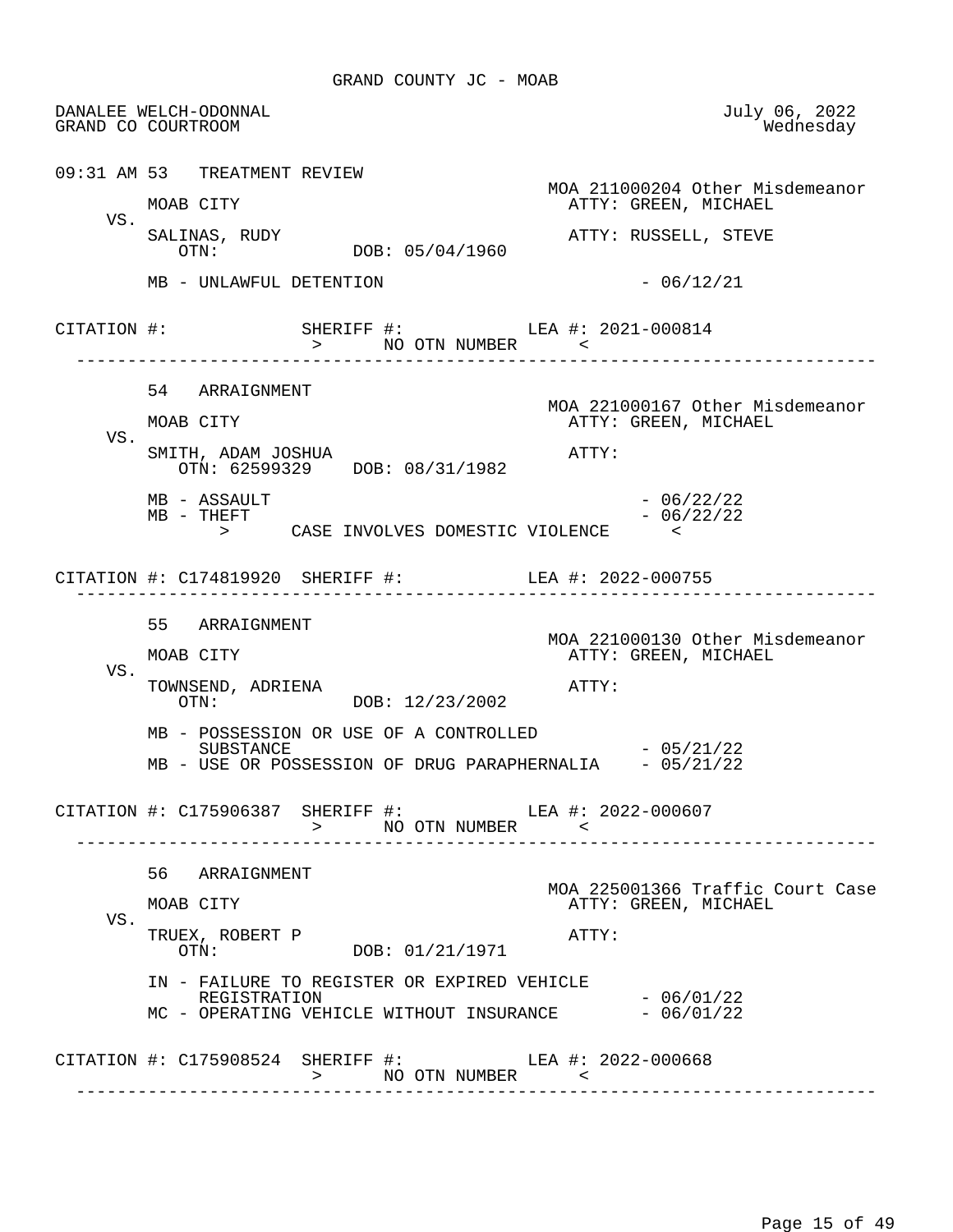|     | DANALEE WELCH-ODONNAL<br>GRAND CO COURTROOM                                                          | July 06, 2022<br>Wednesday       |
|-----|------------------------------------------------------------------------------------------------------|----------------------------------|
|     | 09:31 AM 57 ARRAIGNMENT                                                                              | MOA 225001339 Traffic Court Case |
|     | MOAB CITY                                                                                            | ATTY: GREEN, MICHAEL             |
| VS. | YOUNG, BRITTNEY DAWN<br>OTN: DOB: 01/08/1986                                                         | $\mathtt{ATTY}$ :                |
|     | MC - DRIVE ON SUSPENDED OR REVOKE LICENSE $-05/26/22$<br>IN - FAILURE TO REGISTER OR EXPIRED VEHICLE |                                  |
|     | REGISTRATION<br>IN - TAIL LIGHT VIOLATION                                                            | $-05/26/22$<br>$-05/26/22$       |
|     | CITATION #: $C175906460$ SHERIFF #: LEA #:<br>> NO OTN NUMBER <                                      |                                  |
|     | 01:30 PM 58 PLEA IN ABEYANCE REVIEW                                                                  | WLR 215002490 Traffic Court Case |
| VS. | STATE OF UTAH                                                                                        | ATTY: MAGEE, COLLEEN             |
|     | BLAKE, TRAVIS LYNN<br>OTN: DOB: 12/25/1980                                                           | ATTY:                            |
|     | MC - UNLAWFUL MOTOR VEHICLE USE ON PUBLIC OR<br>PRIVATE PROPERTY                                     | $-11/12/21$                      |
|     | CITATION #: K104397336 SHERIFF #: LEA #:<br>> NO OTN NUMBER <                                        |                                  |
|     | 59 FTA PRETRIAL CONFERENCE                                                                           | U07 225001158 Traffic Court Case |
|     | STATE OF UTAH                                                                                        | ATTY: MAGEE, COLLEEN             |
| VS. | BRAUN, JACK EVAN<br>OTN: DOB: 10/30/1950                                                             | ATTY:                            |
|     | IN - FAIL TO YIELD WHEN MERGING                                                                      | $-05/12/22$                      |
|     | CITATION #: $C177981818$ SHERIFF #: LEA #:                                                           |                                  |
|     | 60 FTA ARRAIGNMENT                                                                                   | U07 225000964 Traffic Court Case |
|     | STATE OF UTAH                                                                                        | ATTY: MAGEE, COLLEEN             |
| VS. | CHECKNITA, JULIE NICOLE<br>DOB: 01/27/1984<br>OTN:                                                   | ATTY:                            |
|     | $IN - SPEEDING - 96/65$                                                                              | $-04/27/22$                      |
|     | CITATION #: $C177954583$ SHERIFF #: LEA #:                                                           |                                  |
|     |                                                                                                      |                                  |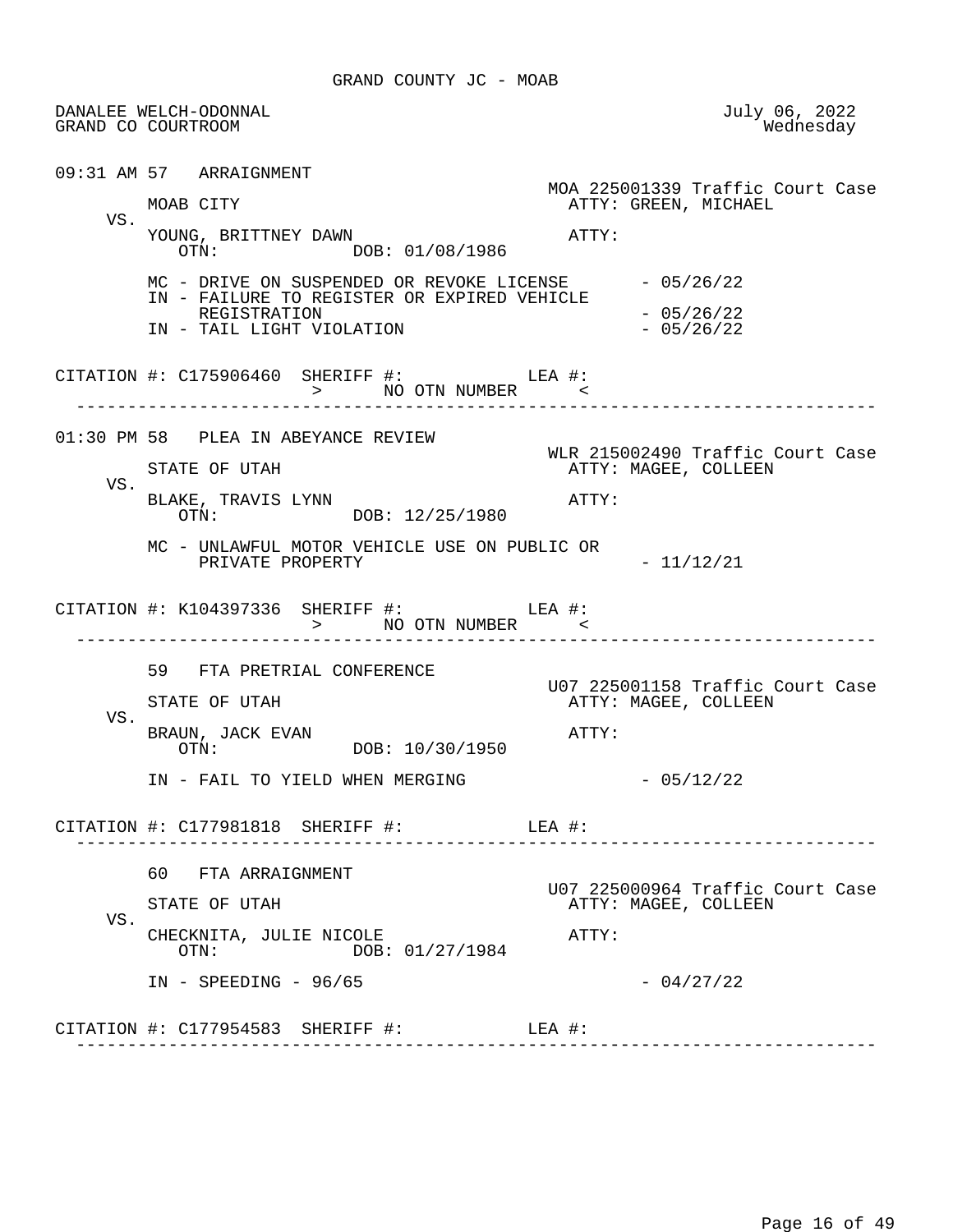DANALEE WELCH-ODONNAL July 06, 2022 GRAND CO COURTROOM 01:30 PM 61 PLEA IN ABEYANCE REVIEW S10 201000211 Other Misdemeanor ATTY: SLOAN, CHRISTINA VS.<br>DAHM, ROBIN B DAHM, ROBIN B ATTY: TANGARO, CARA DOB: 12/09/1967 MB - CRIMINAL TRESPASS WITH INTENT TO ANNOY OR CAUSE INJURY - 07/31/20 CITATION #: G10065503 SHERIFF #: LEA #: 2004960 > NO OTN NUMBER ------------------------------------------------------------------------------ 62 CONTINUED FTA ARRAIGNMENT U13 225001036 Traffic Court Case ATTY: MAGEE, COLLEEN VS. FIGUEROA, JOSE ATTY: DOB: 04/07/2003 IN - FAILURE TO WEAR SEAT BELT OR PROPERLY ADJUST SAFETY BELT  $- 04/29/22$  IN - NO VALID LICENSE - NEVER OBTAINED LICENSE - 04/29/22 CITATION #: C177643962 SHERIFF #: LEA #: ------------------------------------------------------------------------------ 63 PLEA IN ABEYANCE REVIEW U00 215001030 Traffic Court Case ATTY: MAGEE, COLLEEN VS.<br>GOMEZ, TATIANA GOMEZ, TATIANA ATTY: MELTON, WILLIAM DOB: 09/11/2001 IN - SPEEDING - 80/65 - 200 - 2011/21 CITATION #: C171776594 SHERIFF #: LEA #: ------------------------------------------------------------------------------ 64 FTA ARRAIGNMENT MOA 221000098 Other Misdemeanor<br>MOAB CITY MOAB CITY ATTY: GREEN, MICHAEL ATTY: GREEN, MICHAEL VS. GREY, VALENCIA RANAE <br>OTN: DOB: 03/07/1987 DOB: 03/07/1987  $MC - DRIVING ON DENIED - 04/24/22$  MC - NO INSURANCE 2ND OR SUBSEQUENT OFFENSE WITHIN 3 YRS OF PRIOR  $-04/24/22$  MB - POSSESSION OF CONTROLLED SUBSTANCE  $MARIJUANA/SPICE$   $-04/24/22$  CITATION #: C175905389 SHERIFF #: LEA #: 2022-000460 > NO OTN NUMBER < ------------------------------------------------------------------------------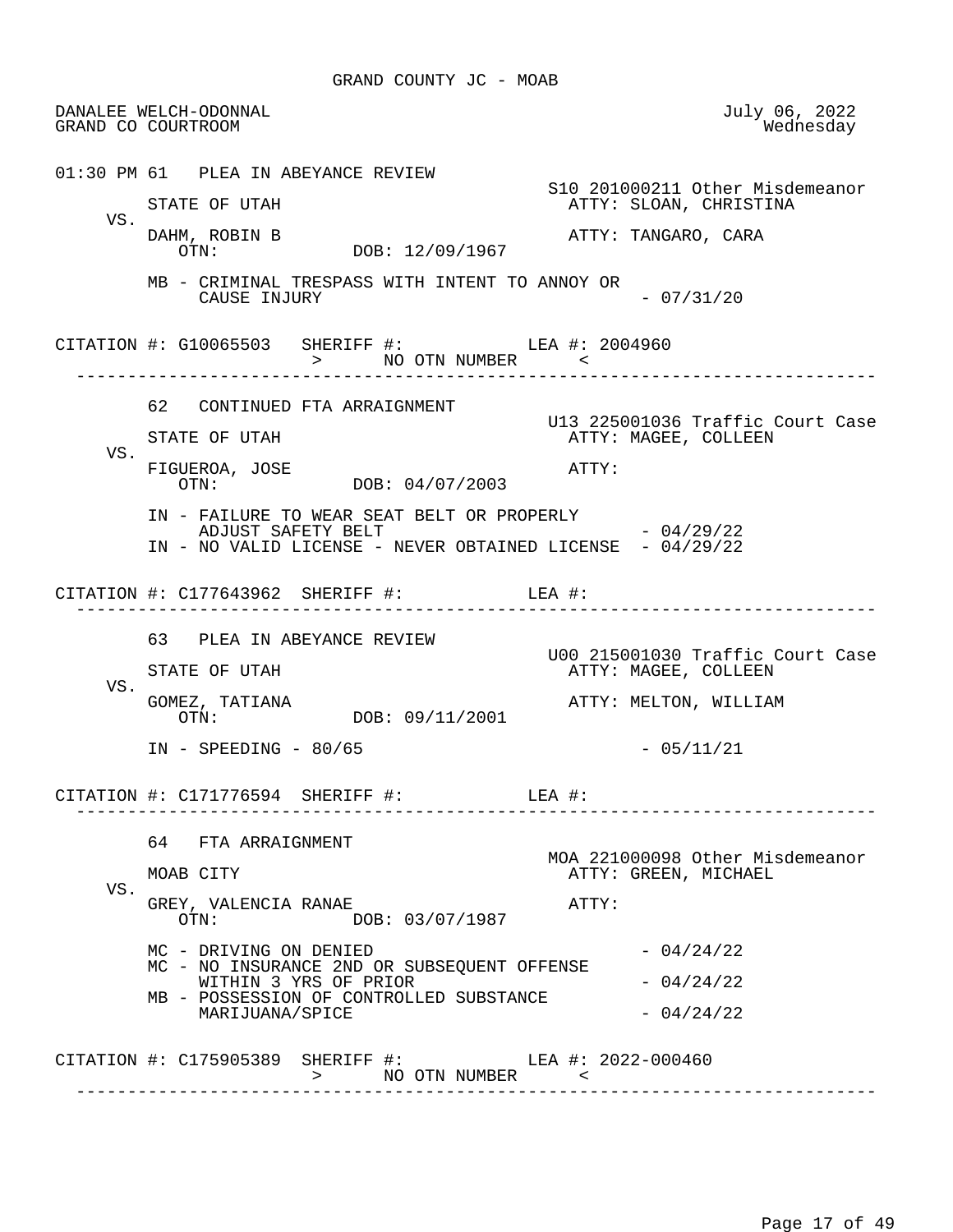DANALEE WELCH-ODONNAL July 06, 2022 GRAND CO COURTROOM 01:30 PM 65 FTA ARRAIGNMENT A10 221000100 Other Misdemeanor<br>ATTY: MAGEE, COLLEEN ATTY: MAGEE, COLLEEN VS. HENRY, GREGORY **ATTY:**  AKA HENRY, GREGORY G OTN: DOB: 09/08/1989 MB - POSSESSION OR USE OF A CONTROLLED  $-04/21/22$  MB - POSSESSION OR USE OF A CONTROLLED  $SUBSTRACT$   $-04/21/22$ MB - USE OR POSSESSION OF DRUG PARAPHERNALIA - 04/21/22 IN - NO VALID LICENSE - NEVER OBTAINED LICENSE - 04/21/22<br>MC - OPERATING VEHICLE WITHOUT INSURANCE - 04/21/22 MC - OPERATING VEHICLE WITHOUT INSURANCE CITATION #: SHERIFF #: LEA #: 2202089 PROSECUTING AGENCY NUMBER: 019220018 > NO OTN NUMBER < ------------------------------------------------------------------------------ 66 PLEA IN ABEYANCE REVIEW S10 201000309 Other Misdemeanor ATTY: SLOAN, CHRISTINA VS.<br>KNOTT, ASIA ANN KNOTT, ASIA ANN ATTY: THOMAS, GLEN DOB: 08/18/1990 MB - POSSESSION OF CONTROLLED SUBSTANCE MARIJUANA/SPICE  $-10/20/20$  CITATION #: G10064990 SHERIFF #: LEA #: 2006935 > NO OTN NUMBER < ------------------------------------------------------------------------------ 67 FTA ARRAIGNMENT U07 225001255 Traffic Court Case ATTY: MAGEE, COLLEEN VS. MOORE, MARIO LATRELL<br>OTN:  $O(X)$ :  $O(X)$ :  $O(X)$ :  $O(X)$ :  $O(X)$ :  $O(X)$ :  $O(X)$ :  $O(X)$ :  $O(X)$ :  $O(X)$ :  $O(X)$ :  $O(X)$ :  $O(X)$ :  $O(X)$ :  $O(X)$ :  $O(X)$ :  $O(X)$ :  $O(X)$ :  $O(X)$ :  $O(X)$ :  $O(X)$ :  $O(X)$ :  $O(X)$ :  $O(X)$ :  $O(X)$ :  $O(X)$ :  $O(X)$ :  $O(X)$ : DOB: 10/01/1988  $MC$  - DRIVE ON SUSPENDED OR REVOKE LICENSE  $-05/22/22$  MB - INTERLOCK RESTRICTED DRIVER OPERATING VEHICLE W/O IL SYSTEM - 05/22/22 CITATION #: C177998796 SHERIFF #: LEA #: > NO OTN NUMBER < ------------------------------------------------------------------------------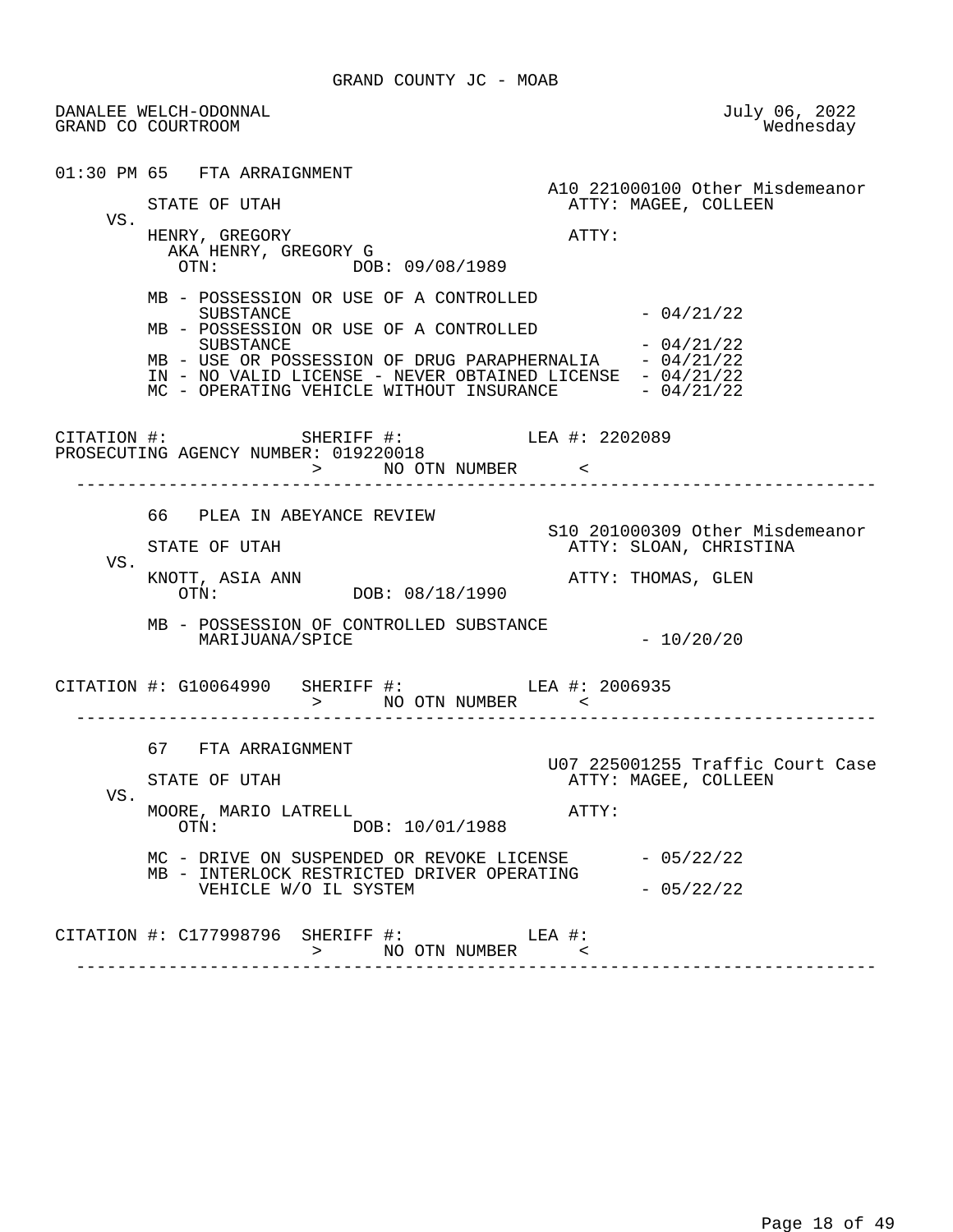DANALEE WELCH-ODONNAL July 06, 2022 GRAND CO COURTROOM 01:30 PM 68 FTA ARRAIGNMENT U07 225000968 Traffic Court Case ATTY: MAGEE, COLLEEN VS. MORTENSEN, ELIJAH RYAN  $\overline{O}$ TN:  $\overline{O}$  $\overline{O}$ R: 10/05/1999 DOB: 10/05/1999 IN - SPEEDING - 95/80<br>MC - OPERATING VEHICLE WITHOUT INSURANCE - 04/27/22 MC - OPERATING VEHICLE WITHOUT INSURANCE CITATION  $\#$ : C177981164 SHERIFF  $\#$ : LEA  $\#$ : LEA  $\#$ :  $\ge$  NO OTN NUMBER > NO OTN NUMBER < ------------------------------------------------------------------------------ 69 ARRAIGNMENT MOA 225001116 Traffic Court Case ATTY: GREEN, MICHAEL VS. NEAL, TAISEAN BRANDON<br>OTN: DOB: 09/01/1995<br>OTN: DOB: 09/01/1995 DOB: 09/01/1995  $MC$  - DRIVE ON SUSPENDED OR REVOKE LICENSE  $-05/04/22$  CITATION #: C175906288 SHERIFF #: LEA #: ------------------------------------------------------------------------------ 70 FTA ARRAIGNMENT U07 221000091 Other Misdemeanor ATTY: MAGEE, COLLEEN VS. REYES FRAIRE, LORENZO ATTY: DOB: 07/14/1984 MB - POSSESSION OF CONTROLLED SUBSTANCE  $MARTJUANA/SPICE$   $-04/16/22$ CITATION #: C177998044 SHERIFF #: LEA #: 132200194 > NO OTN NUMBER < ------------------------------------------------------------------------------ 71 FTA ARRAIGNMENT U09 221000126 Other Misdemeanor ATTY: MAGEE, COLLEEN VS. SANCHEZ CONTRERAS, ALAN ALEXIS <br>OTN: DOB: 02/18/1998 ATTY: DOB: 02/18/1998 MB - POSSESSION OF CONTROLLED SUBSTANCE MARIJUANA/SPICE - 05/20/22 MB - USE OR POSSESSION OF DRUG PARAPHERNALIA CITATION #: C177942976 SHERIFF #: LEA #: 092200350 > NO OTN NUMBER ------------------------------------------------------------------------------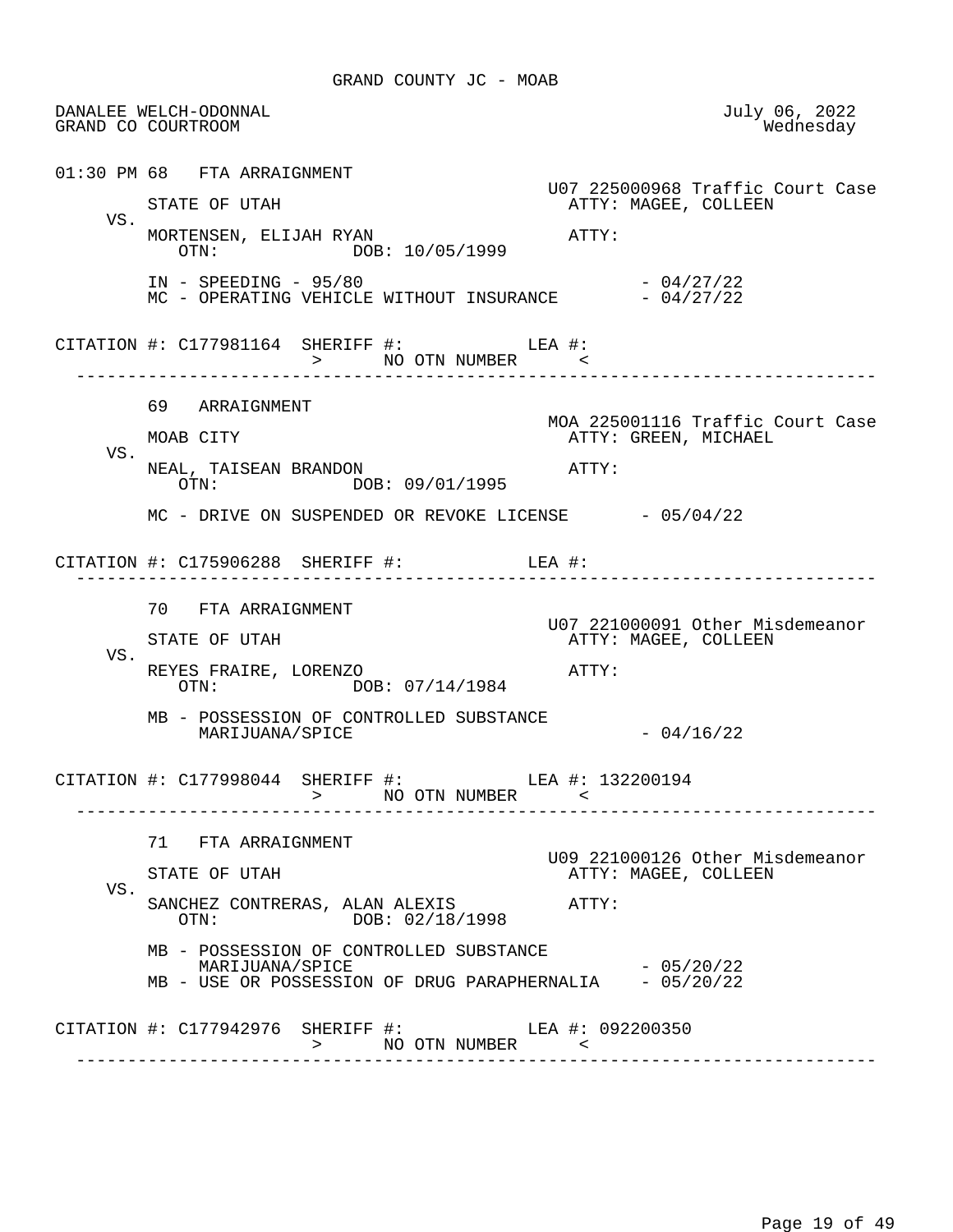|     | DANALEE WELCH-ODONNAL<br>GRAND CO COURTROOM                                                                                            | July 06, 2022<br>Wednesday                               |
|-----|----------------------------------------------------------------------------------------------------------------------------------------|----------------------------------------------------------|
|     | 01:30 PM 72 CONTINUED FTA ARRAIGNMENT<br>STATE OF UTAH                                                                                 | S10 225001113 Traffic Court Case<br>ATTY: MAGEE, COLLEEN |
| VS. | SOWELL, MADISON LYNDSIE<br>OTN: DOB: 11/07/2001                                                                                        | ATTY:                                                    |
|     | $MC$ - DRIVE ON SUSPENDED OR REVOKE LICENSE $-05/06/22$                                                                                |                                                          |
|     | CITATION #: G10072323 SHERIFF #: LEA #: 2202430                                                                                        |                                                          |
|     | 01:31 PM 73 FTA ARRAIGNMENT<br>MOAB CITY                                                                                               | MOA 225000954 Traffic Court Case<br>ATTY: GREEN, MICHAEL |
| VS. | LEE, LELAND<br>OTN: DOB: 02/02/1976                                                                                                    | ATTY:                                                    |
|     | IN - FAILURE TO PROVIDE CHILD RESTRAINT DEVICE<br>FOR CHILD $< 8$ YRS<br>IN - NO VALID LICENSE - EXPIRED<br>IN - NO PROOF OF INSURANCE | $-04/26/22$<br>$-04/26/22$<br>$-04/26/22$                |
|     | CITATION #: $C175902667$ SHERIFF #: LEA #:<br>> NO OTN NUMBER <                                                                        |                                                          |
|     | 74 FTA ARRAIGNMENT                                                                                                                     | MOA 221000106 Infraction                                 |
| VS. | MOAB CITY                                                                                                                              | ATTY: GREEN, MICHAEL                                     |
|     | MORGAN, KYLE                                                                                                                           | ATTY:                                                    |
|     | IN - PUBLIC URINATION                                                                                                                  | $-05/04/22$                                              |
|     | CITATION #: C175906296 SHERIFF #: LEA #: 2022-000496<br>> NO OTN NUMBER <                                                              |                                                          |

------------------------------------------------------------------------------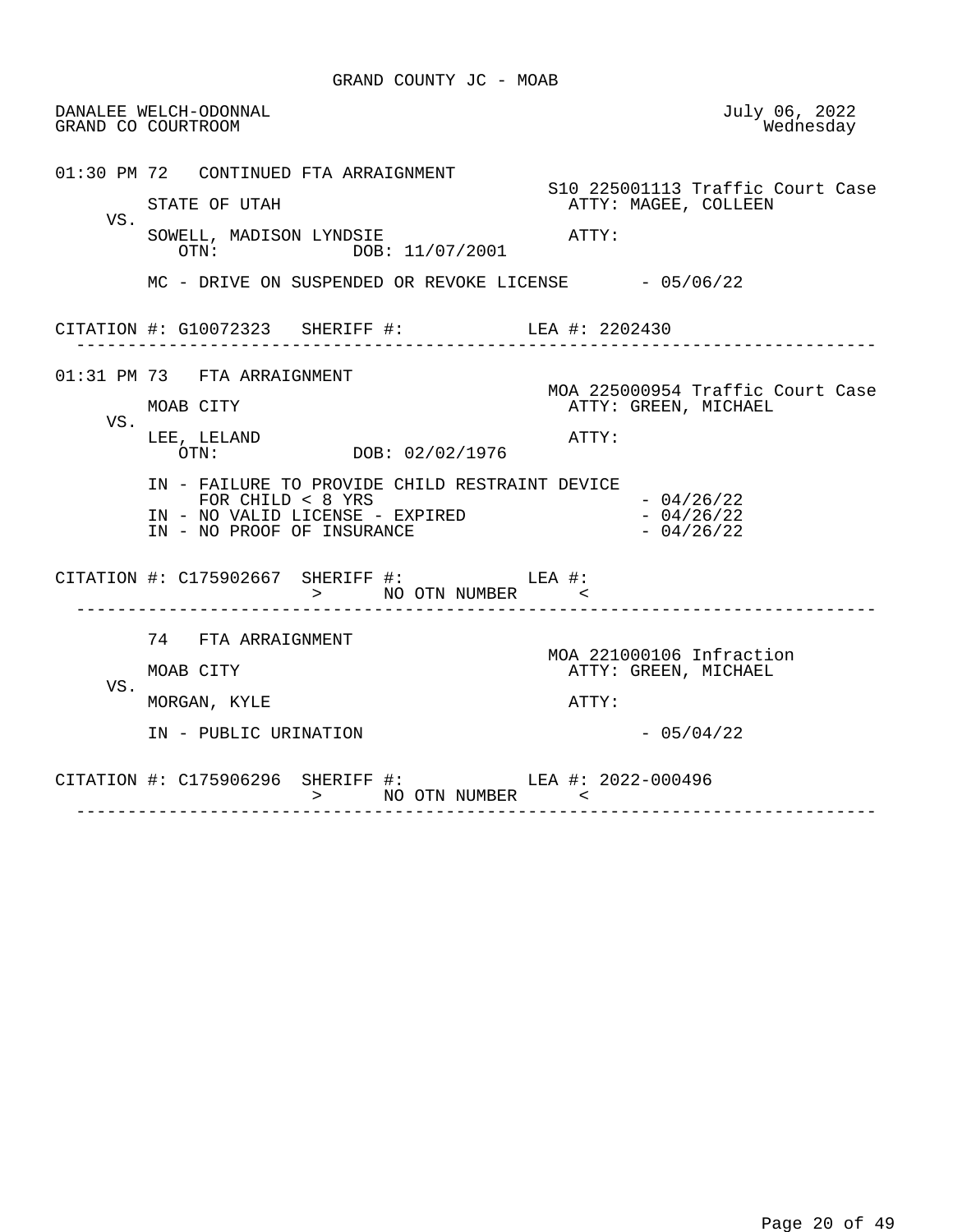| <b>JON CARPENTER</b> | GRAND CO COURTROOM                                                         | July 06, 2022<br>Wednesday                              |
|----------------------|----------------------------------------------------------------------------|---------------------------------------------------------|
|                      | 10:30 AM 75 CONTINUED ARRAIGNMENT                                          |                                                         |
| VS.                  | STATE OF UTAH                                                              | S10 221000134 Other Misdemeanor<br>ATTY: MAGEE, COLLEEN |
|                      | MCDONALD, JESSICA CHRISTINE<br>DOB: 12/24/1990<br>OTN:                     | ATTY:                                                   |
|                      | MB - CRIMINAL MISCHIEF<br>CASE INVOLVES DOMESTIC VIOLENCE<br>⋗             | $-05/25/22$<br><                                        |
|                      | CITATION $\sharp\colon$ G10104321<br>SHERIFF #:<br>NO .<br>OTN NUMBER<br>⋗ | LEA #: 2202871<br>$\,<\,$                               |
|                      |                                                                            |                                                         |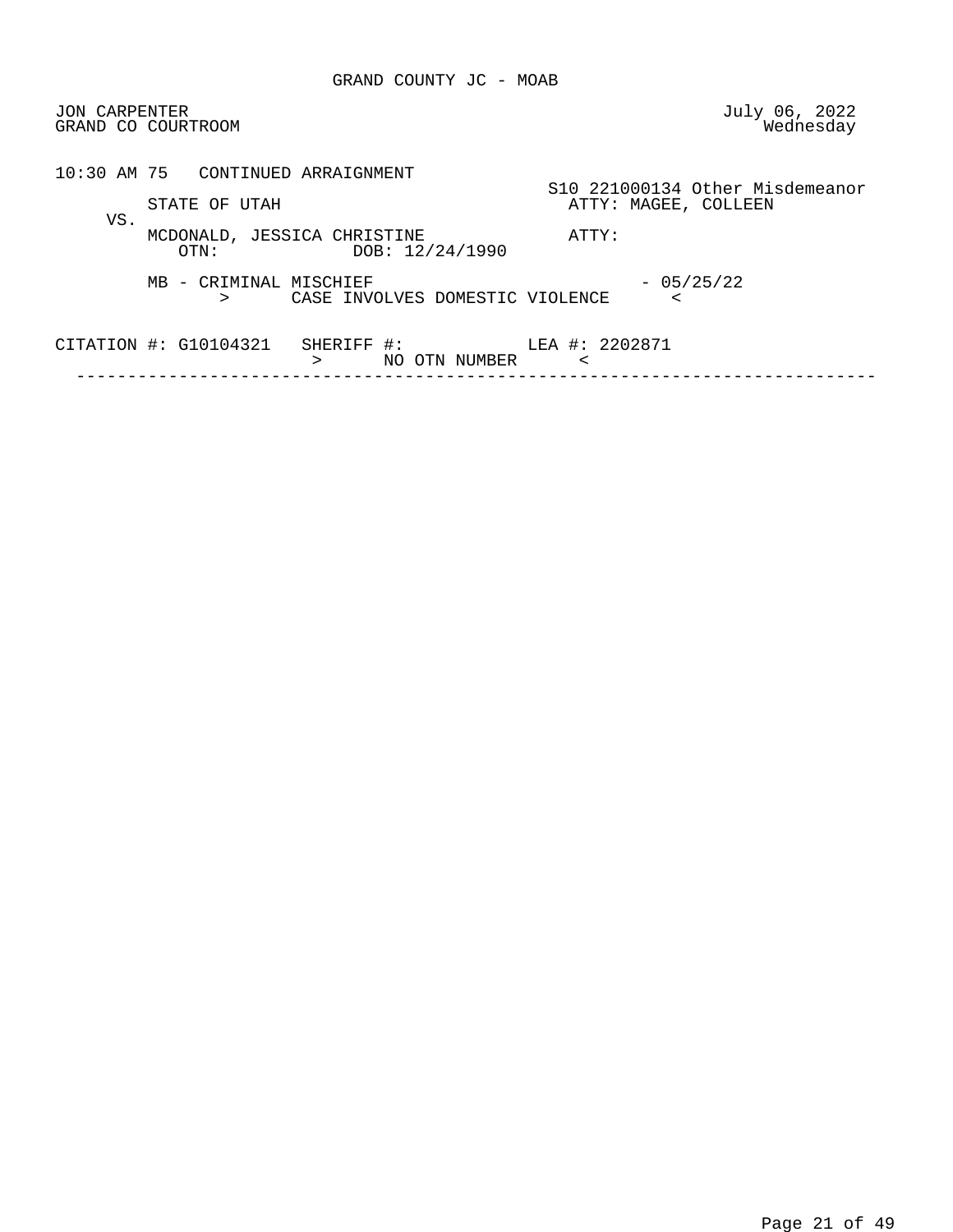DANALEE WELCH-ODONNAL July 13, 2022 GRAND CO COURTROOM 09:25 AM 1 PRETRIAL CONFERENCE U07 225001516 Traffic Court Case ATTY: MAGEE, COLLEEN VS. BLOOMQUIST, ERIC ROBERT **ATTY: BRIMLEY, MATTHEW**<br>OTN: DOR: 07/14/1950 OTN: DOB: 07/14/1950 IN - FAIL TO OBSERVE NO PASSING ZONE  $-06/27/22$  CITATION #: C178215695 SHERIFF #: LEA #: ------------------------------------------------------------------------------ 2 PRETRIAL CONFERENCE U09 225001152 Misdemeanor DUI ATTY: MAGEE, COLLEEN VS.<br>HESS, BIRDIE JEAN HESS, BIRDIE JEAN ATTY: FITZGERALD, KEITH DOB: 12/23/1986 MB - DUI OR REFUSAL - 1ST OFFENSE IN 10 YEARS - 05/09/22 MC - DRINKING ALCOHOL IN VEHICLE-DRIVER AND/OR PASSENGER - 05/09/22 CITATION #: D140736075 SHERIFF #: LEA #: 092200321 > NO OTN NUMBER < ------------------------------------------------------------------------------ 3 PRETRIAL CONFERENCE U07 225001271 Traffic Court Case ATTY: MAGEE, COLLEEN VS.<br>JAR, WEIYUAN JAR, WEIYUAN ATTY: FITZGERALD, KEITH DOB: 09/10/1976 IN - SPEEDING - 95/65 - 2007 - 2014 - 2014 - 2014 - 2014 - 2014 - 2014 - 2014 - 2014 - 2014 - 2014 - 2014 - 20 CITATION #: C178215083 SHERIFF #: LEA #: ------------------------------------------------------------------------------ 4 PRETRIAL CONFERENCE PRK 225001303 Traffic Court Case<br>PRK 225001303 Traffic Court Case<br>ATTY: MAGEE, COLLEEN ATTY: MAGEE, COLLEEN VS.<br>KURSANI, PETRIT KURSANI, PETRIT ATTY: BRIMLEY, MATTHEW DOB: 06/03/1982 IN - SPEEDING - 100/65 - 200 - 201 - 201 - 201 22 CITATION #: K104380449 SHERIFF #: LEA #: ------------------------------------------------------------------------------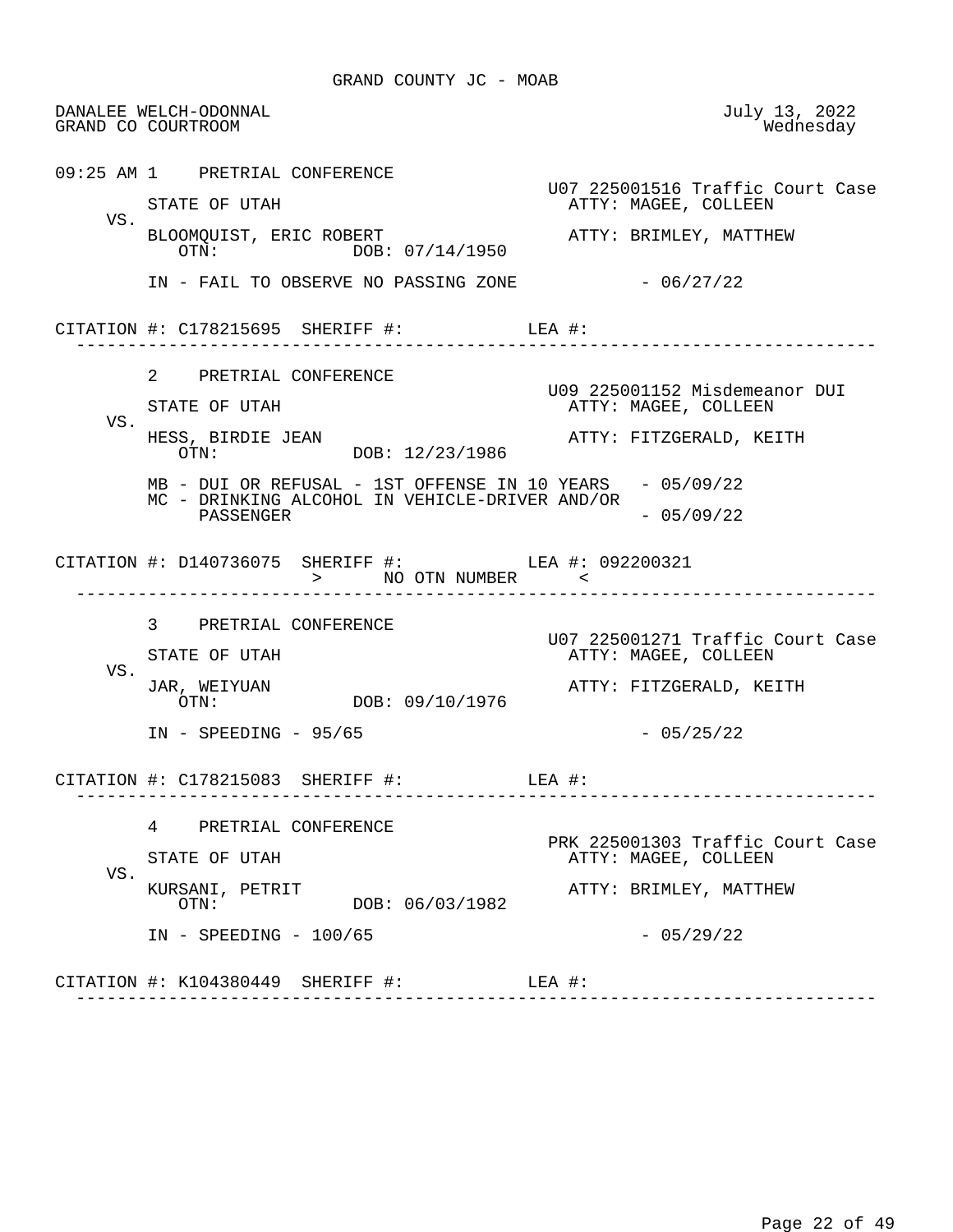DANALEE WELCH-ODONNAL July 13, 2022 GRAND CO COURTROOM 09:25 AM 5 CONT. PRETRIAL CONFERENCE U07 225000737 Misdemeanor DUI ATTY: MAGEE, COLLEEN VS. MCELHANEY, KAHLAN NICOL ATTY: OVARD, KYLER OTN: 62598511 DOB: 10/19/2000 MB - DRIVING UNDER THE INFLUENCE OF ALCOHOL/DRUGS - 04/03/22 MC - OPEN CONTAINER/DRINKING ALCOHOL IN A  $VEHICLE$   $- 04/03/22$  CITATION #: D140925777 SHERIFF #: LEA #: 132200170 ------------------------------------------------------------------------------ 6 CONT. PRETRIAL CONFERENCE S10 225000282 Misdemeanor DUI ATTY: MAGEE, COLLEEN VS.<br>PAGE, SAVANNAH DENISE PAGE, SAVANNAH DENISE ATTY: CHLARSON, CRAIG JOHNSON, PAUL BRIAN, MARK DOB: 08/11/1998 MB - DRIVING UNDER THE INFLUENCE OF ALCOHOL/DRUGS - 02/14/22 CITATION #: D13723014 SHERIFF #: LEA #: 2200711 > NO OTN NUMBER < ------------------------------------------------------------------------------ 7 PRETRIAL CONFERENCE S10 221000119 Other Misdemeanor ATTY: MAGEE, COLLEEN VS. RAUCH, PETER JAMES<br>
OTN: DOB: 11/19/1988<br>
ATTY: STONE, EDWARD DOB: 11/19/1988  $MB - LEWDNESS$  - 05/17/22 MB - POSSESSION OF CONTROLLED SUBSTANCE MARIJUANA/SPICE - 05/17/22 CITATION #: G10071692 SHERIFF #: LEA #: 2202659 > NO OTN NUMBER < ------------------------------------------------------------------------------ 8 PRETRIAL CONFERENCE U07 225001263 Traffic Court Case ATTY: MAGEE, COLLEEN VS. SANCHEZ, MATTHEW NONE<br>
OTN: DOB: 01/04/1995<br>
OTN: DOB: 01/04/1995  $IN - SPEEDING - 80/65$  - 05/23/22 CITATION #: C177998853 SHERIFF #: LEA #:

------------------------------------------------------------------------------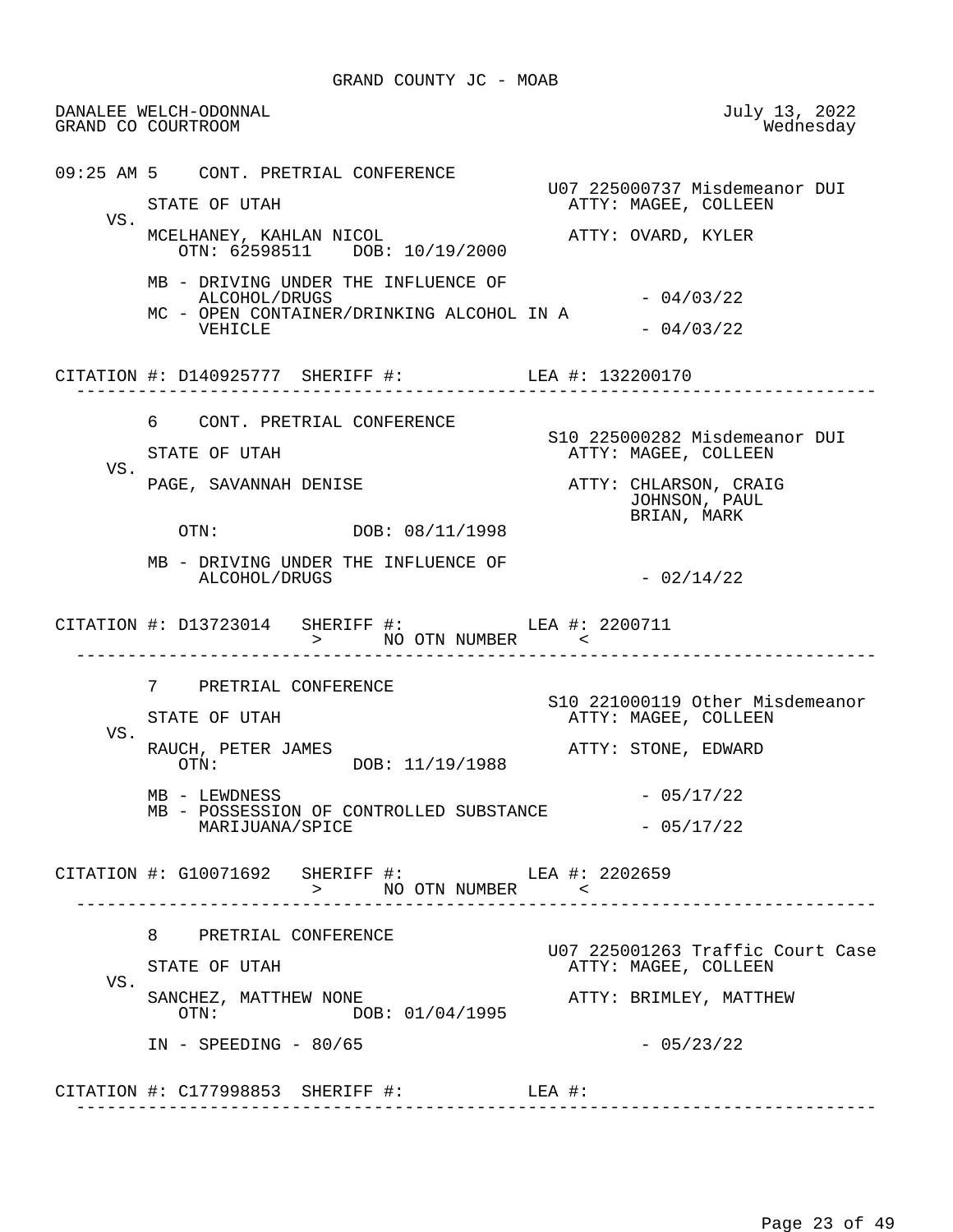|     | DANALEE WELCH-ODONNAL<br>GRAND CO COURTROOM                                     | July 13, 2022<br>Wednesday                              |
|-----|---------------------------------------------------------------------------------|---------------------------------------------------------|
|     | 09:30 AM 9 PRETRIAL CONFERENCE                                                  | U07 225001171 Traffic Court Case                        |
|     | STATE OF UTAH                                                                   | ATTY: MAGEE, COLLEEN                                    |
| VS. | BAIDES, FELIPE<br>DOB: 10/23/1969<br>OTN:                                       | ATTY:                                                   |
|     | IN - NO VALID LICENSE - NEVER OBTAINED LICENSE - 05/14/22                       |                                                         |
|     |                                                                                 |                                                         |
|     | 10 ARRAIGNMENT                                                                  | S10 225001391 Traffic Court Case                        |
| VS. | STATE OF UTAH                                                                   | ATTY: MAGEE, COLLEEN                                    |
|     | BENNETT, ZACHARY JENNINGS<br>OTN: DOB: 06/24/1996                               | ATTY:                                                   |
|     | IN - DRIVING WITHOUT REGISTRATION<br>IN - NO PROOF OF INSURANCE                 | $-06/09/22$<br>$-06/09/22$                              |
|     | CITATION #: G10068952 SHERIFF #: LEA #: 2203215<br>> NO OTN NUMBER              |                                                         |
|     | 11 ARRAIGNMENT                                                                  |                                                         |
|     | STATE OF UTAH                                                                   | S10 221000149 Other Misdemeanor<br>ATTY: MAGEE, COLLEEN |
| VS. | BRIDENBAKER, LISA MARIE<br>OTN: DOB: 02/27/1972                                 | ATTY:                                                   |
|     | MC - ADULT SELLING TOBACCO TO ADOLESCENT - 06/10/22                             |                                                         |
|     | CITATION #: G10065639 SHERIFF #: LEA #: 2203226                                 | -----------------------------                           |
|     | 12 ARRAIGNMENT                                                                  |                                                         |
|     | STATE OF UTAH                                                                   | S10 221000150 Other Misdemeanor<br>ATTY: MAGEE, COLLEEN |
| VS. | BUTTERFIELD, DAVID LEE<br>DOB: 12/24/1966<br>OTN:                               | ATTY:                                                   |
|     | $MC - ADULT$ SELLING TOBACCO TO ADOLESCENT $- 06/10/22$                         |                                                         |
|     | CITATION #: G10065641 SHERIFF #: LEA #: 2203228<br>>            NO  OTN  NUMBER | $\sim$ $\sim$                                           |
|     |                                                                                 |                                                         |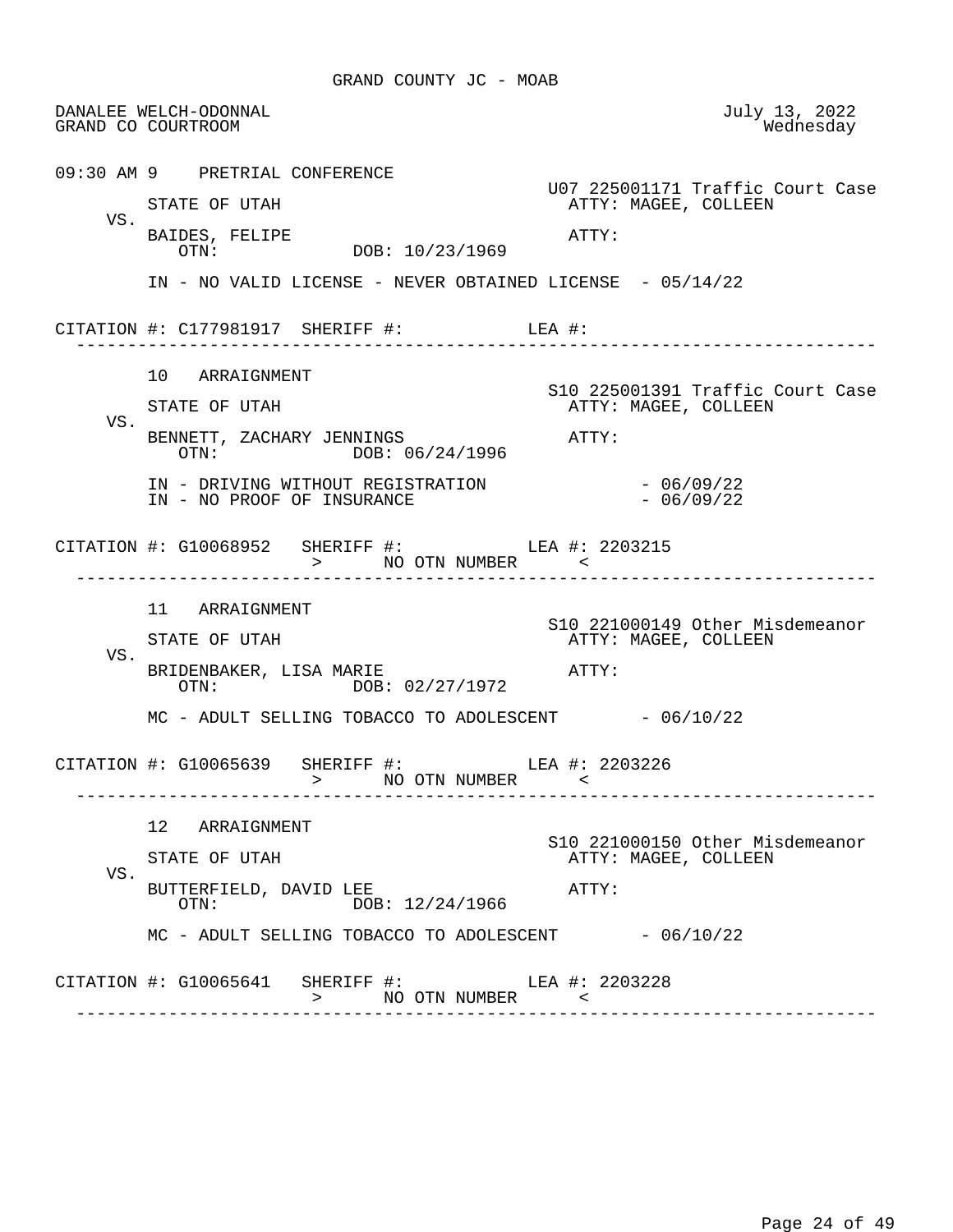DANALEE WELCH-ODONNAL July 13, 2022 GRAND CO COURTROOM 09:30 AM 13 CONT. OVERDUE OBLIGATION HRG. S10 205001820 Misdemeanor DUI<br>STATE OF UTAH TELOAN, CHRISTINA ATTY: SLOAN, CHRISTINA VS.<br>CRAWFORD, RICK LYLE ATTY: FITZGERALD, KEITH OTN: DOB: 01/25/1964  $MB - IMPAIRED DRIVING$  - 11/05/20 CITATION #: D13664907 SHERIFF #: LEA #: 2007270 > NO OTN NUMBER < ------------------------------------------------------------------------------ 14 CONTINUED ARRAIGNMENT U07 225000618 Traffic Court Case ATTY: MAGEE, COLLEEN VS. DOWD, BRENDEN RAY <br>OTN: DOB: 10/03/2005 ATTY: DOB: 10/03/2005 IN - FOLLOWING ANOTHER VEHICLE TOO CLOSE - 03/27/22 CITATION #: C177640489 SHERIFF #: LEA #: 132200156 > DEFENDANT WAS A MINOR AT TIME OF VIOLATION < ------------------------------------------------------------------------------ 15 ARRAIGNMENT WLR 225001434 Traffic Court Case ATTY: MAGEE, COLLEEN VS. FLORES, MARIO ALBERTO  $\overline{O}$  at  $\overline{O}$  at  $\overline{O}$ DOB: 01/27/1991  $MC - OPERATING VEHICLE WITHOUT IN SURANCE -  $06/11/22$$  CITATION #: K104774344 SHERIFF #: LEA #: > NO OTN NUMBER < ------------------------------------------------------------------------------ 16 ARRAIGNMENT U07 225001427 Traffic Court Case ATTY: MAGEE, COLLEEN VS. FUNSTON, MARK THOMAS <br>OTN: DOB: 09/08/1980 OTN: DOB: 09/08/1980  $MB - RECKLESS DRIVING - 06/13/22$  CITATION #: C178120929 SHERIFF #: LEA #: > NO OTN NUMBER < ------------------------------------------------------------------------------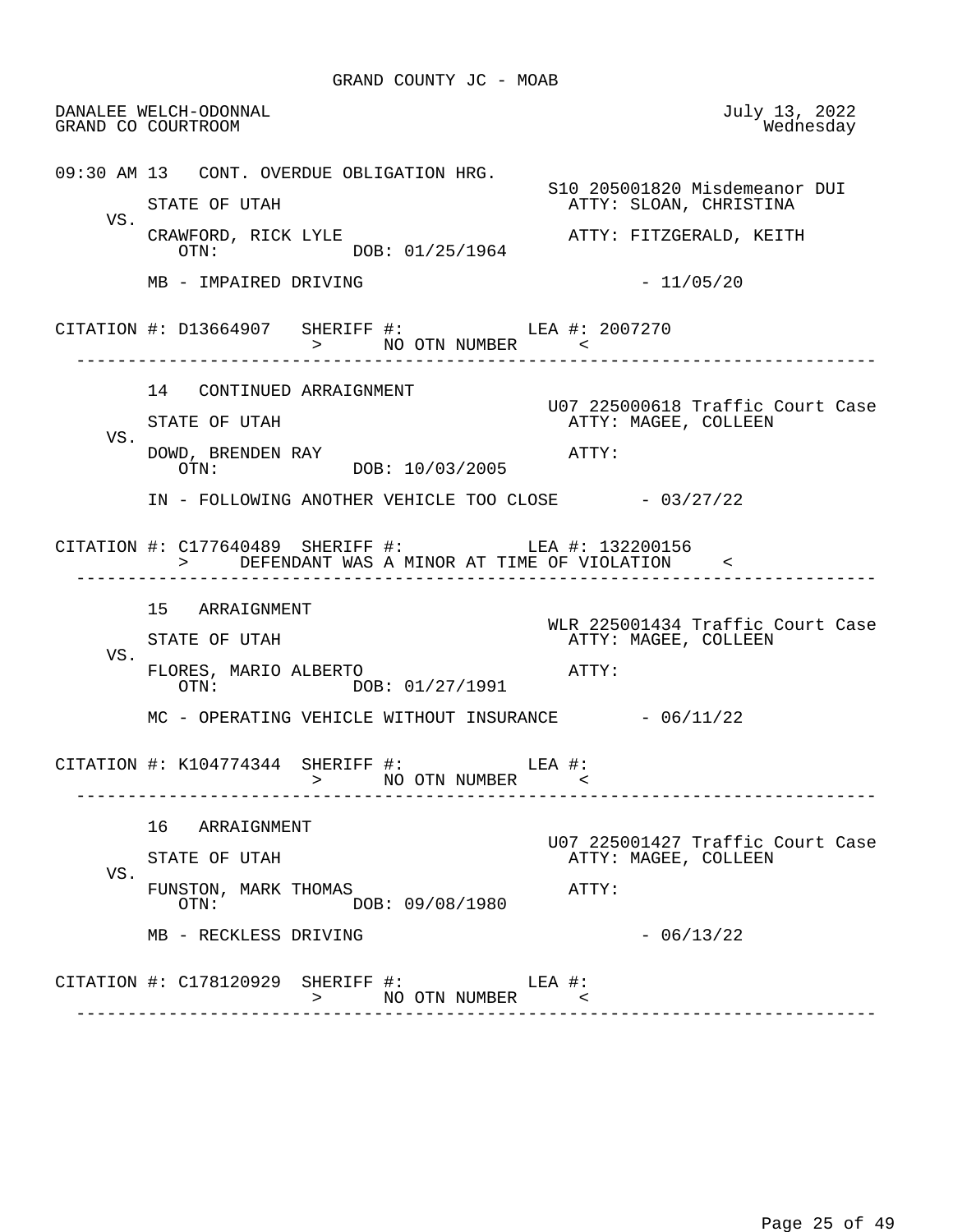DANALEE WELCH-ODONNAL July 13, 2022 GRAND CO COURTROOM 09:30 AM 17 ARRAIGNMENT U07 225001424 Traffic Court Case ATTY: MAGEE, COLLEEN VS. GARCIA, JOSHUA JAMES<br>
OTN: DOB: 07/03/1990<br>
OTN: DOB: 07/03/1990 IN - SPEEDING - 96/65 - 2000 - 2012/22 IN - FAILED TO REGISTER OR EXPIRED REGISTRATION - 06/12/22 CITATION #: C178210720 SHERIFF #: LEA #: > NO OTN NUMBER ------------------------------------------------------------------------------ 18 ARRAIGNMENT S10 225001392 Traffic Court Case ATTY: MAGEE, COLLEEN VS. GILLIAM, MARK S<br>  $OTN:$   $O/N:$   $DOB: 10/30/1976$   $ATTY:$  OTN: DOB: 10/30/1976 IN - NO PROOF OF INSURANCE<br>IN - DRIVING WITHOUT REGISTRATION - 06/09/22 IN - DRIVING WITHOUT REGISTRATION CITATION #: G10068953 SHERIFF #: LEA #: 2203215 > NO OTN NUMBER < ------------------------------------------------------------------------------ 19 PRETRIAL CONFERENCE U13 225001040 Traffic Court Case ATTY: MAGEE, COLLEEN VS. GREGGORY, LODIN BOGAEV ATTY: DOB: 07/17/1985 IN - FAILURE TO WEAR SEAT BELT OR PROPERLY ADJUST SAFETY BELT  $- 04/29/22$  CITATION #: C177866142 SHERIFF #: LEA #: ------------------------------------------------------------------------------ 20 ARRAIGNMENT U07 225001484 Traffic Court Case ATTY: MAGEE, COLLEEN VS. GUS, CHRISTIAN TAYLOR **ATTY:**  OTN: DOB: 09/20/1997 MB - DRIVE ON SUSP / REVOKED / DENIED W/ PRIOR  $CONVICTION$  - 06/21/22 CITATION #: C178306098 SHERIFF #: LEA #: ------------------------------------------------------------------------------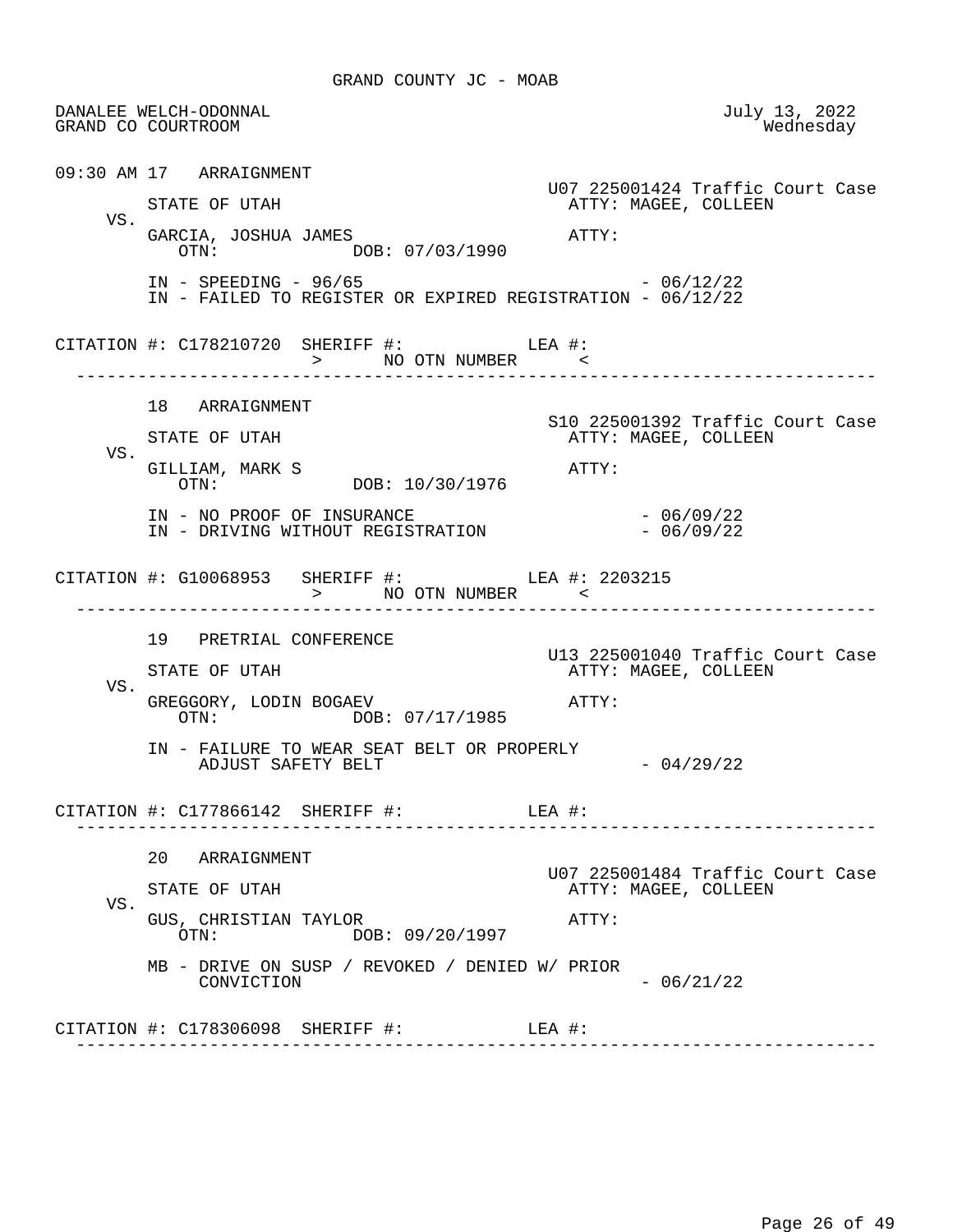DANALEE WELCH-ODONNAL July 13, 2022 GRAND CO COURTROOM 09:30 AM 21 ARRAIGNMENT U07 225001453 Traffic Court Case ATTY: MAGEE, COLLEEN VS. GUZMAN, ALEXANDER DOMINIC  $\overline{OPTY}:$ <br>
OTN:  $\overline{OR}: 01/11/1991$ DOB: 01/11/1991  $MC$  - DRIVE ON SUSPENDED OR REVOKE LICENSE  $-06/17/22$  CITATION #: C178210795 SHERIFF #: LEA #: ------------------------------------------------------------------------------ 22 CHANGE OF PLEA U07 225000413 Traffic Court Case ATTY: SLOAN, CHRISTINA MAGEE, COLLEEN VS. HUANG, MAXWELL EN-PEI<br>OTN: DOB: 08/04/2003<br>ATTY: HUANG, REX DOB: 08/04/2003 IN - SPEEDING - 85/65 - 03/06/22 CITATION #: C176200723 SHERIFF #: LEA #: ------------------------------------------------------------------------------ 23 FTA ARRAIGNMENT U07 225000415 Traffic Court Case ATTY: MAGEE, COLLEEN VS. KASHIDA, RICHARD<br>
OTN: DOB: 03/08/1982<br>
ATTY: DOB: 03/08/1982 IN - SPEEDING - 90/80<br>MC - DRIVE ON SUSPENDED OR REVOKE LICENSE - 03/06/22 MC - DRIVE ON SUSPENDED OR REVOKE LICENSE CITATION #: C177407871 SHERIFF #: > FTA ISSUED < ------------------------------------------------------------------------------ 24 ARRAIGNMENT S10 225001459 Misdemeanor DUI ATTY: MAGEE, COLLEEN VS. MAGLEBY, ROBERT LEGRANDE **ATTY:**  OTN: 62599311 DOB: 12/01/1970 MB - DUI - ALCOHOL/DRUGS OR COMBO - RENDERS SAFE OPERATION - 06/18/22 IN - FAILURE TO REGISTER OR EXPIRED VEHICLE REGISTRATION - 06/18/22 IN - FAIL TO OPERATE WITHIN A SINGLE LANE CITATION #: D13723018 SHERIFF #: LEA #: 2203396 ------------------------------------------------------------------------------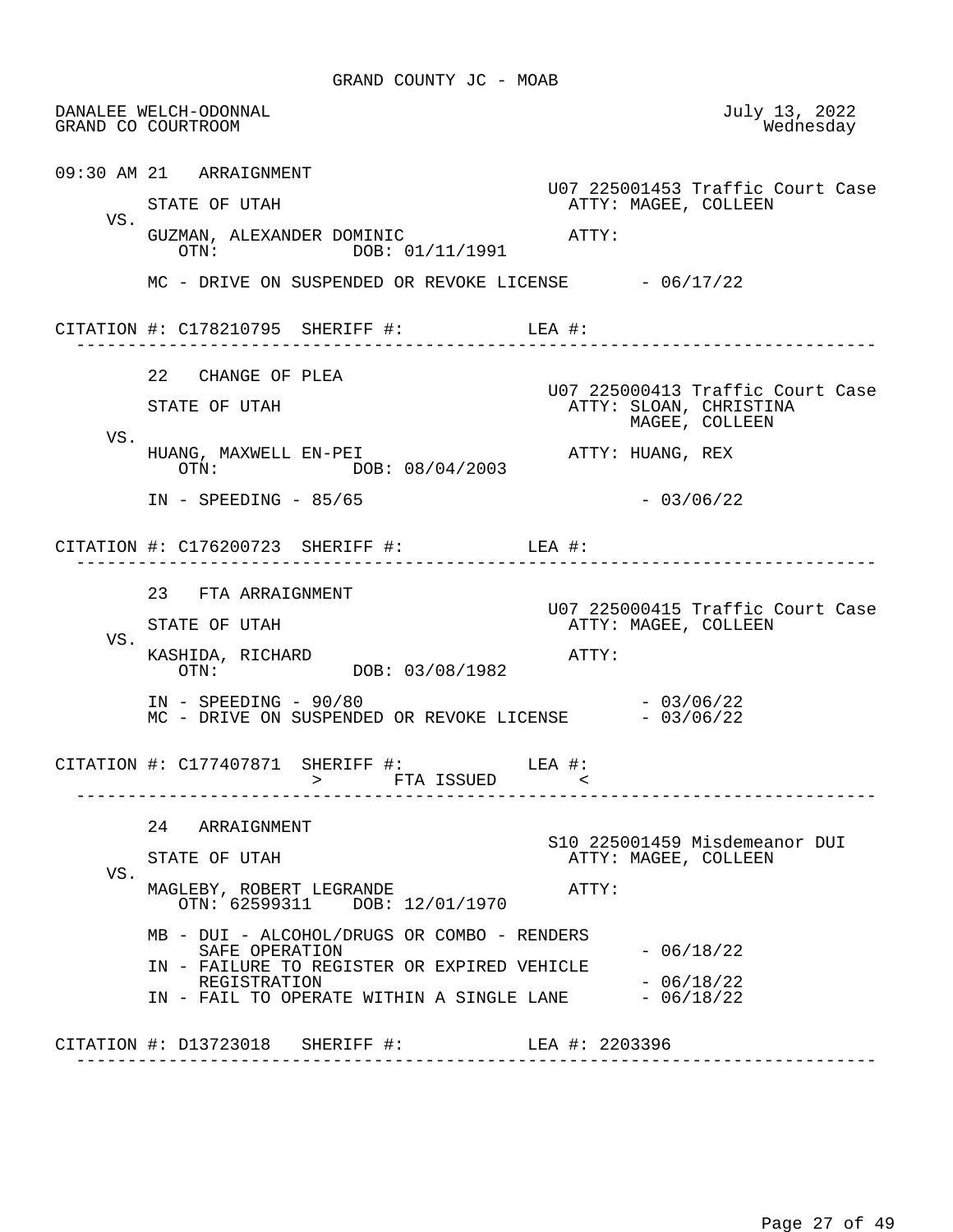DANALEE WELCH-ODONNAL July 13, 2022 GRAND CO COURTROOM 09:30 AM 25 PRETRIAL CONFERENCE U13 225001167 Traffic Court Case ATTY: MAGEE, COLLEEN VS. MONTES GONZALEZ, JESUS ENRIQUE <br>OTN: 04/07/1998 OTN: DOB: 04/07/1998 IN - SPEEDING - 91/80<br>IN - NO PROOF OF INSURANCE - 105/13/22 IN - NO PROOF OF INSURANCE CITATION #: C177435559 SHERIFF #: LEA #: > NO OTN NUMBER < ------------------------------------------------------------------------------ 26 PRETRIAL CONFERENCE S10 201000022 Other Misdemeanor ATTY: SLOAN, CHRISTINA VS.<br>MURPHY, KEVIN M MURPHY, KEVIN M ATTY: HARTLEY, TAYLOR DOB: 11/12/1987  $IN - FAILURE TO SIGNAL FOR 2 SECONDS -  $01/23/20$$ MB - USE OR POSSESSION OF DRUG PARAPHERNALIA - 01/23/20 MB - POSSESSION OF CONTROLLED SUBSTANCE  $MARIJUANA/SPICE$   $-01/23/20$ CITATION #: G10063820 SHERIFF #: LEA #: 2000485 > NO OTN NUMBER < ------------------------------------------------------------------------------ 27 ARRAIGNMENT U07 221000160 Other Misdemeanor ATTY: MAGEE, COLLEEN VS. NIETO DIAZ, JHON HERLY **ATTY:** OTN: DOB: 04/14/1977 MB - POSSESSION OF CONTROLLED SUBSTANCE  $MARIJUANA/SPICE$  - 06/22/22 CITATION #: C178215620 SHERIFF #: LEA #: 132200352 > NO OTN NUMBER < ------------------------------------------------------------------------------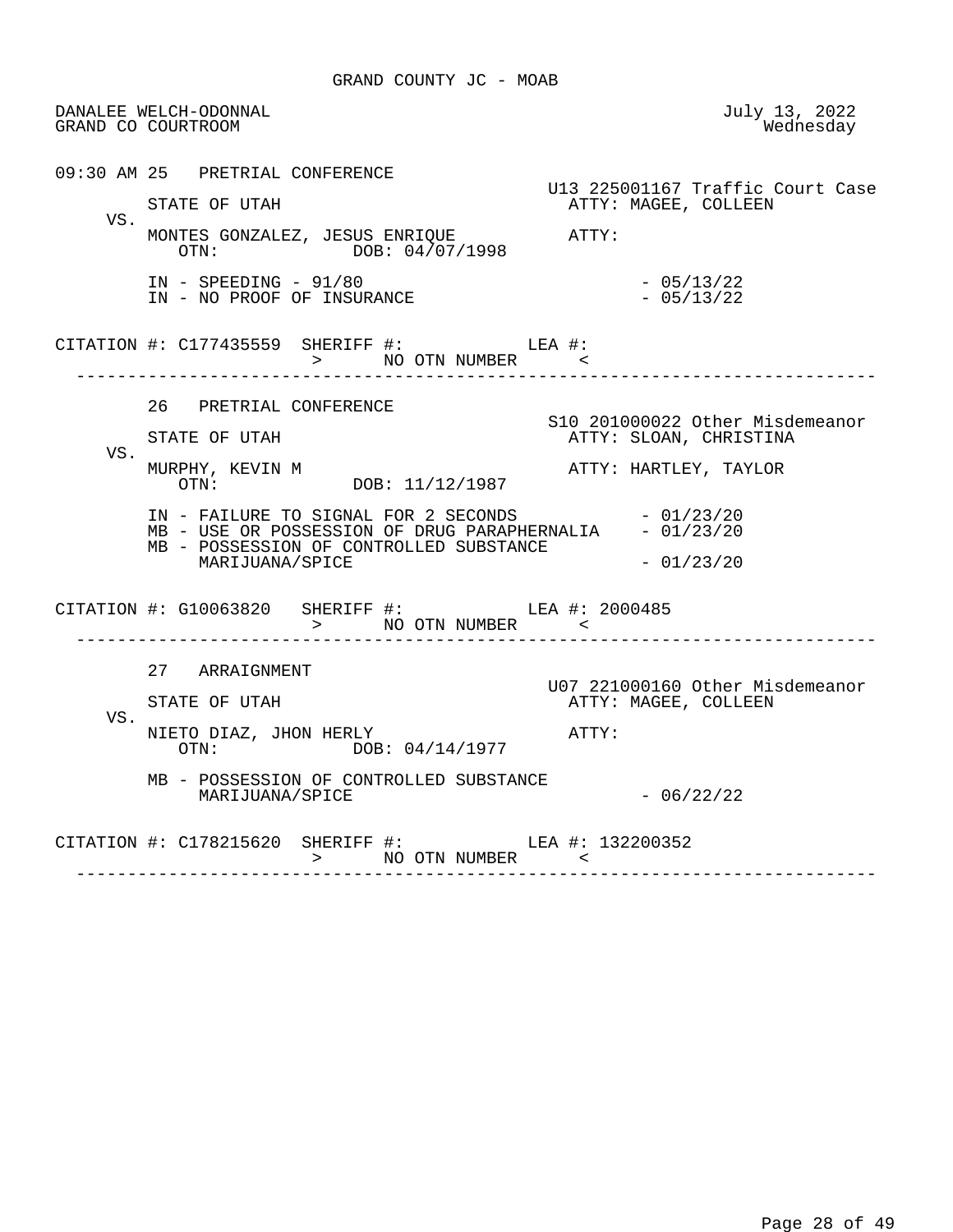DANALEE WELCH-ODONNAL July 13, 2022 GRAND CO COURTROOM 09:30 AM 28 TREATMENT REVIEW U24 195001853 Misdemeanor DUI ATTY: SLOAN, CHRISTINA FRANKLIN, JACOB VS. REYNOLDS, JASON LEE ATTY: OTN: 46978698 DOB: 01/16/1973 MB - DRIVING UNDER THE INFLUENCE OF ALCOHOL/DRUGS - 07/04/19 MC - DRIVE ON SUSPENDED OR REVOKE LICENSE  $-07/04/19$ <br>IN - SPEEDING - 67/55 IN - SPEEDING - 67/55<br>IN - FAIL TO OPERATE WITHIN A SINGLE LANE - 07/04/19 IN - FAIL TO OPERATE WITHIN A SINGLE LANE CITATION #: D133660233 SHERIFF #: LEA #: 131900364 > FTA ISSUED < ------------------------------------------------------------------------------ 29 PRETRIAL CONFERENCE S10 221000148 Other Misdemeanor ATTY: MAGEE, COLLEEN VS. SCHONERT, LANCE KARL **ATTY:**  OTN: 62599154 DOB: 01/07/1964 MC - INTOXICATION  $-$  06/03/22 CITATION #: G10104322 SHERIFF #: LEA #: 2203088 ------------------------------------------------------------------------------ 30 CONTINUED CHANGE OF PLEA U00 215002310 Traffic Court Case ATTY: SLOAN, CHRISTINA MAGEE, COLLEEN VS.<br>TEMIROVA, MALIKA TEMIROVA, MALIKA ATTY: WEBER, THOMAS DOB: 01/27/1993 IN - SPEEDING - 105/80 - 10/17/21 CITATION #: C175413616 SHERIFF #: LEA #: ------------------------------------------------------------------------------ 31 ARRAIGNMENT S10 225001461 Traffic Court Case STATE OF UTAH **ATTY: MAGEE, COLLEEN**  VS. VALENCIA SILVA, JUAN CARLOS (ATTY:<br>OTN: DOB: 05/26/1992 DOB: 05/26/1992  $MC - DRIVING ON DENIED - 06/20/22$  CITATION #: G10104132 SHERIFF #: LEA #: 2203418 ------------------------------------------------------------------------------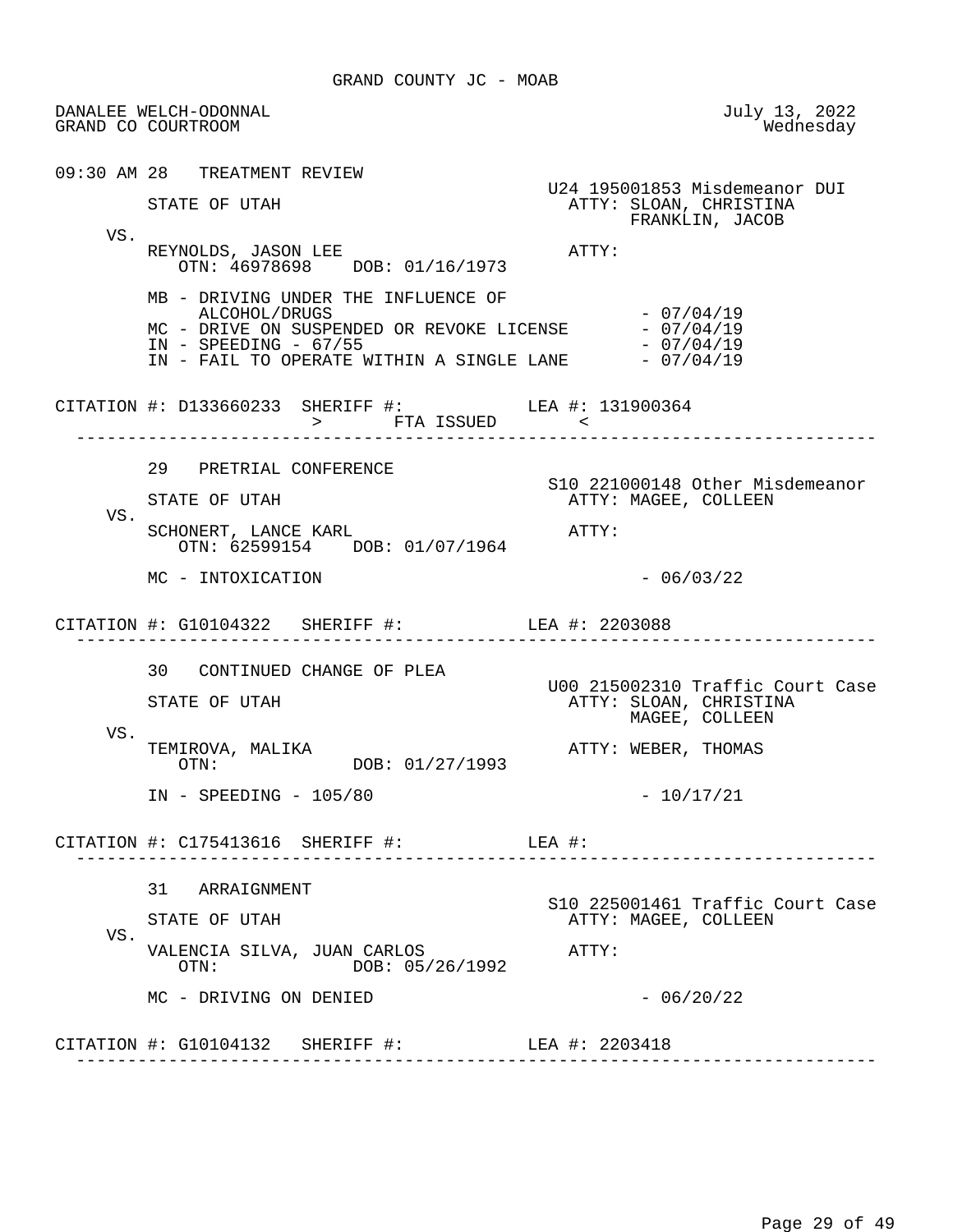DANALEE WELCH-ODONNAL July 13, 2022 GRAND CO COURTROOM 09:30 AM 32 CHANGE OF PLEA U07 215002919 Traffic Court Case ATTY: MAGEE, COLLEEN VS.<br>VAZQUEZ, GUSTAVO ATTY: WEBER, THOMAS  $\overline{C}$  or  $\overline{D}$   $DOB: 03/12/1979$  NELSON, BRUCE DOB: 03/12/1979 IN - SPEEDING - 92/65 - 12/29/21 CITATION #: C175993815 SHERIFF #: LEA #: ------------------------------------------------------------------------------ 33 ARRAIGNMENT U09 225001413 Traffic Court Case ATTY: MAGEE, COLLEEN VS. VILLATORO MARTINEZ, MACKENLIN S ATTY: OTN: DOB: 07/18/1993 IN - NO VALID LICENSE - NEVER OBTAINED LICENSE - 06/10/22 CITATION #: C178441374 SHERIFF #: LEA #: ------------------------------------------------------------------------------ 34 ARRAIGNMENT U07 225001420 Traffic Court Case ATTY: MAGEE, COLLEEN VS. WAN, KA KEI  $OTN:$   $OTN:$   $DOB: 10/22/1990$   $ATTY:$ DOB: 10/22/1990  $IN - SPEEDING - 98/65$  - 06/11/22 CITATION #: C178210696 SHERIFF #: LEA #: ------------------------------------------------------------------------------ 10:30 AM 35 PRETRIAL CONFERENCE S10 211000017 Other Misdemeanor ATTY: MAGEE, COLLEEN VS. ZEILER, ROBERT LEE ATTY: WISE, AARON OTN: 46985966 DOB: 08/09/1978  $MB - ASSAULT$ <br>  $>$  CASE INVOLVES DOMESTIC VIOLENCE  $\leq$ CASE INVOLVES DOMESTIC VIOLENCE CITATION #: G10065232 SHERIFF #: LEA #: 2100318 ------------------------------------------------------------------------------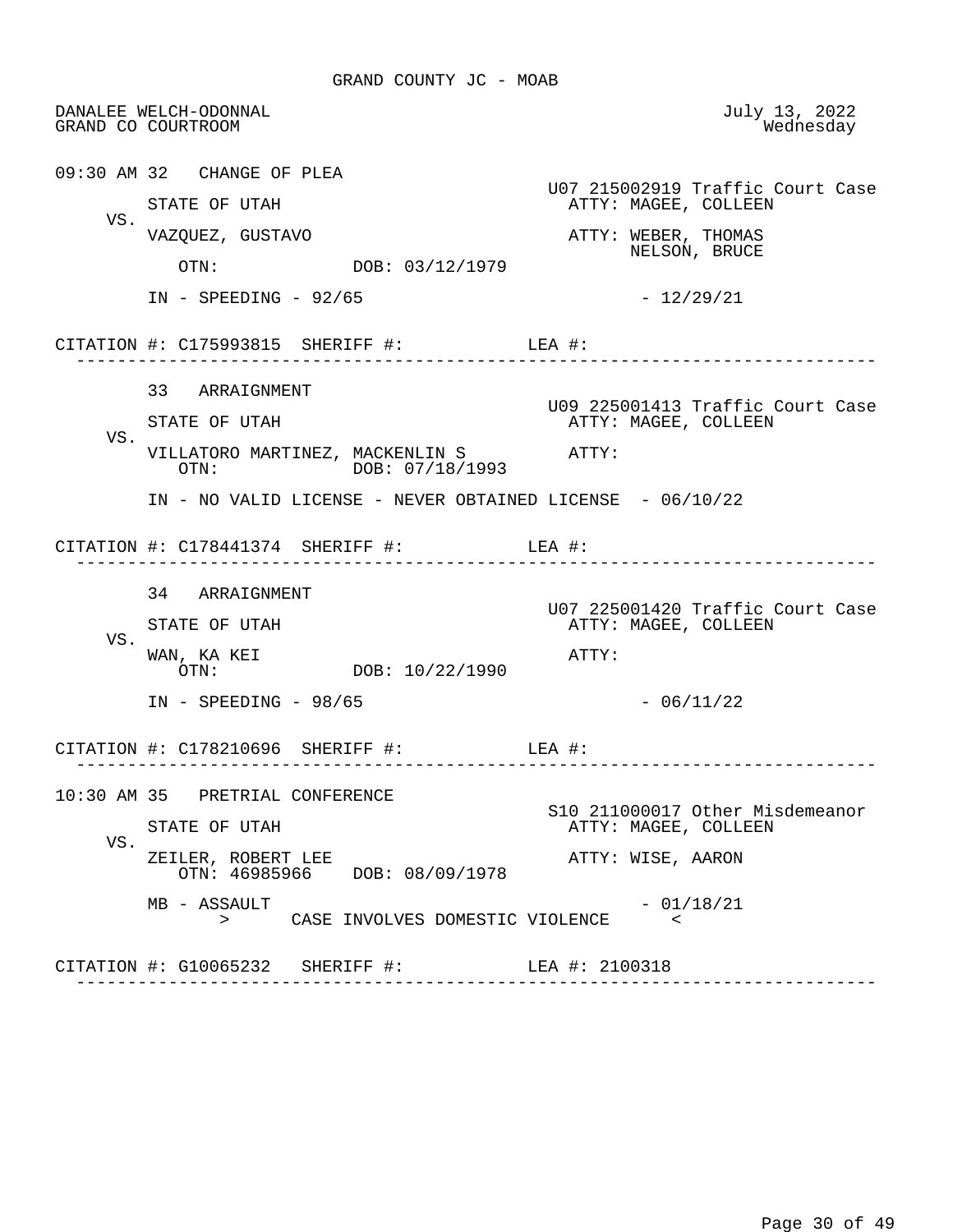DANALEE WELCH-ODONNAL July 13, 2022 GRAND CO COURTROOM 10:30 AM 36 PRETRIAL CONFERENCE MOA 211000038 Other Misdemeanor ATTY: GREEN, MICHAEL VS. ZEILER, ROBERT LEE ATTY: WISE, AARON OTN: 46986154 DOB: 08/09/1978 MB - RETAIL THEFT (SHOPLIFTING) - 02/06/21 MC - INTOXICATION CITATION #: C171447923 SHERIFF #: LEA #: 2021-000159 ------------------------------------------------------------------------------ 37 PRETRIAL CONFERENCE MOA 211000064 Other Misdemeanor MOAB CITY **ATTY: GREEN, MICHAEL**  VS. ZEILER, ROBERT LEE ATTY: WISE, AARON OTN: 62597232 DOB: 08/09/1978  $MB - LEWDNESS$  - 02/24/21 CITATION #: C171448186 SHERIFF #: LEA #: 2021-000247 ------------------------------------------------------------------------------ 38 PRETRIAL CONFERENCE MOA 211000091 Other Misdemeanor ATTY: GREEN, MICHAEL VS. ZEILER, ROBERT LEE ATTY: WISE, AARON OTN: 46986659 DOB: 08/09/1978  $MB - CRIMINAL TRESPASS$  - 03/23/21 CITATION #: C162580211 SHERIFF #: LEA #: ------------------------------------------------------------------------------ 39 PRETRIAL CONFERENCE MOA 211000093 Other Misdemeanor ATTY: GREEN, MICHAEL VS. ZEILER, ROBERT LEE<br>
OTN: 46986691 DOB: 08/09/1978 ATTY: WISE, AARON DOB: 08/09/1978  $MB - LEWDRESS$ <br>  $MC - INTOXICATION$ <br>  $- 03/27/21$ MC - INTOXICATION MC - DESTRUCTIVE OR INJURIOUS LITTERING ON PUBLIC OR PRIVATE LAND  $-03/27/21$ <br>PUBLIC URINATION  $-03/27/21$ IN - PUBLIC URINATION CITATION #: C164904203 SHERIFF #: LEA #: 2021-000383 ------------------------------------------------------------------------------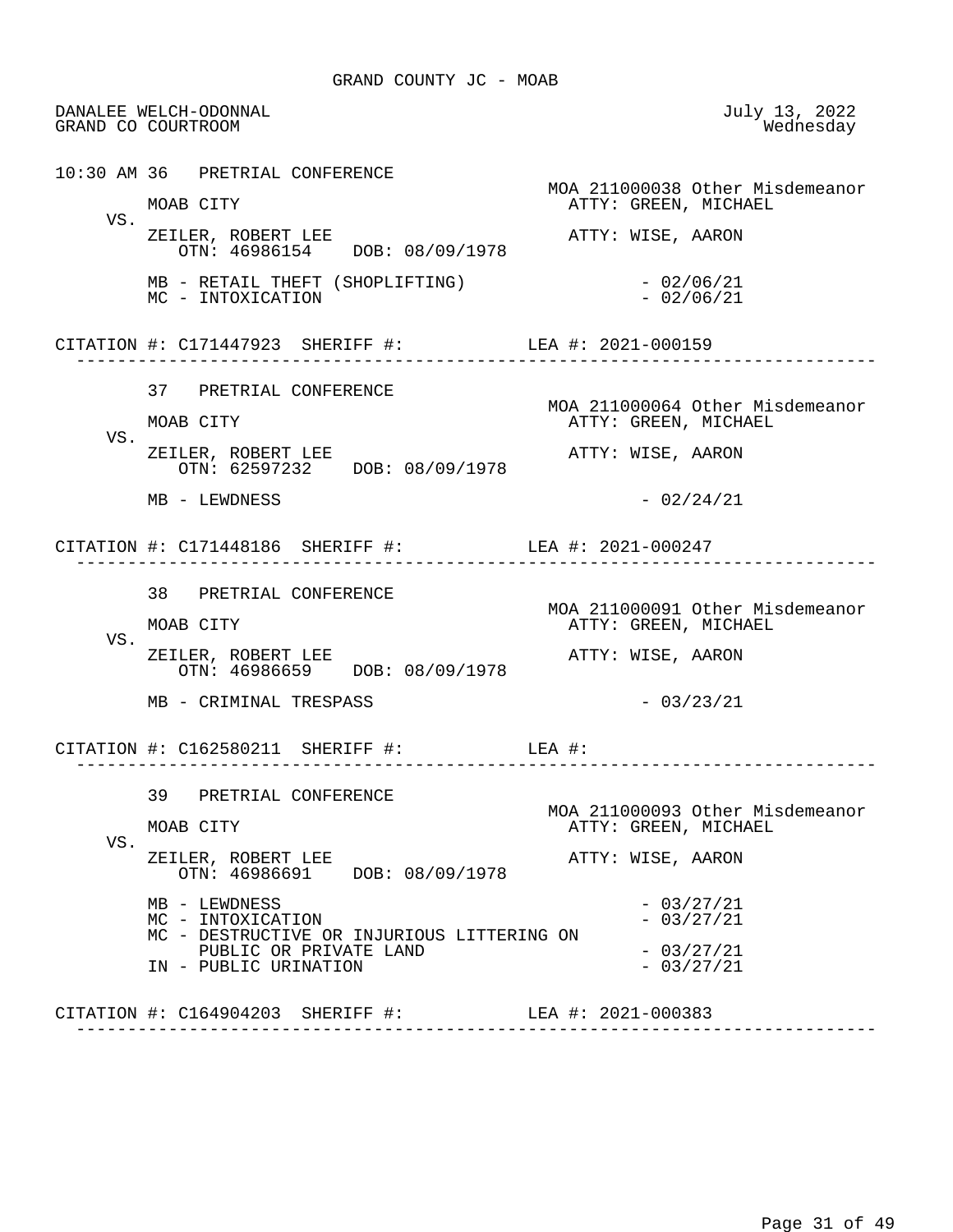DANALEE WELCH-ODONNAL July 13, 2022 GRAND CO COURTROOM 10:30 AM 40 PRETRIAL CONFERENCE MOA 211000140 Other Misdemeanor ATTY: GREEN, MICHAEL VS. ZEILER, ROBERT LEE ATTY: WISE, AARON OTN: 62597240 DOB: 08/09/1978  $MC - INTOXICATION$  - 04/25/21 MC - DISORDERLY COND AFTER BEING ASKED TO CEASE  $\&$  SUBS W/IN 5 YRS - 04/25/21 CITATION #: C171447121 SHERIFF #: LEA #: 2021-000545 ------------------------------------------------------------------------------ 41 PRETRIAL CONFERENCE MOA 211000205 Other Misdemeanor ATTY: GREEN, MICHAEL VS. ZEILER, ROBERT LEE ATTY: WISE, AARON OTN: 62597257 DOB: 08/09/1978 MB - CRIMINAL MISCHIEF - INTENTIONAL DAMAGE, DEFACE, DESTROY PROP - 06/15/21 CITATION #: C171447238 SHERIFF #: LEA #: 2021-000778 ------------------------------------------------------------------------------ 42 PRETRIAL CONFERENCE S10 211000209 Other Misdemeanor ATTY: MAGEE, COLLEEN VS. ZEILER, ROBERT LEE<br>
OTN: 62597265 DOB: 08/09/1978 ATTY: WISE, AARON DOB: 08/09/1978 MB - LEWDNESS - FIRST OR SECOND OFFENSE - 06/22/21 CITATION #: G10067643 SHERIFF #: LEA #: 2103978 ------------------------------------------------------------------------------ 43 PRETRIAL CONFERENCE MOA 211000248 Other Misdemeanor ATTY: GREEN, MICHAEL VS. ZEILER, ROBERT LEE ATTY: WISE, AARON OTN: 62597273 DOB: 08/09/1978 MB - CRIMINAL MISCHIEF - INTENTIONAL DAMAGE, DEFACE, DESTROY PROP  $-06/09/21$  CITATION #: C171449572 SHERIFF #: LEA #: 2021-000800 ------------------------------------------------------------------------------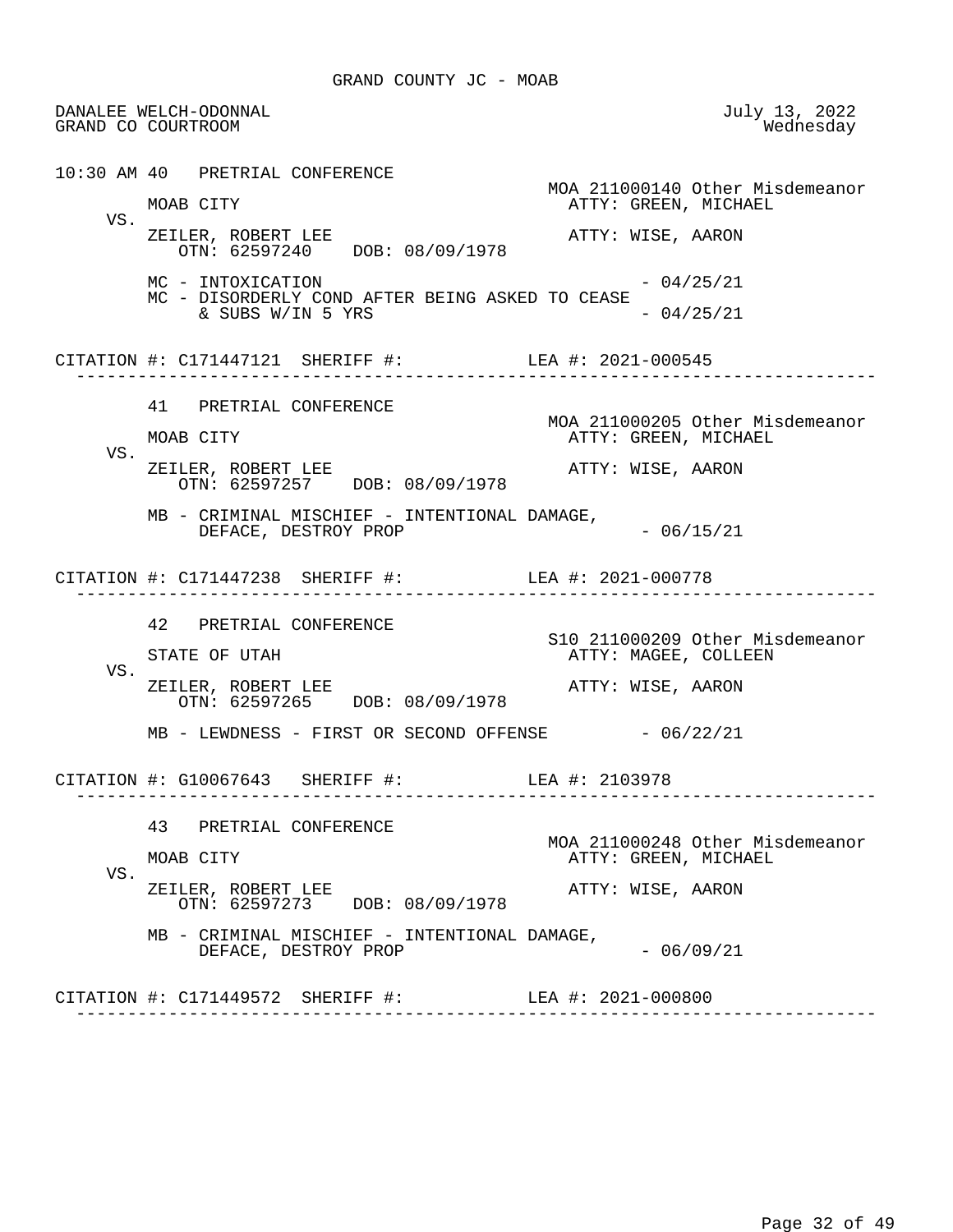DANALEE WELCH-ODONNAL July 13, 2022 GRAND CO COURTROOM 01:30 PM 44 CONT. SUPPLEMENTAL PROCEEDING 218000014 Small Claim ATTY: STOCKS, STEPHEN VS. BARNETT, KEVIN **ATTY:**  > Amount In Controversy \$6,455.00 < ------------------------------------------------------------------------------ 45 PRETRIAL CONFERENCE 228000002 Small Claim MCDONALD, JESSICA VS. CARBON BOUDOIR, LYNNAE ROBINSON ATTY: > Amount In Controversy \$1,260.00 <

------------------------------------------------------------------------------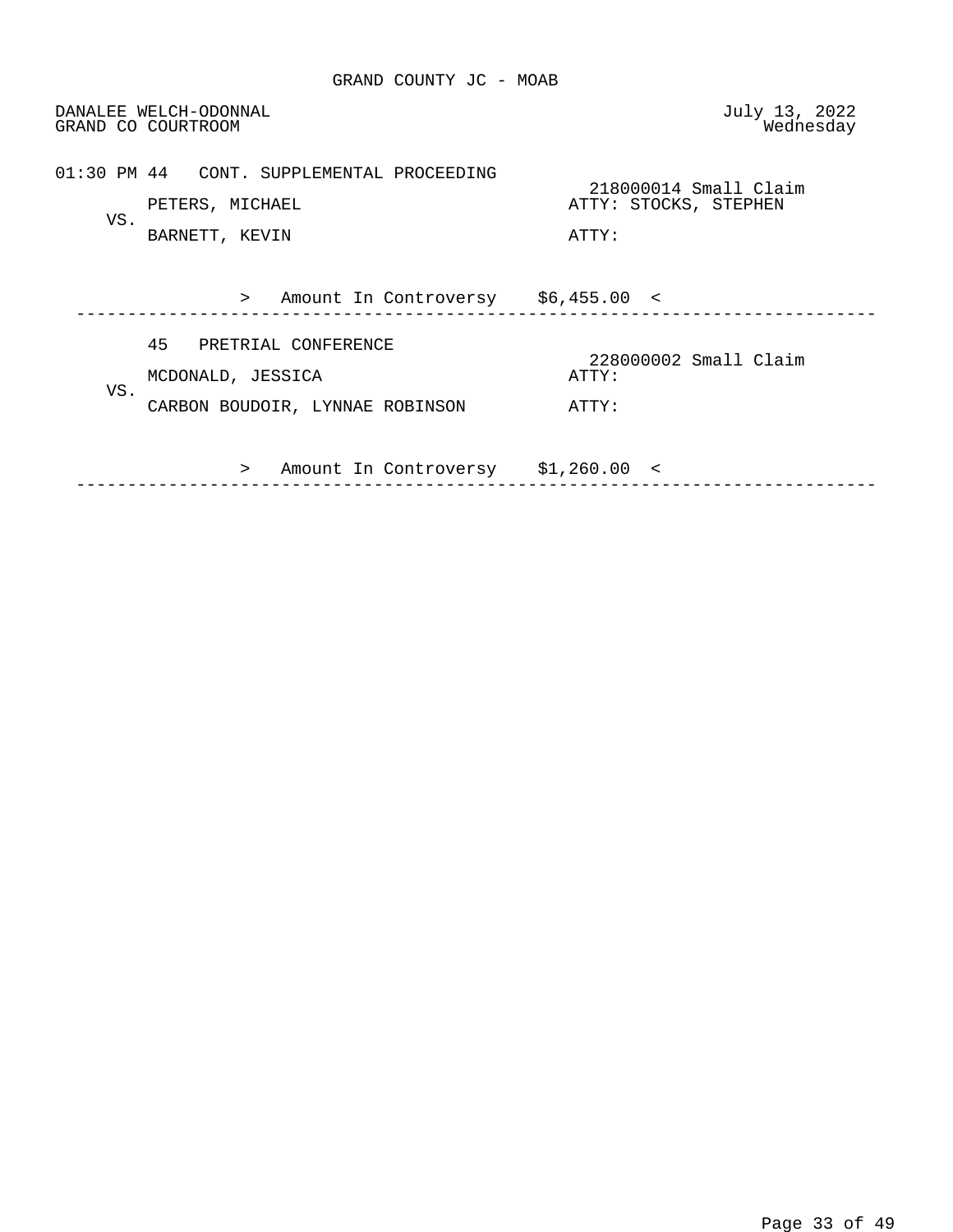| DANALEE WELCH-ODONNAL<br>GRAND CO COURTROOM                                               | July 15, 2022<br>Friday                                                 |
|-------------------------------------------------------------------------------------------|-------------------------------------------------------------------------|
| 01:30 PM 1<br>ARRAIGNMENT SUMMONS                                                         | MOA 221000153 Other Misdemeanor                                         |
| MOAB CITY<br>VS.                                                                          | ATTY: GREEN, MICHAEL                                                    |
| CRONIN, KENNETH JOHN<br>DOB: 05/26/1972<br>OTN:                                           | ATTY:                                                                   |
| MB - LEWDNESS<br>MB - LEWDNESS<br>MB - LEWDNESS<br>MB - LEWDNESS<br>IN - PUBLIC URINATION | $-06/10/22$<br>$-06/10/22$<br>$-06/10/22$<br>$-06/10/22$<br>$-06/10/22$ |
|                                                                                           |                                                                         |

| די הידי<br>1NI   | - 53 |    |       |        | LLA | — → | 2022-000 |
|------------------|------|----|-------|--------|-----|-----|----------|
|                  |      | NO | וחידר | NUMBER |     |     |          |
| ________________ |      |    |       |        |     |     |          |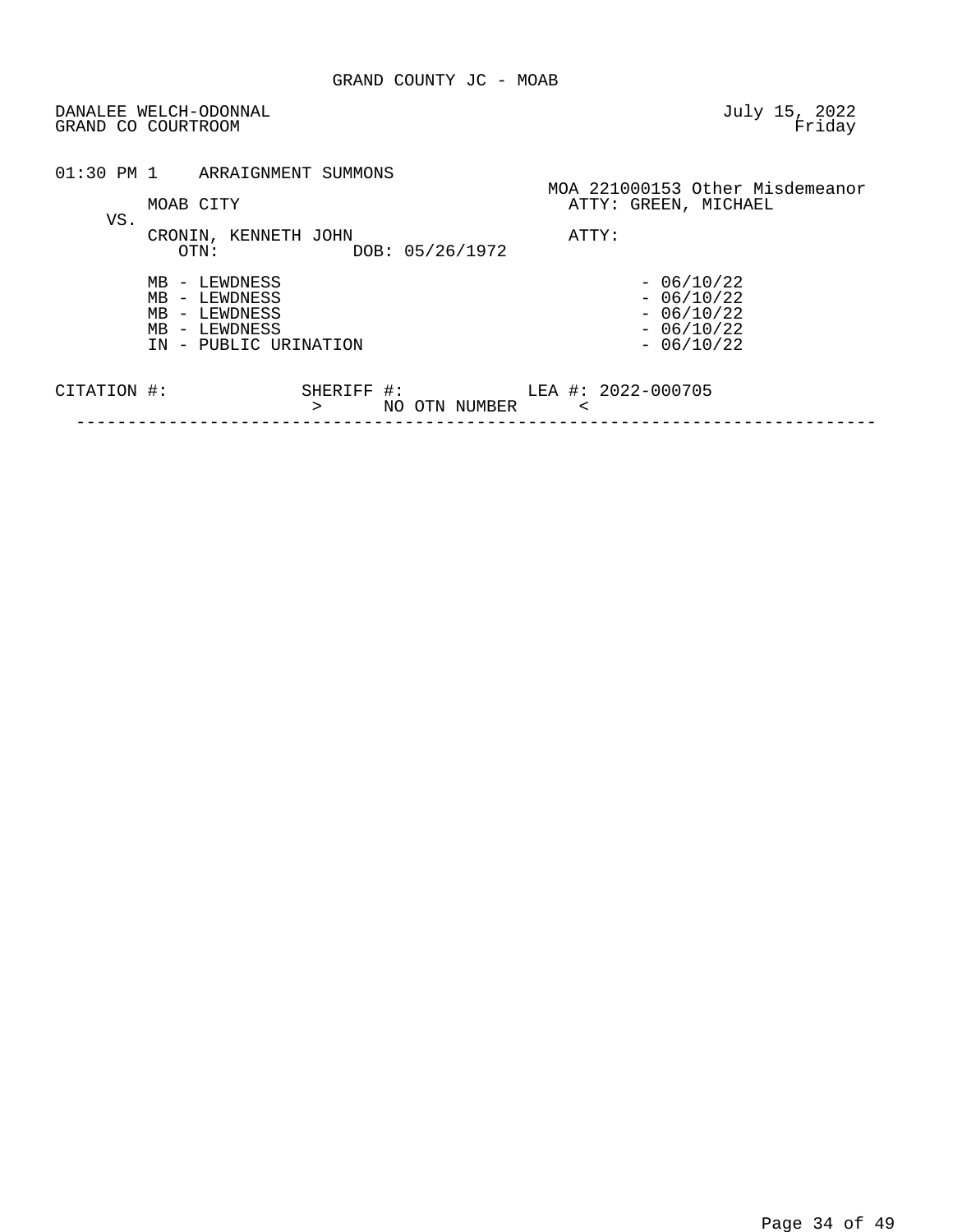DANALEE WELCH-ODONNAL

July 20, 2022<br>Wednesday

| 10:30 AM 1 CONT. PRETRIAL CONFERENCE                                                       |                                                          |
|--------------------------------------------------------------------------------------------|----------------------------------------------------------|
| STATE OF UTAH                                                                              | U07 225000064 Traffic Court Case<br>ATTY: MAGEE, COLLEEN |
| VS.<br>DOLPHIN-BILLINGS, VANESSA SHERI MAE<br>ATTY: WISE, AARON<br>DOB: 12/01/1984<br>OTN: |                                                          |
| MC - DRIVING ON DENIED                                                                     | $-01/10/22$                                              |
| CITATION $\#$ : C175993898 SHERIFF $\#$ :                                                  | $LEA$ #:                                                 |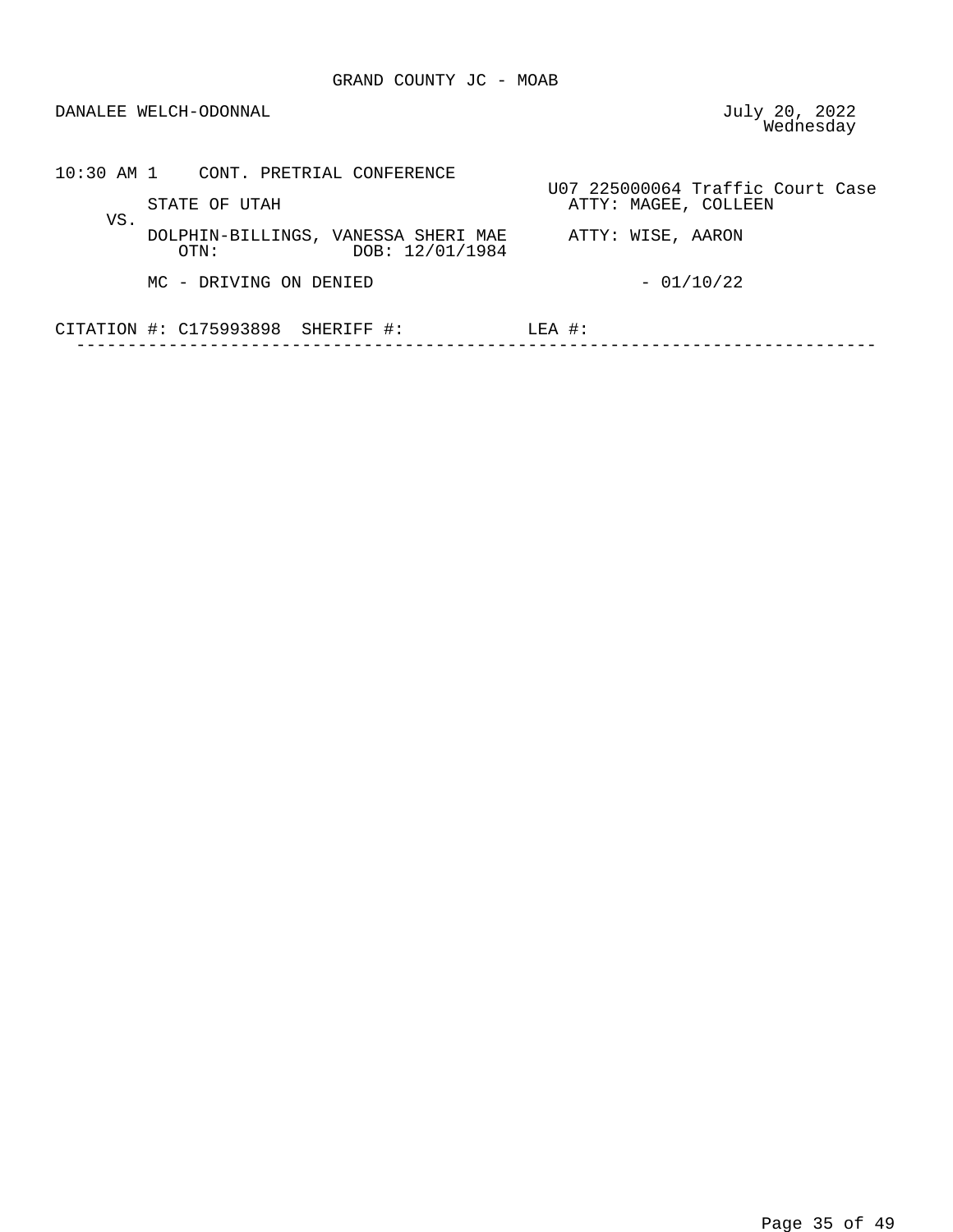DANALEE WELCH-ODONNAL July 20, 2022 GRAND CO COURTROOM 09:25 AM 2 PRETRIAL CONFERENCE MOA 225001159 Misdemeanor DUI<br>MOAB CITY CREEN, MICHAEL ATTY: GREEN, MICHAEL VS. KARANDY, SEAN ATTY: SCHATZ, JASON OTN: 62599014 DOB: 09/12/1986 MB - DRIVING UNDER THE INFLUENCE OF ALCOHOL/DRUGS - 05/12/22 MB - POSSESSION OR USE OF A CONTROLLED SUBSTANCE - 05/12/22 MC - OPEN CONTAINER IN VEHICLE ON HIGHWAY  $-$  05/12/22<br>IN - NO PROOF OF INSURANCE IN - NO PROOF OF INSURANCE<br>IN - TRAFFIC CONTROL SIGNAL VIOLATIONS - 05/12/22 IN - TRAFFIC CONTROL SIGNAL VIOLATIONS CITATION #: D137269981 SHERIFF #: LEA #: 2022-000558 ------------------------------------------------------------------------------ 3 PRETRIAL CONFERENCE STATE OF UTAH STATE OF UTAH STATE OF UTAH ATTY: MAGEE, COLLEEN VS. NAGISETTI, PAVAN TEJA ATTY: SCHATZ, JASON OTN: 62599147 DOB: 11/21/1994 MB - DUI - BLOOD/BREATH ALCOHOL > = .05 OPERATING OR CONTROL - 05/29/22 IN - UNSAFE LANE TRAVEL CITATION #: D14121203 SHERIFF #: LEA #: 2202964 ------------------------------------------------------------------------------ 4 PRETRIAL CONFERENCE S10 225000944 Misdemeanor DUI ATTY: MAGEE, COLLEEN VS.<br>ROUSH, NICOLE ERIN ROUSH, NICOLE ERIN **ATTY: SCHATZ, JASON**  OTN: 62598800 DOB: 03/03/1982 MB - DRIVING UNDER THE INFLUENCE OF ALCOHOL/DRUGS - 04/25/22<br>- OPEN CONTAINER IN VEHICLE ON HIGHWAY - 04/25/22 MC - OPEN CONTAINER IN VEHICLE ON HIGHWAY  $-04/25/22$ <br>IN - FAILURE TO STAY IN ONE LANE  $-04/25/22$ IN - FAILURE TO STAY IN ONE LANE CITATION #: D14164601 SHERIFF #: LEA #: 2202169 ------------------------------------------------------------------------------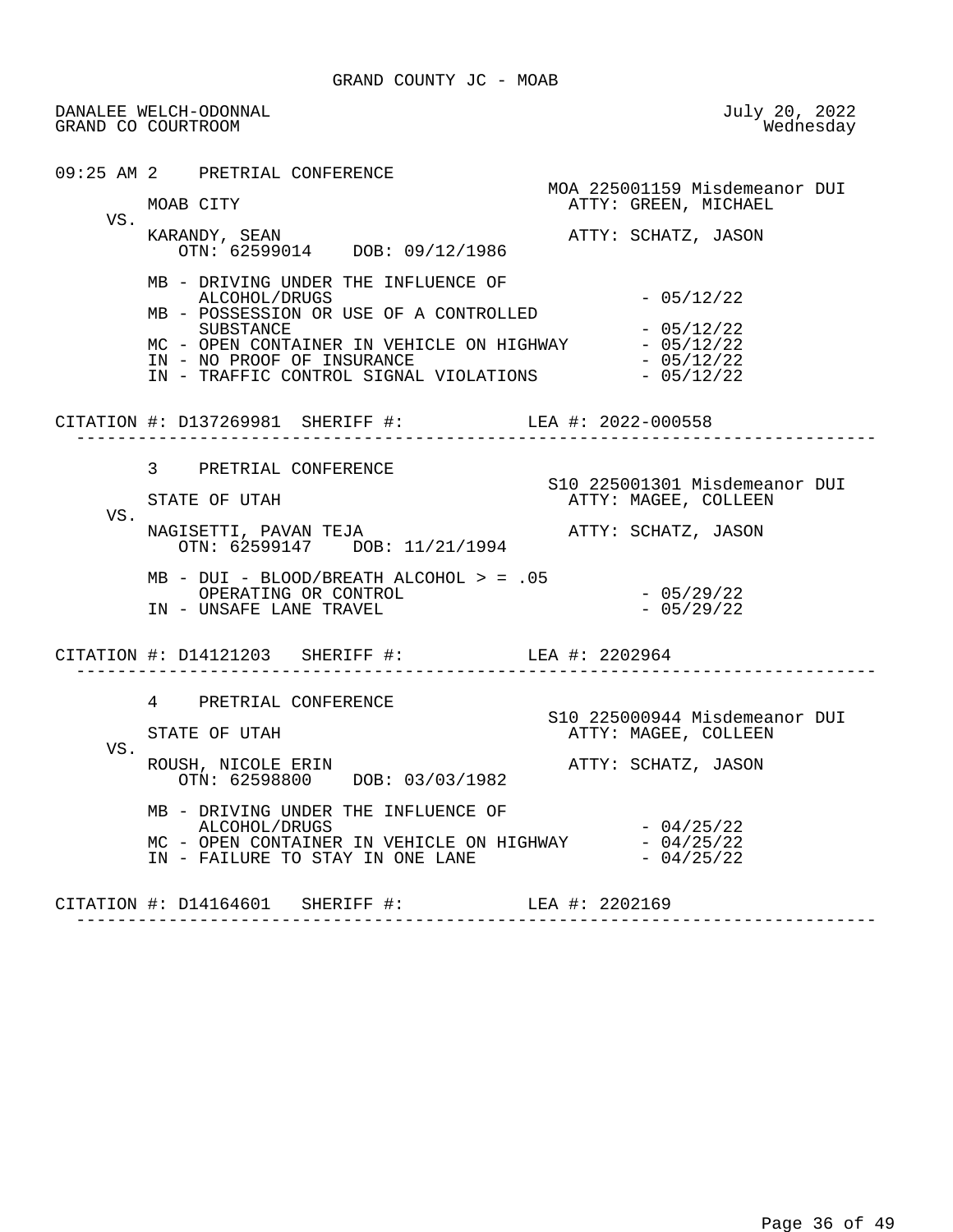DANALEE WELCH-ODONNAL July 20, 2022 GRAND CO COURTROOM 09:25 AM 5 PRETRIAL CONFERENCE U07 221000138 Other Misdemeanor ATTY: MAGEE, COLLEEN VS. SIMON, ALEISTER T<br>
OTN: DOB: 03/30/1994<br>
ATTY: BANGERTER, JAROM DOB: 03/30/1994 IN - SPEEDING - 74/65 - 2008 - 2014 - 2014 - 2014 - 2014 - 2014 - 2014 - 2014 - 2014 - 2014 - 2014 - 2014 - 20 MB - POSSESSION OF CONTROLLED SUBSTANCE MARIJUANA/SPICE  $- 05/28/22$ MB - USE OR POSSESSION OF DRUG PARAPHERNALIA - 05/28/22 CITATION #: C178210282 SHERIFF #: LEA #: 132200289 > NO OTN NUMBER ------------------------------------------------------------------------------ 09:28 AM 6 CONT. RESTITUTION HEARING MOA 211000361 Other Misdemeanor ATTY: GREEN, MICHAEL VS. CHAVIRA MAROUEZ, LIZBETH ATTY: MORGAN, HAPPY OTN: DOB: 04/17/2003  $MB - ASSAULT$  - 12/08/21 CITATION #: C174820092 SHERIFF #: LEA #: 2021-001621 > NO OTN NUMBER < ------------------------------------------------------------------------------ 7 CONT. RESTITUTION HEARING MOA 211000309 Other Misdemeanor ATTY: GREEN, MICHAEL VS. KEMMSIES, JARED DANIEL **ATTY: STOCKS, STEPHEN**  OTN: 62596465 DOB: 01/03/1990  $MB - ASSAULT$  - 10/04/21 CITATION #: C168219392 SHERIFF #: LEA #: 2021-001366 ------------------------------------------------------------------------------ 09:30 AM 8 FTA ARRAIGNMENT S10 225000375 Traffic Court Case<br>STATE OF UTAH THE STATE ATTY: MAGEE, COLLEEN ATTY: MAGEE, COLLEEN VS. CHACON, MICHAEL MANUEL **ATTY:**  OTN: 62599352 DOB: 09/23/1978 IN - FAILURE TO REGISTER OR EXPIRED VEHICLE REGISTRATION - 02/26/22 IN - NO PROOF OF INSURANCE CITATION  $\#$ : G10065635 SHERIFF  $\#$ : SHERIFF #: LEA #: 2200888<br>> FTA ISSUED < ------------------------------------------------------------------------------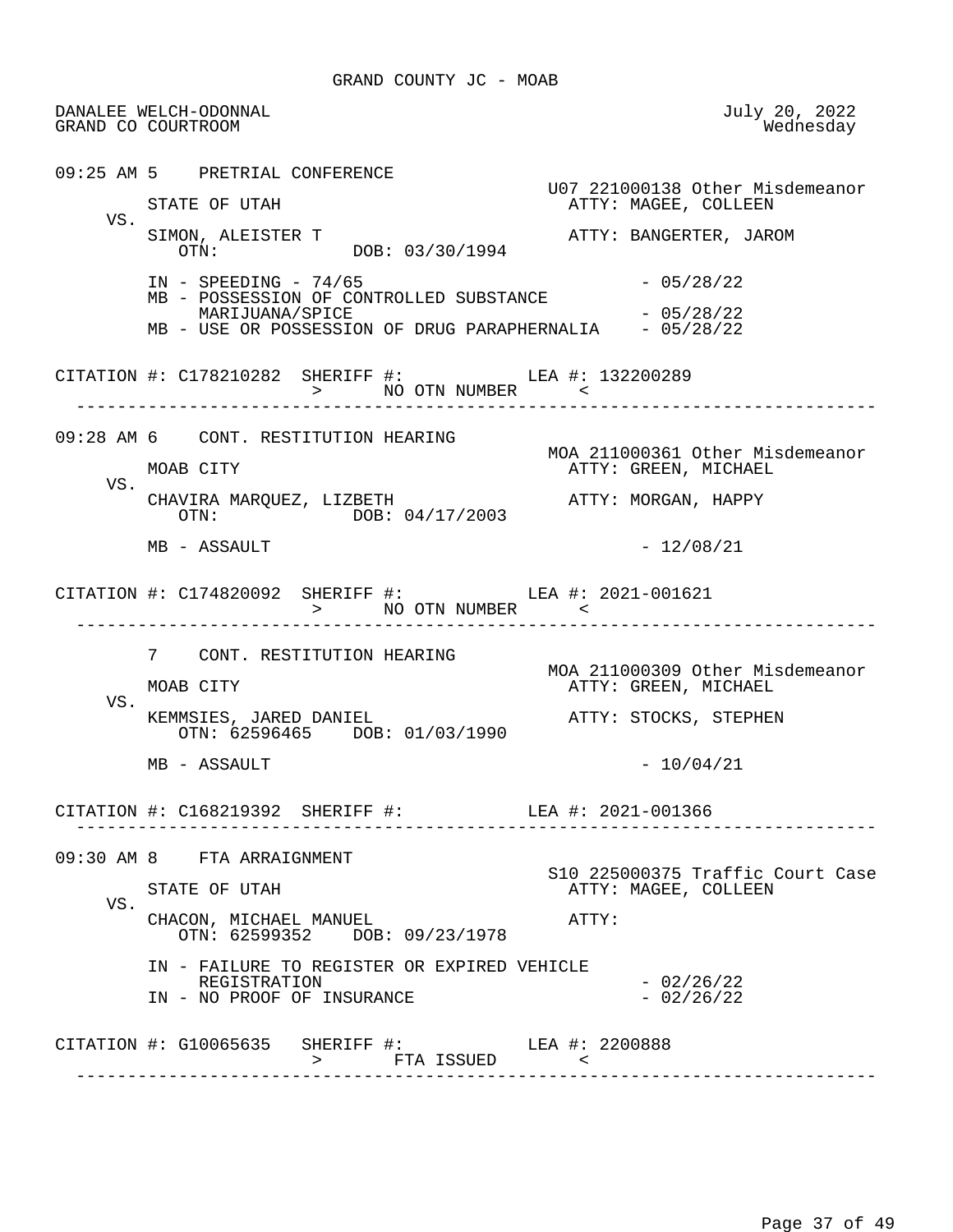DANALEE WELCH-ODONNAL July 20, 2022 GRAND CO COURTROOM 09:31 AM 9 ARRAIGNMENT MOA 221000158 Other Misdemeanor<br>MOAB CITY CREEN, MICHAEL ATTY: GREEN, MICHAEL VS. ALMQUIST, BRANDON DEAN  $\overline{OTN}:$   $\overline{OOS}:$  05/13/1966  $\overline{O/N}:$ DOB: 05/13/1966  $MB - CRIMINAL TRESPASS$ <br>  $IN - PUBLIC URINATION - 06/22/22$ IN - PUBLIC URINATION CITATION #: C164902694 SHERIFF #: LEA #: 2022-000752 > NO OTN NUMBER ------------------------------------------------------------------------------ 10 ARRAIGNMENT MOA 221000169 Other Misdemeanor ATTY: GREEN, MICHAEL VS. CLARK, KRISTIN AMY<br>
OTN: DOB: 10/17/1970<br>
OTN: OTN: DOB: 10/17/1970  $MB - ASSAULT$  - 06/21/22 > CASE INVOLVES DOMESTIC VIOLENCE < CITATION #: C175901271 SHERIFF #: LEA #: 2022-000750 > NO OTN NUMBER < ------------------------------------------------------------------------------ 11 CONT. RESTITUTION HEARING MOA 221000094 Other Misdemeanor ATTY: GREEN, MICHAEL VS. COSTANZA, JENIFER CASANDRA **ATTY: WISE, AARON**<br>
OTN: 09/25/1992 DOB: 09/25/1992 IN - DISORDERLY CONDUCT - 04/15/22 CITATION #: C175905306 SHERIFF #: LEA #: 2022-000417 > NO OTN NUMBER < ------------------------------------------------------------------------------ 12 ARRAIGNMENT MOA 221000156 Other Misdemeanor ATTY: GREEN, MICHAEL VS. GARBER, KIERA ANNETTE ATTY: OTN: DOB: 07/29/1988  $MB - ASSAULT$  - 06/11/22 CITATION #: C175907294 SHERIFF #: LEA #: 2022-000706 > NO OTN NUMBER < ------------------------------------------------------------------------------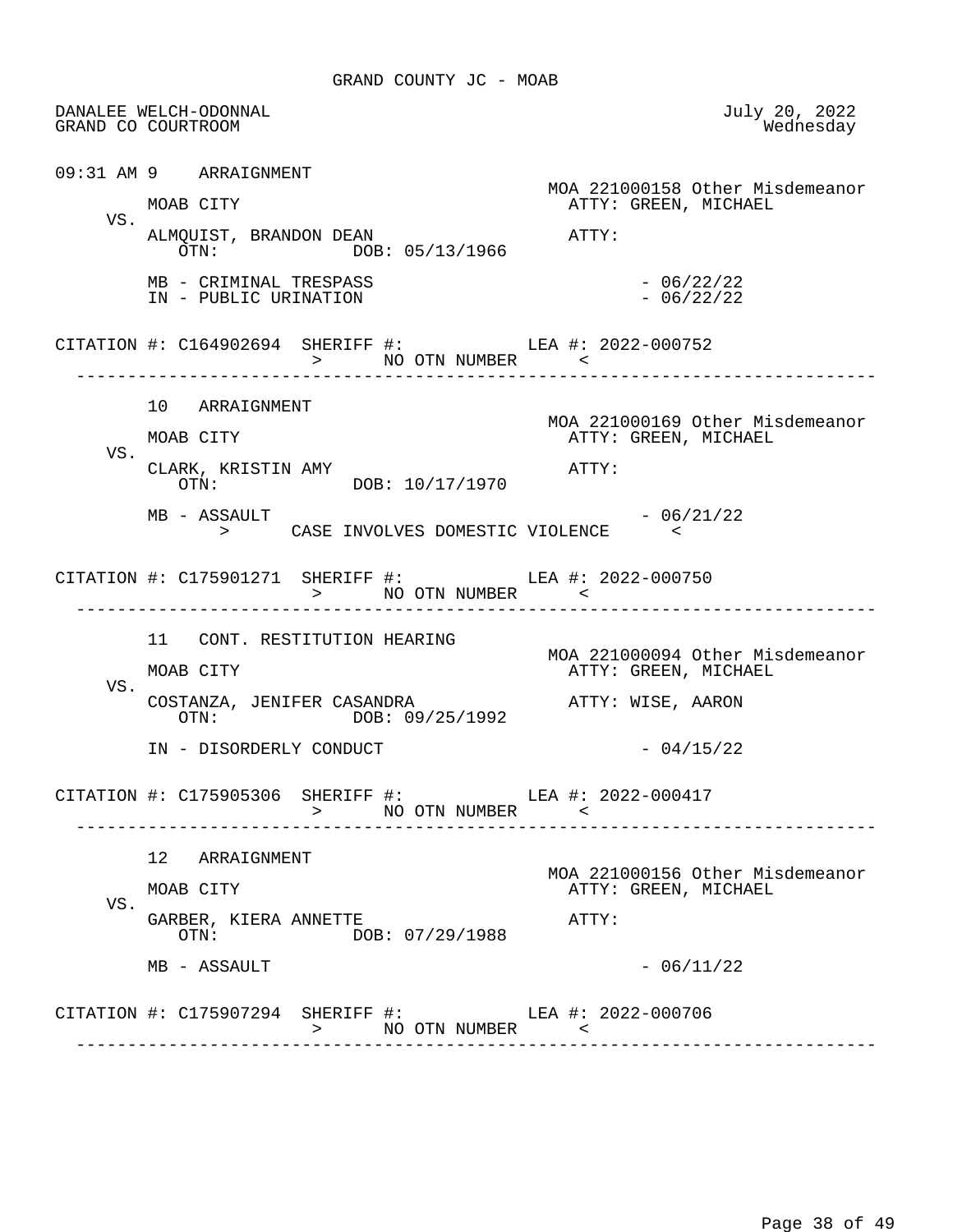DANALEE WELCH-ODONNAL July 20, 2022 GRAND CO COURTROOM 09:31 AM 13 ARRAIGNMENT MOA 225001439 Traffic Court Case ATTY: GREEN, MICHAEL VS. GRINDSTAFF, MICHAEL **ATTY:**<br>OTN: DOB: 08/19/1981 DOB: 08/19/1981 IN - UNSAFE VEHICLE/FAULTY EQUIPMENT - 06/14/22<br>MB - RECKLESS DRIVING MB - RECKLESS DRIVING CITATION #: C174819912 SHERIFF #: LEA #: 2022-000722 > NO OTN NUMBER ------------------------------------------------------------------------------ 14 ARRAIGNMENT MOA 221000151 Other Misdemeanor ATTY: GREEN, MICHAEL VS. GUSTAFSON, ERIC BRANDON <br>
OTN: DOB: 11/05/1971 <br>
OTN: DOB: 11/05/1971  $MB - ASSAULT$ <br>  $MC - INTOXICATION$ <br>  $- 06/10/22$ MC - INTOXICATION CITATION #: C175908565 SHERIFF #: LEA #: 2022-000702 > NO OTN NUMBER < ------------------------------------------------------------------------------ 15 ORDER TO SHOW CAUSE MOA 201000237 Other Misdemeanor<br>MOAB CITY MOAB CITY ATTY: GREEN, MICHAEL ATTY: GREEN, MICHAEL VS. LEE, NATHANIEL GENE **ATTY:**  OTN: 62598743 DOB: 01/20/1973 MB - CRIMINAL MISCHIEF - INTENTIONAL DAMAGE,  $DEFACE$ ,  $DESTROY$  PROP  $-$  08/13/20 CITATION #: C168210383 SHERIFF #: LEA #: 2020-001018 > WARRANT ISSUED < ------------------------------------------------------------------------------ 16 ORDER TO SHOW CAUSE MOA 211000149 Other Misdemeanor<br>MOAB CITY MOAR CITY MOAB CITY MOAR CITY ATTY: WAITE-GROVER, HEATHER GREEN, MICHAEL VS. LEE, NATHANIEL GENE ATTY: OTN: 46986980 DOB: 01/20/1973  $MB - CRIMINAL$  MISCHIEF  $- 04/27/21$ <br>MC - INTOXICATION - 04/27/21 MC - INTOXICATION CITATION #: C171447410 SHERIFF #: LEA #: 2021-000559 > WARRANT ISSUED < --------------------------------------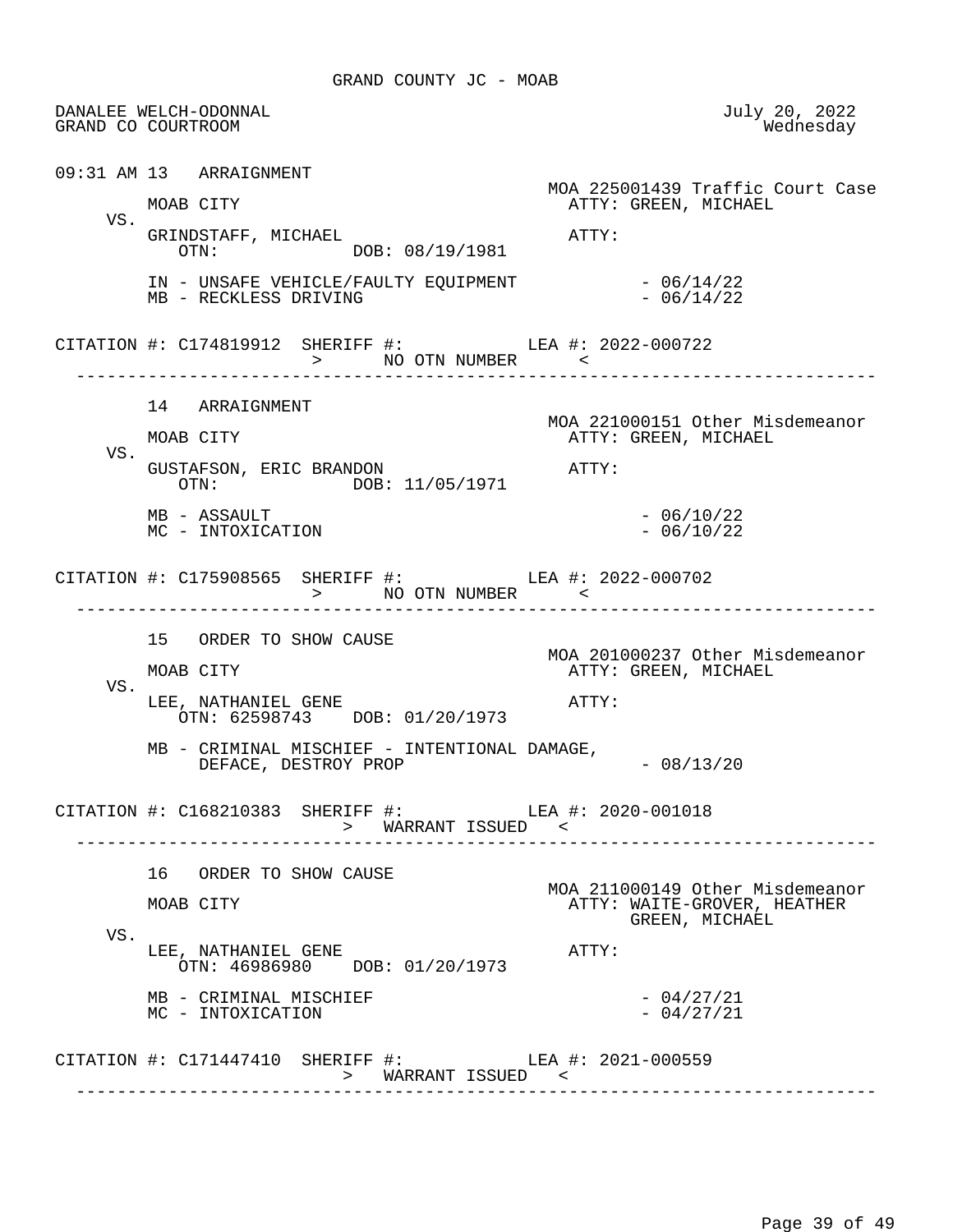DANALEE WELCH-ODONNAL July 20, 2022 GRAND CO COURTROOM 09:31 AM 17 ORDER TO SHOW CAUSE MOA 211000338 Other Misdemeanor ATTY: GREEN, MICHAEL VS. LEE, NATHANIEL GENE ATTY: OTN: 62598693 DOB: 01/20/1973 MC - INTOXICATION - 11/06/21<br>MC - DISORDERLY CONDUCT - 11/06/21 MC - DISORDERLY CONDUCT CITATION #: SHERIFF #: LEA #: 2021-001502 > WARRANT ISSUED < ------------------------------------------------------------------------------ 18 FTA ARRAIGNMENT MOA 211000308 Other Misdemeanor ATTY: GREEN, MICHAEL VS. RISENHOOVER, SHEA <br>OTN: DOB: 04/05/1986 ATTY: DOB: 04/05/1986 MB - BUSINESS LICENSE REQUIRED - CITY - 09/01/20 MB - BUSINESS LICENSE REQUIRED - CITY - 10/01/20 MB - BUSINESS LICENSE REQUIRED - CITY - 11/01/20 MB - BUSINESS LICENSE REQUIRED - CITY - 12/01/20 MB - BUSINESS LICENSE REQUIRED - CITY - 01/01/21 MB - BUSINESS LICENSE REQUIRED - CITY - 02/01/21 MB - BUSINESS LICENSE REQUIRED - CITY - 03/01/21 MB - BUSINESS LICENSE REQUIRED - CITY - 04/01/21 MB - BUSINESS LICENSE REQUIRED - CITY - 05/01/21 MB - BUSINESS LICENSE REQUIRED - CITY - 06/01/21 CITATION #: SHERIFF #: LEA #: 20059 > NO OTN NUMBER < ------------------------------------------------------------------------------ 19 ARRAIGNMENT MOA 221000157 Other Misdemeanor<br>MOAB CITY MOAB CITY ATTY: GREEN, MICHAEL ATTY: GREEN, MICHAEL VS. ROCKMAN, CHRISTOPHER DALE ATTY: OTN: DOB: 12/05/1990  $MB - CRUELTY TO ANIMALS$  - 06/11/22 CITATION #: C171452428 SHERIFF #: LEA #: 2022-000707 > NO OTN NUMBER <

------------------------------------------------------------------------------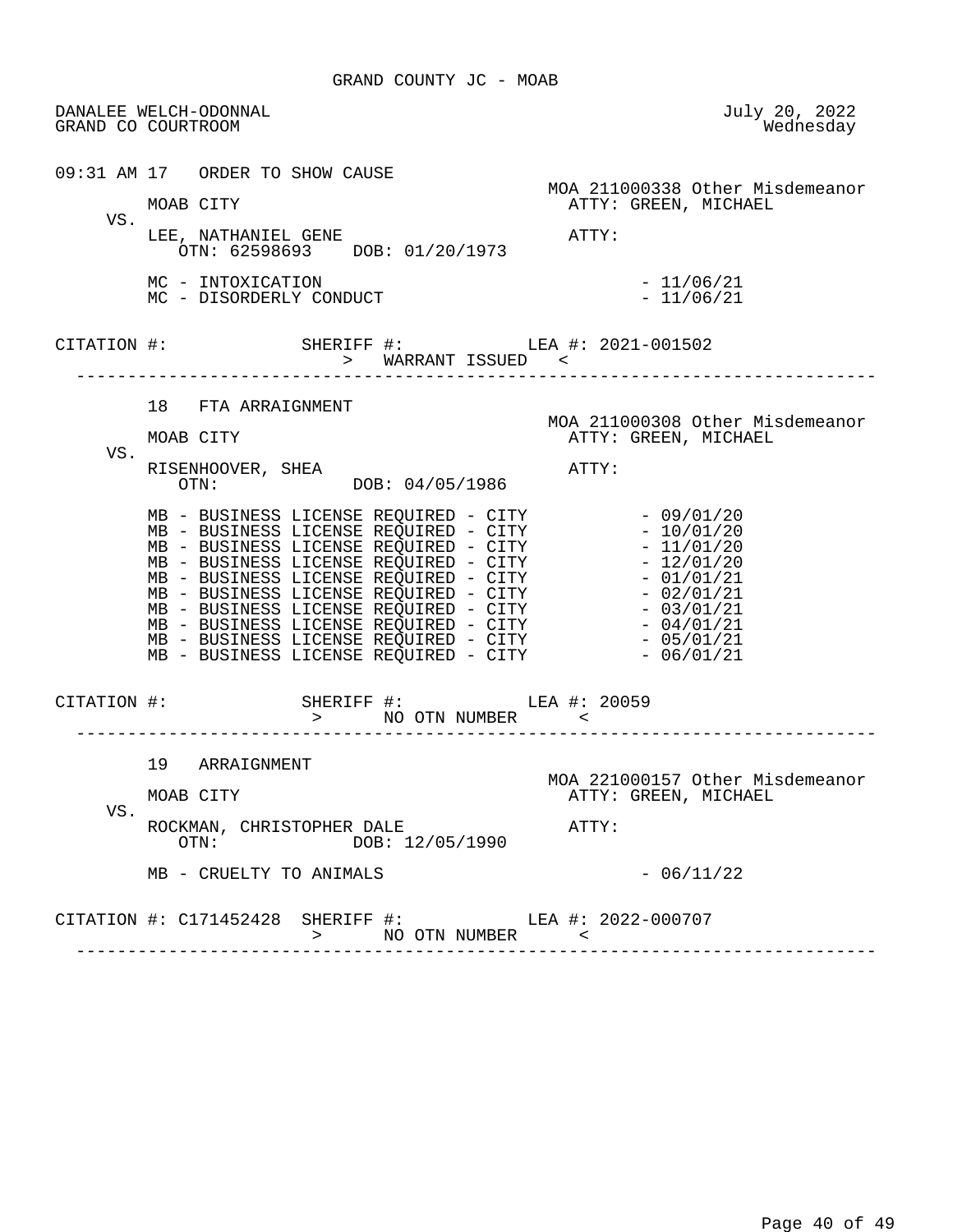DANALEE WELCH-ODONNAL July 20, 2022 GRAND CO COURTROOM 09:31 AM 20 ARRAIGNMENT MOA 221000168 Other Misdemeanor<br>MOAB CITY MOAB CITY ATTY: GREEN, MICHAEL ATTY: GREEN, MICHAEL VS. TAPIA, ORALIA **ATTY:** OTN: DOB: 05/10/1997  $MB - ASSAULT$  - 06/23/22 > CASE INVOLVES DOMESTIC VIOLENCE < CITATION #: C175908649 SHERIFF #: LEA #: 2022-000763 > NO OTN NUMBER < ------------------------------------------------------------------------------ 21 ARRAIGNMENT - SUMMONS MOA 221000161 Other Misdemeanor<br>MOAB CITY MOAB CITY ATTY: GREEN, MICHAEL ATTY: GREEN, MICHAEL VS. TUCKER, TYLER SCOTT ATTY: OTN: DOB: 08/18/1993  $MB - ASSAULT$  - 06/14/22 CITATION #: SHERIFF #: LEA #: 2022-000723 > NO OTN NUMBER < ------------------------------------------------------------------------------ 22 FTA PRETRIAL CONFERENCE MOA 211000072 Other Misdemeanor<br>MOAB CITY MOAB CITY ATTY: GREEN, MICHAEL ATTY: GREEN, MICHAEL VS. WILLIAMSON, DAVID DON  $\overline{OTN}:$  DOB: 08/17/1967 ATTY: DOB: 08/17/1967  $MB - CRIMINAL$  MISCHIEF  $- 02/10/21$ MB - DOMESTIC VIOLENCE IN THE PRESENCE OF A<br>CHILD  $-02/10/21$  > CASE INVOLVES DOMESTIC VIOLENCE < CITATION #: SHERIFF #: LEA #: 2021-000180 > NO OTN NUMBER < ------------------------------------------------------------------------------ 10:30 AM 23 PRETRIAL CONFERENCE S10 221000101 Other Misdemeanor ATTY: MAGEE, COLLEEN VS. BALLING, GREGG ARON **ATTY: WISE, AARON** ATTY: WISE, AARON DOB: 09/13/1967 MB - CRIMINAL MISCHIEF - HUMAN HEALTH OR SAFETY - 05/01/22<br>> CASE INVOLVES DOMESTIC VIOLENCE > CASE INVOLVES DOMESTIC VIOLENCE < CITATION #: G10068432 SHERIFF #: LEA #: 2202341 > NO OTN NUMBER < ------------------------------------------------------------------------------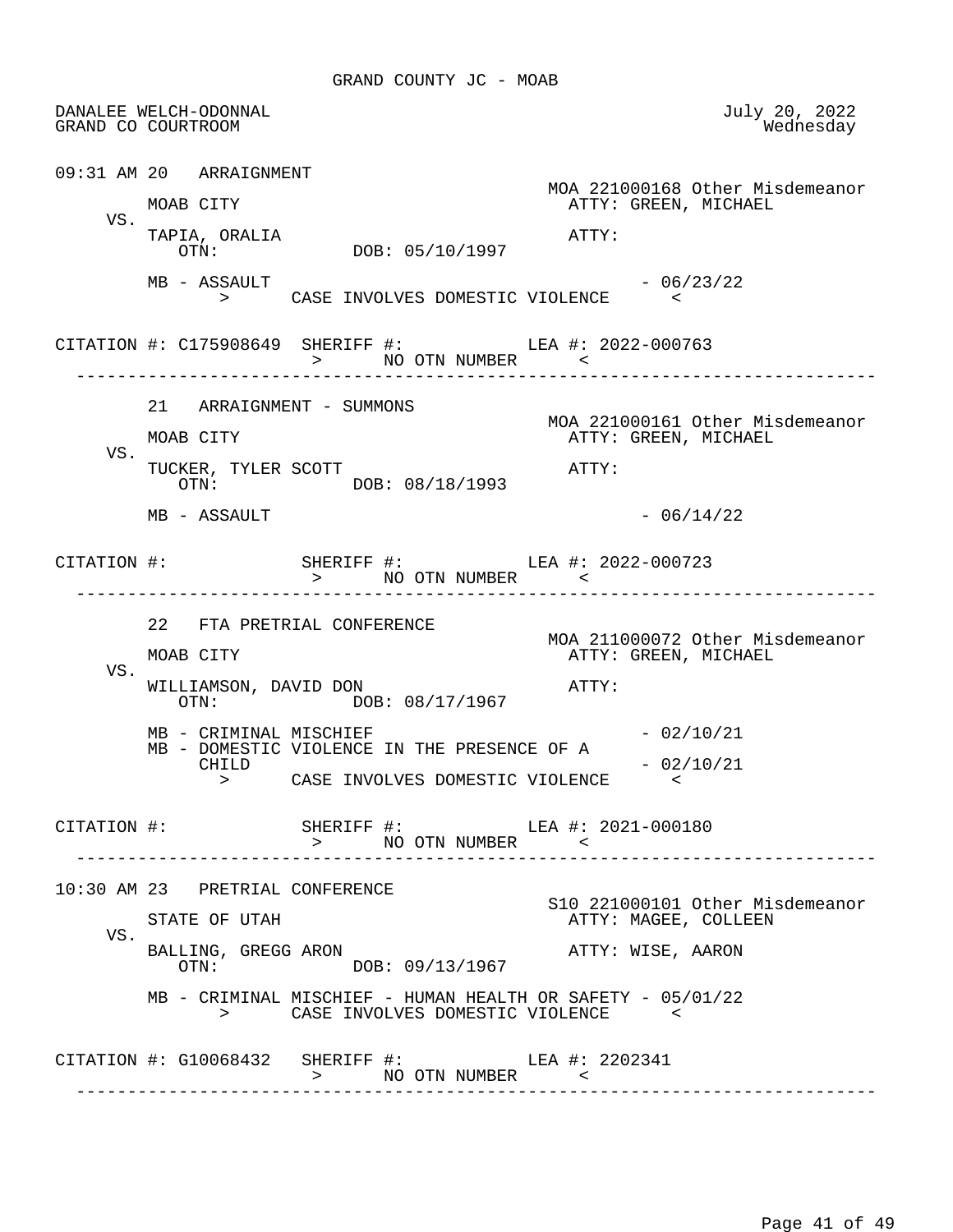DANALEE WELCH-ODONNAL July 20, 2022 GRAND CO COURTROOM 10:30 AM 24 CONT. ORDER TO SHOW CAUSE MOA 211000354 Other Misdemeanor<br>MOAB CITY MOAB CITY ATTY: GREEN, MICHAEL ATTY: GREEN, MICHAEL VS. BEGAY, ROMERO RIO **ATTY: WISE, AARON**  OTN: 62597174 DOB: 07/26/1994  $MC - INTOXICATION$  - 12/07/21 CITATION #: C174818286 SHERIFF #: LEA #: ------------------------------------------------------------------------------ 25 CONT. PRETRIAL CONFERENCE STATE OF UTAH STATE OF UTAH STATE OF UTAH ATTY: MAGEE, COLLEEN VS. BLANK, STEVEN TERREN <br>OTN: DOB: 06/14/1949 ATTY: WISE, AARON DOB: 06/14/1949 MB - DRIVING UNDER THE INFLUENCE OF ALCOHOL/DRUGS - 05/01/22 MB - ATTEMPTED POSSESSION OR USE OF A CONTROLLED SUBSTANCE  $-05/01/22$ <br>USE OR POSSESSION OF DRUG PARAPHERNALIA  $-05/01/22$ MB - USE OR POSSESSION OF DRUG PARAPHERNALIA MC - DRINKING ALCOHOL IN VEHICLE-DRIVER AND/OR PASSENGER - 05/01/22 CITATION #: D13723017 SHERIFF #: LEA #: 2202344 > NO OTN NUMBER < ------------------------------------------------------------------------------ 26 CONT. PRETRIAL CONFERENCE U07 211000359 Other Misdemeanor ATTY: MAGEE, COLLEEN VS. CUARA, JOHNY ALEXANDER<br>
OTN: DOB: 10/27/1990<br>
OTN: DOB: 10/27/1990 MB - POSSESSION OF CONTROLLED SUBSTANCE  $\text{MARIJUANA}/\text{SPICE}$   $-12/11/21$ MB - USE OR POSSESSION OF DRUG PARAPHERNALIA - 12/11/21 CITATION #: C175912005 SHERIFF #: LEA #: 132100766 > NO OTN NUMBER <<br>----------------------------- ------------------------------------------------------------------------------ 27 CONT. PRETRIAL CONFERENCE MOA 221000083 Other Misdemeanor<br>MOAB CITY MOAB CITY ATTY: GREEN, MICHAEL ATTY: GREEN, MICHAEL VS. DOLPHIN-BILLINGS, VANESSA SHERI MAE ATTY: WISE, AARON OTN: 62598537 DOB: 12/01/1984  $MC - INTOXICATION$  - 04/05/22 CITATION #: C171451404 SHERIFF #: LEA #: 2022-000378 ------------------------------------------------------------------------------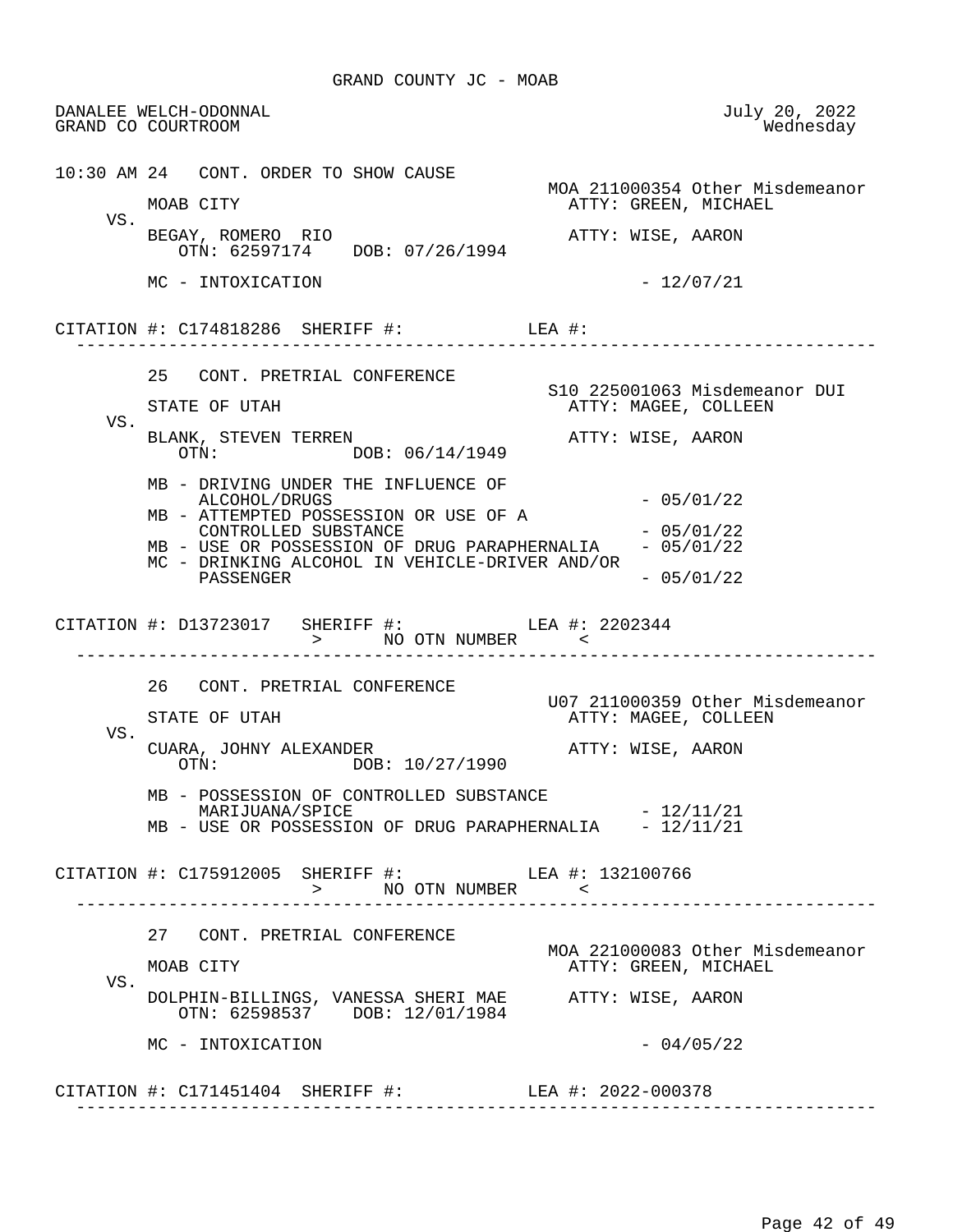DANALEE WELCH-ODONNAL July 20, 2022 GRAND CO COURTROOM 10:30 AM 28 PRETRIAL CONFERENCE S10 221000109 Other Misdemeanor ATTY: MAGEE, COLLEEN VS. GONZALEZ VILLAESCUSA, MIGUEL **ATTY: WISE, AARON**<br>OTN: DOR: 04/06/1996 DOB: 04/06/1996 MB - POSSESSION OF CONTROLLED SUBSTANCE MARIJUANA/SPICE - 04/27/22 MC - OPERATING VEHICLE WITHOUT INSURANCE  $-04/27/22$ <br>MC - DRIVE ON SUSPENDED OR REVOKE LICENSE  $-04/27/22$ MC - DRIVE ON SUSPENDED OR REVOKE LICENSE CITATION  $\#$ : G10068934 SHERIFF  $\#$ : LEA  $\#$ : 2202224 > NO OTN NUMBER<br>------------------------ ------------------------------------------------------------------------------ 29 PRETRIAL CONFERENCE STATE OF UTAH STATE OF UTAH SERVICE STATE OF UTAH STATE OF UTAH STATE OF UTAH STATE OF STATE OF STATE STATE ST ATTY: MAGEE, COLLEEN VS. GONZALEZ VILLAESCUSA, MIGUEL **ATTY: WISE, AARON**  OTN: DOB: 04/06/1996  $MC$  - DRIVE ON SUSPENDED OR REVOKE LICENSE  $-04/01/22$  CITATION #: G10072897 SHERIFF #: LEA #: 2201542 ------------------------------------------------------------------------------ 30 CONT. PRETRIAL CONFERENCE U07 225000743 Misdemeanor DUI ATTY: MAGEE, COLLEEN VS. JACKSON, CODY LAYNE ATTY: WISE, AARON OTN: 62598529 DOB: 02/13/1979 MB - DRIVING UNDER THE INFLUENCE OF  $ALCOHOL/DRUGS$   $-04/05/22$  CITATION #: D140926833 SHERIFF #: LEA #: 132200174 ------------------------------------------------------------------------------ 31 CONT. PRETRIAL CONFERENCE MOA 221000002 Other Misdemeanor<br>MOAB CITY CREEN, MICHAEL ATTY: GREEN, MICHAEL VS. JIMENEZ-ROSS, ELIZABETH GENEVEIVE ATTY: WISE, AARON OTN: 62597414 DOB: 12/11/1989  $MC - INTOXICATION$  - 12/23/21 CITATION #: C174820126 SHERIFF #: LEA #: 2021-001678 ------------------------------------------------------------------------------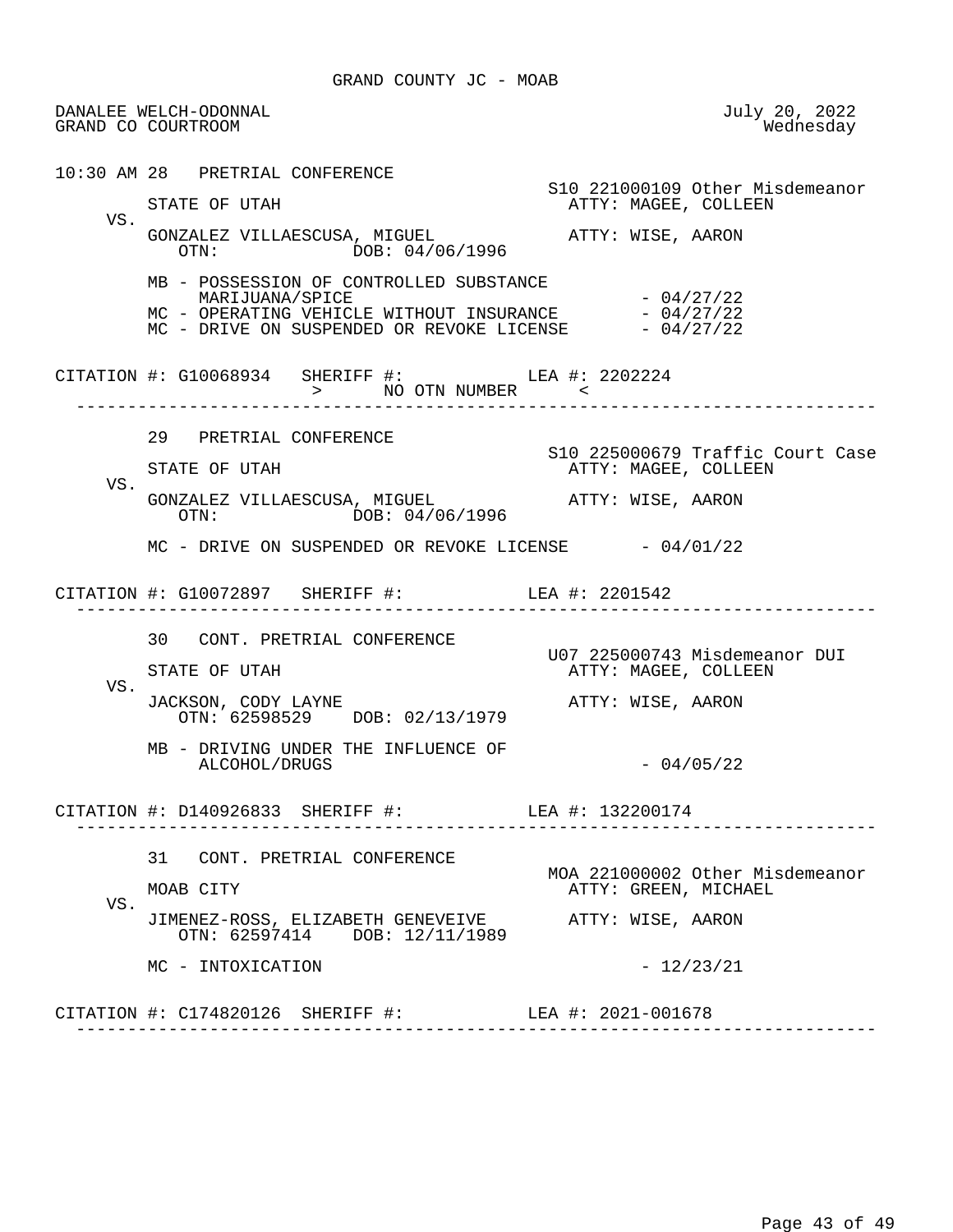DANALEE WELCH-ODONNAL July 20, 2022 GRAND CO COURTROOM 10:30 AM 32 PRETRIAL CONFERENCE MOA 221000120 Other Misdemeanor<br>MOAB CITY CREEN, MICHAEL ATTY: GREEN, MICHAEL VS. KELLEY, TIMOTHY EDWARD<br>
OTN: DOB: 03/01/1965<br>
OTN: DOB: 03/01/1965 DOB: 03/01/1965 IN - DISORDERLY CONDUCT - 05/07/22<br>MC - INTOXICATION - 05/07/22  $MC - INTOXICATION$ <br>  $MB - ASSAULT$ <br>  $MB - ASSAULT$ <br>  $MB - 05/07/22$  $MB - ASSAULT$  CITATION #: C175901263 SHERIFF #: LEA #: 2022-000533 > NO OTN NUMBER < ------------------------------------------------------------------------------ 33 CONT. PRETRIAL CONFERENCE U00 215002380 Traffic Court Case ATTY: MAGEE, COLLEEN VS. LAWRENCE, CHRISTOPHER STEPHEN **ATTY: WISE, AARON**<br>OTN: DOB: 03/01/1980 DOB: 03/01/1980 MC - DRIVE ON SUSPENDED OR REVOKE LICENSE - 10/27/21 MB - INTERLOCK RESTRICTED DRIVER OPERATING VEHICLE W/O IL SYSTEM  $-10/27/21$  CITATION #: C175646041 SHERIFF #: LEA #: > NO OTN NUMBER < > FTA ISSUED < ------------------------------------------------------------------------------ 34 CONT. PRETRIAL CONFERENCE MOA 221000092 Other Misdemeanor<br>MOAB CITY MOAB CITY ATTY: GREEN, MICHAEL ATTY: GREEN, MICHAEL VS. LEE, NATHANIEL GENE ATTY: WISE, AARON OTN: 62598719 DOB: 01/20/1973 MB - ASSAULT  $-$  04/14/22  $-$  04/14/22  $-$  04/14/22  $-$  04/14/22  $-$  04/14/22  $-$  04/14/22  $-$  04/14/22  $-$  04/14/22  $-$  04/14/22  $-$  04/14/22  $-$  04/14/22  $-$  04/14/22  $-$  04/14/22  $-$  04/14/22  $-$  04/14/22  $-$  04/14/22 MC - INTOXICATION - 04/14/22 > CASE INVOLVES DOMESTIC VIOLENCE < CITATION #: C175905280 SHERIFF #: LEA #: 2022-000416 ------------------------------------------------------------------------------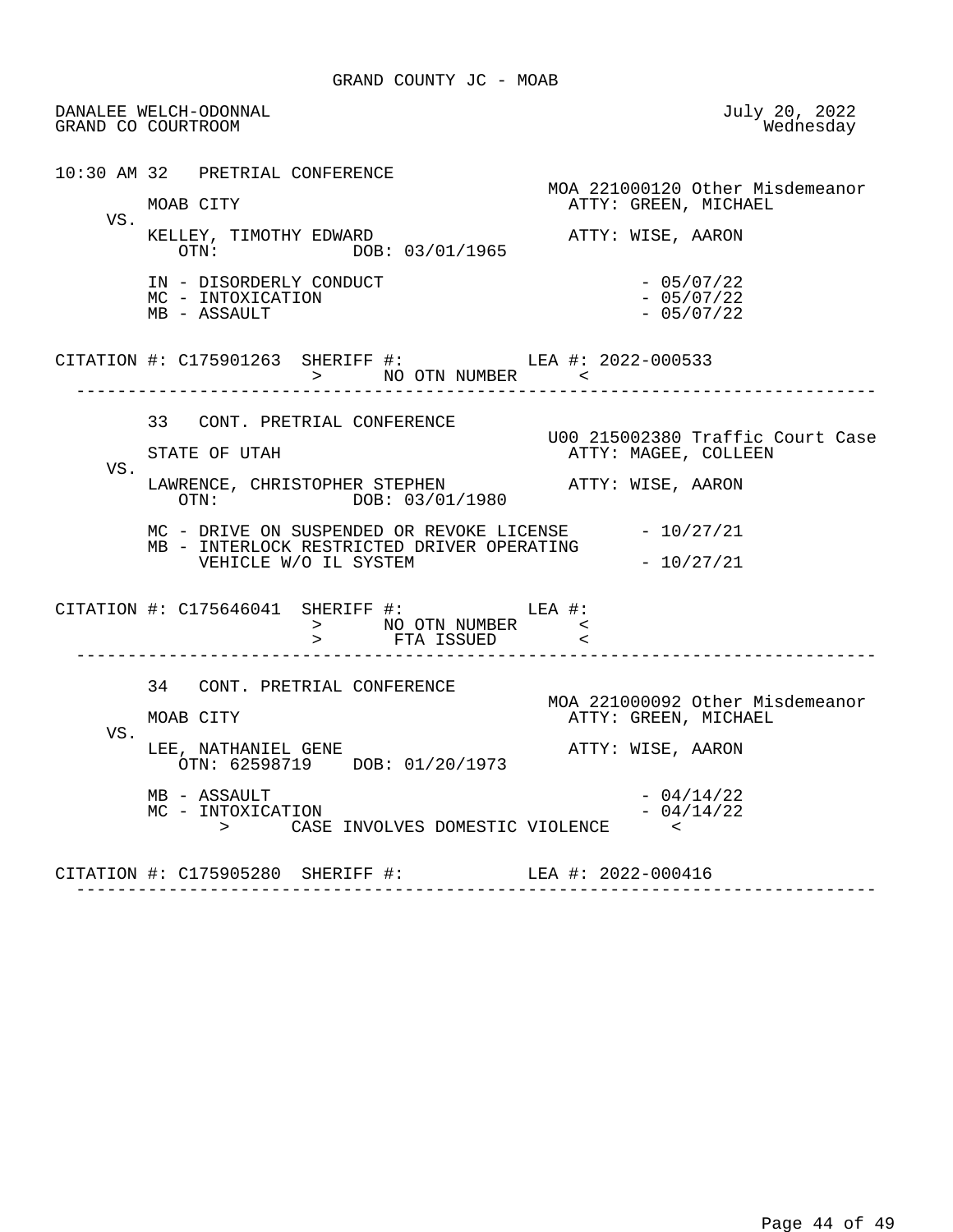DANALEE WELCH-ODONNAL July 20, 2022 GRAND CO COURTROOM

|     | 10:30 AM 35 PRETRIAL CONFERENCE                                                                                                                                                                                                                                                                                                                                                                                                                                                                        |                                                                                                       |
|-----|--------------------------------------------------------------------------------------------------------------------------------------------------------------------------------------------------------------------------------------------------------------------------------------------------------------------------------------------------------------------------------------------------------------------------------------------------------------------------------------------------------|-------------------------------------------------------------------------------------------------------|
|     | MOAB CITY                                                                                                                                                                                                                                                                                                                                                                                                                                                                                              | MOA 195002810 Traffic Court Case<br>ATTY: GREEN, MICHAEL                                              |
| VS. | LOVERIDGE, JOSEY CHRISTINA ATTY: WISE, AARON<br>OTN: DOB: 04/27/1982                                                                                                                                                                                                                                                                                                                                                                                                                                   |                                                                                                       |
|     | IN - SOLID WASTE/BURNING PROHIBITED<br>IN - SOLID WASTE/DUMPING PROHIBITED<br>IN - NUISANCES/WEED ABATEMENT<br>MB - MAINTAINING/COMMITTING A PUBLIC NUISANCE<br>IN - OVERNIGHT CAMPING/CAMPING IN UNDESIGNATED<br>AREAS<br>IN - VEHICLE CODE/UNLAWFUL PARKING, IDLING OR<br>CAMPING<br>IN - GENERAL USE REGULATIONS/CONNECTION TO CITY<br>SEWER SYSTEM REQ<br>IN - MOBILE HOMES/CONDITIONS FOR PLACEMENT - 09/24/19<br>IN - JUNK, REFUSE/DEBRIS IN YARD - 09/24/19<br>IN - JUNK, REFUSE/DEBRIS IN YARD | $-09/24/19$<br>$-09/24/19$<br>$-09/24/19$<br>$-09/24/19$<br>$-09/24/19$<br>$-09/24/19$<br>$-09/24/19$ |
|     |                                                                                                                                                                                                                                                                                                                                                                                                                                                                                                        | -------------------------                                                                             |
|     | 36 PRETRIAL CONFERENCE<br>STATE OF UTAH                                                                                                                                                                                                                                                                                                                                                                                                                                                                | S10 211000126 Other Misdemeanor<br>ATTY: SLOAN, CHRISTINA                                             |
| VS. | LOVERIDGE, JOSEY CHRISTINA ATTY: WISE, AARON OTN: DOB: 04/27/1982                                                                                                                                                                                                                                                                                                                                                                                                                                      |                                                                                                       |
|     | $MB$ - RETAIL THEFT (SHOPLIFTING) $-04/13/21$                                                                                                                                                                                                                                                                                                                                                                                                                                                          |                                                                                                       |
|     | CITATION #: G10068221 SHERIFF #: LEA #: 2102168                                                                                                                                                                                                                                                                                                                                                                                                                                                        |                                                                                                       |
| VS. | 37 PRETRIAL CONFERENCE<br>STATE OF UTAH                                                                                                                                                                                                                                                                                                                                                                                                                                                                | U07 225000261 Traffic Court Case<br>ATTY: MAGEE, COLLEEN                                              |
|     | MONTOYA, MICHAEL JOHN JR<br>OTN: DOB: 02/14/1988                                                                                                                                                                                                                                                                                                                                                                                                                                                       | ATTY: WISE, AARON                                                                                     |
|     | $IN - SPEEDING - 84/65$<br>MB - DRIVE ON SUSP / REVOKED / DENIED W/ PRIOR                                                                                                                                                                                                                                                                                                                                                                                                                              | $-02/10/22$                                                                                           |
|     | CONVICTION                                                                                                                                                                                                                                                                                                                                                                                                                                                                                             | $-02/10/22$                                                                                           |
|     | CITATION $\#$ : C177377413 SHERIFF $\#$ :                                                                                                                                                                                                                                                                                                                                                                                                                                                              | LEA #:                                                                                                |

------------------------------------------------------------------------------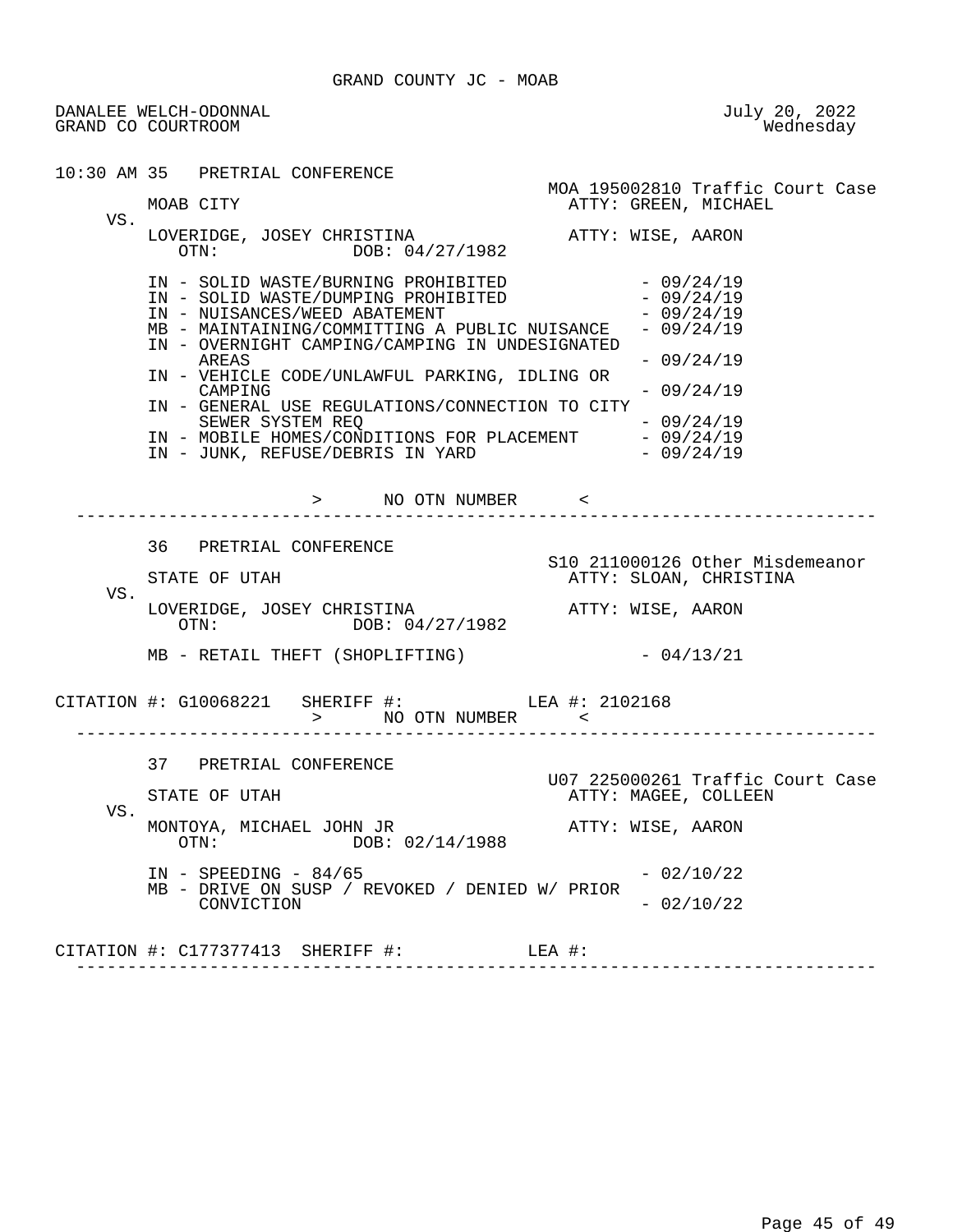DANALEE WELCH-ODONNAL July 20, 2022 GRAND CO COURTROOM 10:30 AM 38 CONT. PRETRIAL CONFERENCE S10 221000016 Other Misdemeanor ATTY: MAGEE, COLLEEN VS. OLIVARES MARTIN, ELADIO **ATTY: WISE, AARON**<br>OTN: 07/09/1979 OTN: DOB: 07/09/1979 MB - POSSESSION OF CONTROLLED SUBSTANCE MARIJUANA/SPICE - 01/21/22 MB - USE OR POSSESSION OF DRUG PARAPHERNALIA - 01/21/22 CITATION #: G10072838 SHERIFF #: LEA #: 2200324 > NO OTN NUMBER <<br>---------------------------- ------------------------------------------------------------------------------ 39 CONT. PRETRIAL CONFERENCE U07 225000276 Traffic Court Case ATTY: MAGEE, COLLEEN VS. PIERCE, JOSHUA ADAM <br>
OTN: DOB: 09/24/1977 ATTY: WISE, AARON DOB: 09/24/1977 IN - UNSAFE VEHICLE/FAULTY EQUIPMENT - 02/11/22 MC - DRIVE ON SUSPENDED OR REVOKE LICENSE - 02/11/22 CITATION #: C175924372 SHERIFF #: LEA #: ------------------------------------------------------------------------------ 40 CONT. PRETRIAL CONFERENCE MOA 225000914 Misdemeanor DUI<br>MOAB CITY CREEN, MICHAEL ATTY: GREEN, MICHAEL VS. ROMERO, ROY VIRGINIO ATTY: WISE, AARON OTN: 62598701 DOB: 12/02/1965 MB - DRIVING UNDER THE INFLUENCE OF ALCOHOL/DRUGS - 04/15/22<br>FAILURE TO SIGNAL - 104/15/22 - 04/15/22 IN - FAILURE TO SIGNAL CITATION #: D133667063 SHERIFF #: LEA #: 2022-000425 ------------------------------------------------------------------------------ 41 PRETRIAL CONFERENCE S10 221000124 Other Misdemeanor ATTY: MAGEE, COLLEEN VS. SWINK, SHAD **ATTY: WISE, AARON**  OTN: 62598859 DOB: 05/30/1974  $MB - ASSAULT$  - 04/29/22 MB - POSSESSION OR USE OF A CONTROLLED  $-04/29/22$ MB - USE OR POSSESSION OF DRUG PARAPHERNALIA - 04/29/22 CITATION #: SHERIFF #: LEA #: 2202309 ------------------------------------------------------------------------------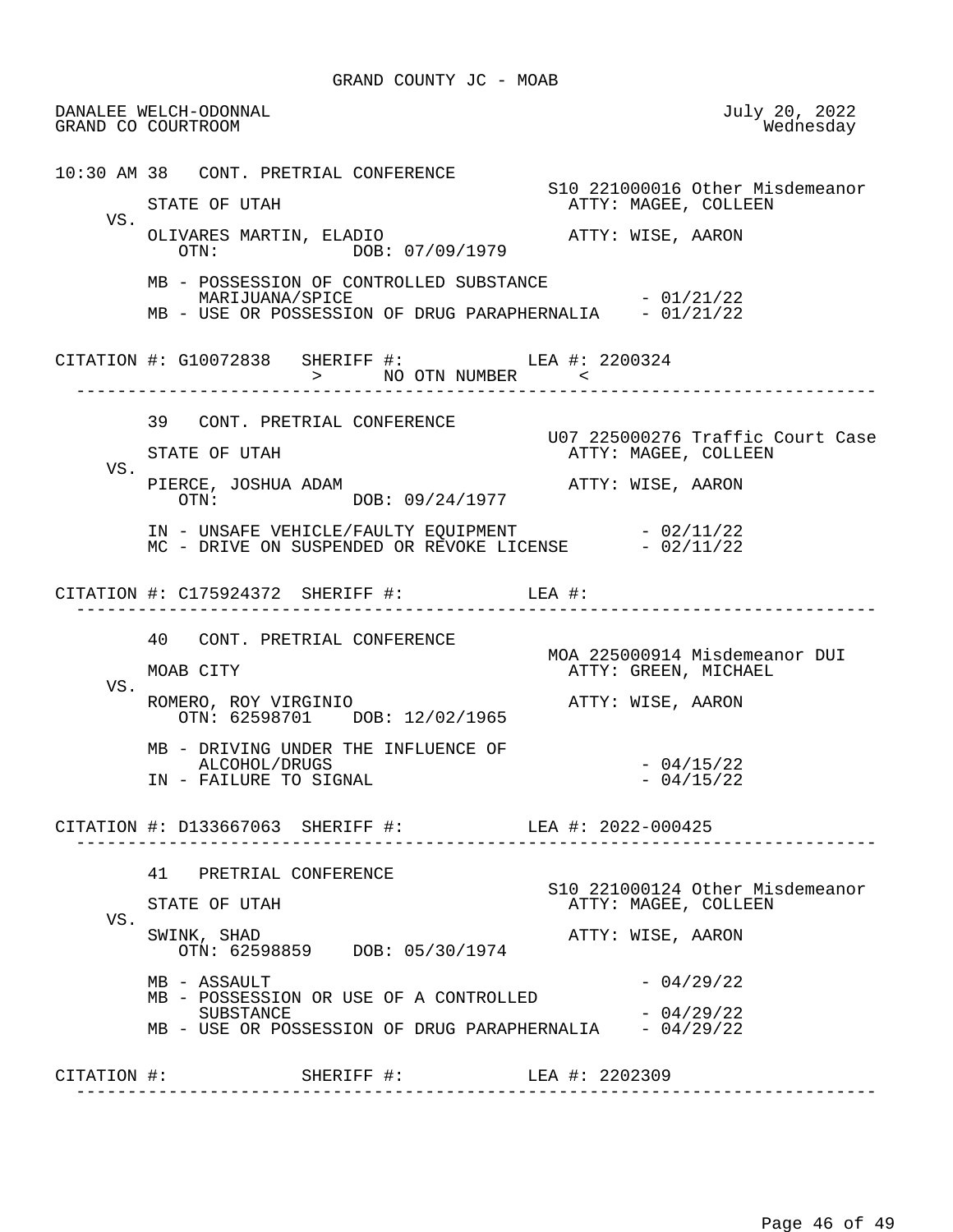DANALEE WELCH-ODONNAL July 20, 2022 GRAND CO COURTROOM 10:30 AM 42 PRETRIAL CONFERENCE S10 225001141 Traffic Court Case ATTY: MAGEE, COLLEEN VS. YANITO, SHERELDON CLY ATTY: WISE, AARON OTN: 62598990 DOB: 05/07/2000 IN - SPEEDING - 44/35 - 05/10/22 MC - OPERATE VEH W/O LICENSE OR REGIST  $(SUSPENDED OR REVOKED)$  - 05/10/22 CITATION #: G10070660 SHERIFF #: LEA #: 2202514 ------------------------------------------------------------------------------ 43 PRETRIAL CONFERENCE S10 225001460 Traffic Court Case ATTY: MAGEE, COLLEEN VS. ZOLLINGER, THOMAS JEFFERSON **ATTY: WISE, AARON**<br>OTN: DOB: 06/17/1976 OTN: DOB: 06/17/1976 IN - DRIVING WITHOUT REGISTRATION  $-06/17/22$ <br>IN - HEAD LAMP VIOLATION  $-06/17/22$ IN - HEAD LAMP VIOLATION  $MC$  - DRIVE ON SUSPENDED OR REVOKE LICENSE  $-06/17/22$  CITATION #: G10068955 SHERIFF #: LEA #: 2203369 > NO OTN NUMBER < ------------------------------------------------------------------------------ 10:31 AM 44 PRETRIAL CONFERENCE MOA 221000104 Other Misdemeanor ATTY: GREEN, MICHAEL VS. BANTA, EVELYNE ROSELEE<br>
OTN: DOB: 09/13/1992<br>
OTN: DOB: 09/13/1992 DOB: 09/13/1992  $MB - CRIMINAL$  MISCHIEF  $-04/28/22$  > CASE INVOLVES DOMESTIC VIOLENCE < CITATION #: SHERIFF #: LEA #: 2022-000474 > NO OTN NUMBER < ------------------------------------------------------------------------------ 01:26 PM 45 TRIAL-BENCH MOA 221000075 Infraction ATTY: GREEN, MICHAEL VS. PALMA FIGUEROA, ESVEIDI DARIANA ATTY: STOCKS, STEPHEN  $DOB: 04/02/1999$  IN - ALLOWING ANIMAL TO BECOME PUBLIC NUISANCE - 03/22/22 IN - ALLOWING ANIMAL TO BECOME PUBLIC NUISANCE - 03/22/22 CITATION #: C171452329 SHERIFF #: LEA #: 2022-000294 ------------------------------------------------------------------------------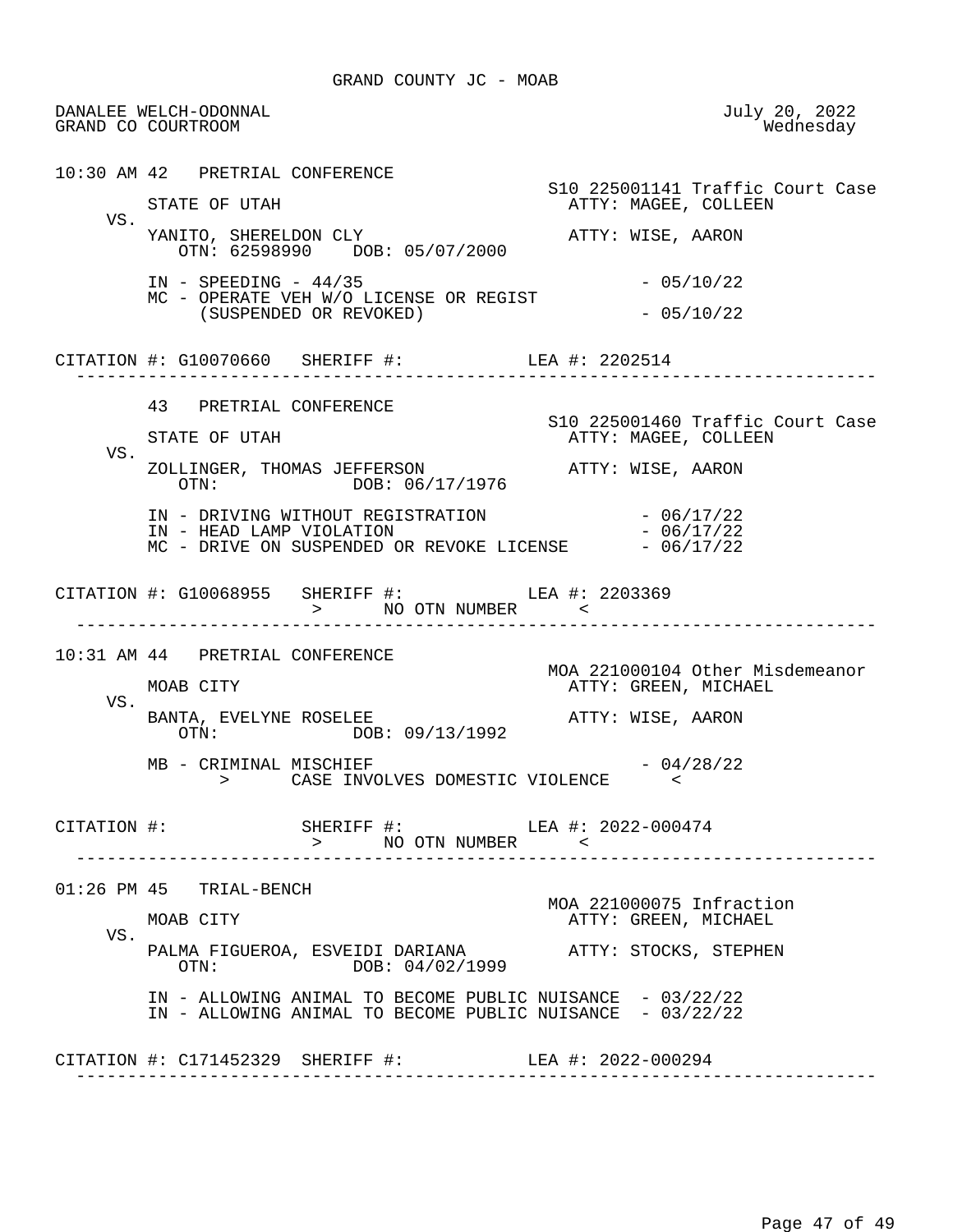|     | DANALEE WELCH-ODONNAL<br>GRAND CO COURTROOM                                                                                                                                                                                                                                     | July 20, 2022<br>Wednesday                                                |
|-----|---------------------------------------------------------------------------------------------------------------------------------------------------------------------------------------------------------------------------------------------------------------------------------|---------------------------------------------------------------------------|
|     | $01:30$ PM $46$ TRIAL-BENCH<br>MOAB CITY                                                                                                                                                                                                                                        | MOA 221000078 Other Misdemeanor<br>ATTY: GREEN, MICHAEL                   |
| VS. | CRUZ GONZALEZ, MELVA GUADALUPE ATTY:<br>OTN: 62598503 DOB: 12/15/1984                                                                                                                                                                                                           |                                                                           |
|     | MB - ASSAULT                                                                                                                                                                                                                                                                    | $-04/02/22$                                                               |
|     | CITATION #: C175900943 SHERIFF #: LEA #: 2022-000361                                                                                                                                                                                                                            |                                                                           |
|     | 47 ORAL ARGUMENT<br>STATE OF UTAH                                                                                                                                                                                                                                               | U00 215000993 Misdemeanor DUI<br>ATTY: SLOAN, CHRISTINA<br>MAGEE, COLLEEN |
| VS. | DAMERELL, DEREK ARTHUR<br>OTN: DOB: 03/06/1962                                                                                                                                                                                                                                  | ATTY: MELTON, WILLIAM                                                     |
|     | MB - DUI OF ALCOHOL W/BAC AT OR OVER .05 - 05/03/21<br>MB - POSSESSION OF CONTROLLED SUBSTANCE<br>MARIJUANA/SPICE<br>MC - OPEN CONTAINER IN VEHICLE ON HIGHWAY $-05/03/21$<br>IN - LICENSE PLATE TO BE CLEARLY VISIBLE $-05/03/21$                                              | - 05/03/21                                                                |
|     | CITATION #: D138770193 SHERIFF #: LEA #: 092100307<br>> NO OTN NUMBER And All Control (1)                                                                                                                                                                                       | ------------------                                                        |
|     | 48 TRIAL-BENCH<br>MOAB CITY                                                                                                                                                                                                                                                     | MOA 221000055 Other Misdemeanor<br>ATTY: GREEN, MICHAEL                   |
| VS. | SHUMWAY, TRAVIS LAVAR<br>OTN: 62598131 DOB: 09/13/2003                                                                                                                                                                                                                          | ATTY: WISE, AARON                                                         |
|     | MB - ALCOHOL RESTRICTED DRIVERS<br>MB - CARRY A DANGEROUS WEAPON UNDER THE<br>INFLUENCE ALCOHOL/DRUGS<br>INFLUENCE ALCOHOL/DRUGS<br>IN - FAILURE TO STAY IN ONE LANE<br>IN - FAILURE TO STAY IN ONE LANE $-03/05/22$<br>MB - SPEED CONTEST OR EXHIBITION ON HIGHWAY $-03/05/22$ | $-03/05/22$<br>$-03/05/22$                                                |
|     | CITATION #: C174818450 SHERIFF #:                                                                                                                                                                                                                                               | LEA #: 2022-000230                                                        |

------------------------------------------------------------------------------